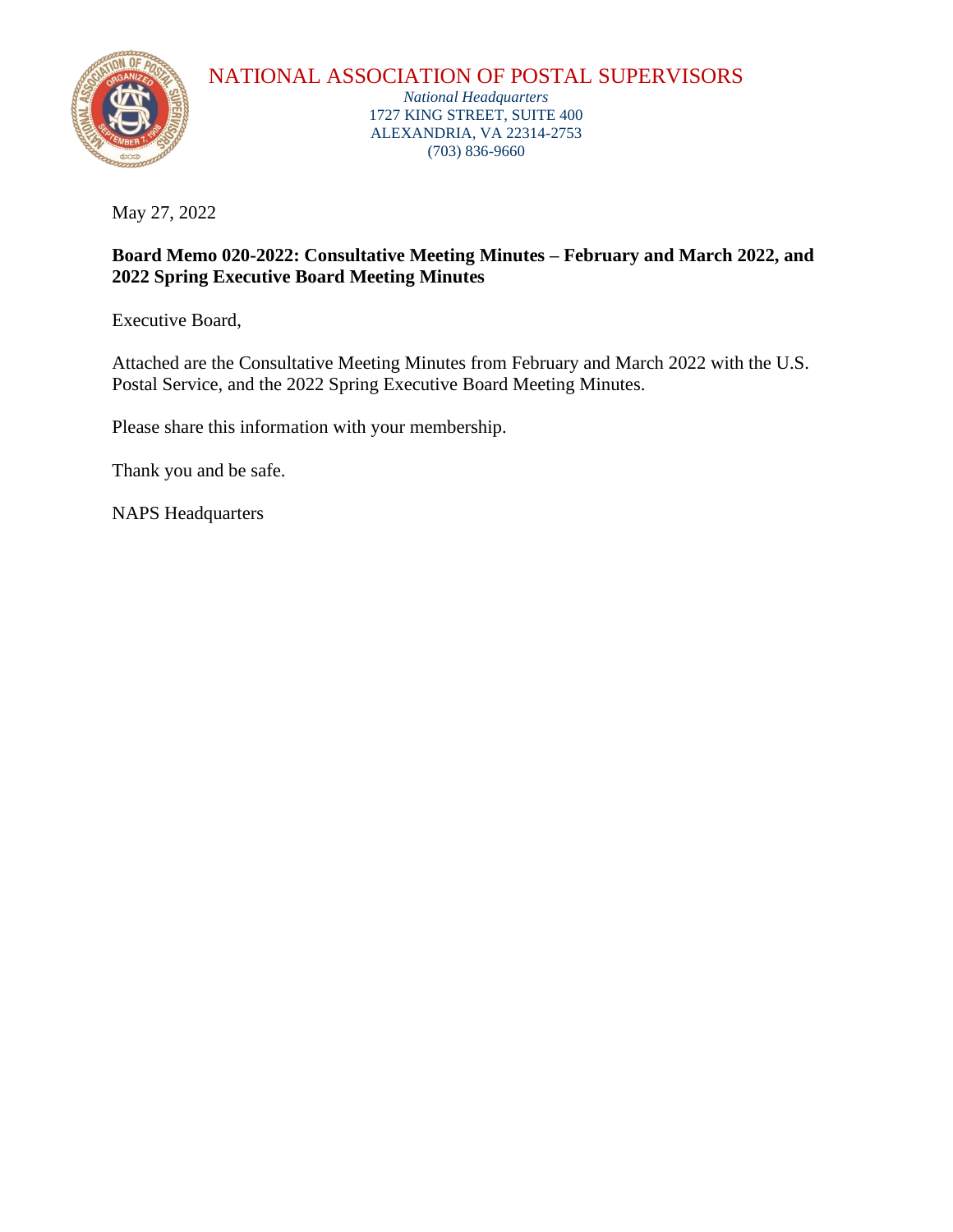

**2022 Spring Executive Board Meeting March 30 – April 1, 2022** 

- 1. Call to order –8:31 AM March 30, 2022 by Board Chairman Tim Ford
- 2. Invocation Led by Southern Regional VP Tim Ford
- 3. Pledge of Allegiance Led by Central Region VP Craig Johnson
- 4. Sergeant-At-Arms Pacific Area VP Chuck Lum, Eastern Region VP Richard Green
- 5. Roll call Warden All Board members present
- 6. Welcome Butts, Mulidore, Warden

**Ivan:** President Ivan Butts welcomed the Executive Board and stated we have a tight agenda. We have the budget to get through. Ivan thanked Chuck for a great LTS. The LTS was well received. Ivan thanked the staff for the new registration process. This process will be used at the National Convention. Congratulations to Marilyn Walton in receiving the Stanley Gold Award. President Butts informed the Board of the events that will take place for the dedication ceremony.

*Chuck***:** Vice President Mulidore welcomed all the Executive Board members. He thanked Ivan for the compliment regarding the LTS. Chuck said everyone made this a great LTS. Chuck said he enjoyed the LTS and thanked everyone for the gift raffle. Chuck is happy to be here for the dedications.

*Jimmy***:** Secretary/Treasurer Warden welcomed all the Board members as well. He was happy to see everyone once again in person and that everyone was doing well. Jimmy thanked everyone for their support the past 6 months as he transitioned into his new position. The transition has been going well. Jimmy asked we not forget those that have lost their lives over the past year. This LTS/Executive Board meeting was special as just two years prior was when the reality of COVID occurred.

The chair, Tim Ford, elected to follow the agenda and program.

7. Chairman's Report - Tim Ford

The past six months have proven to be an exciting yet challenging time for our organization and its members. While we rely on people to complete our mission of processing and delivering the mail, the Postal Service has become increasingly data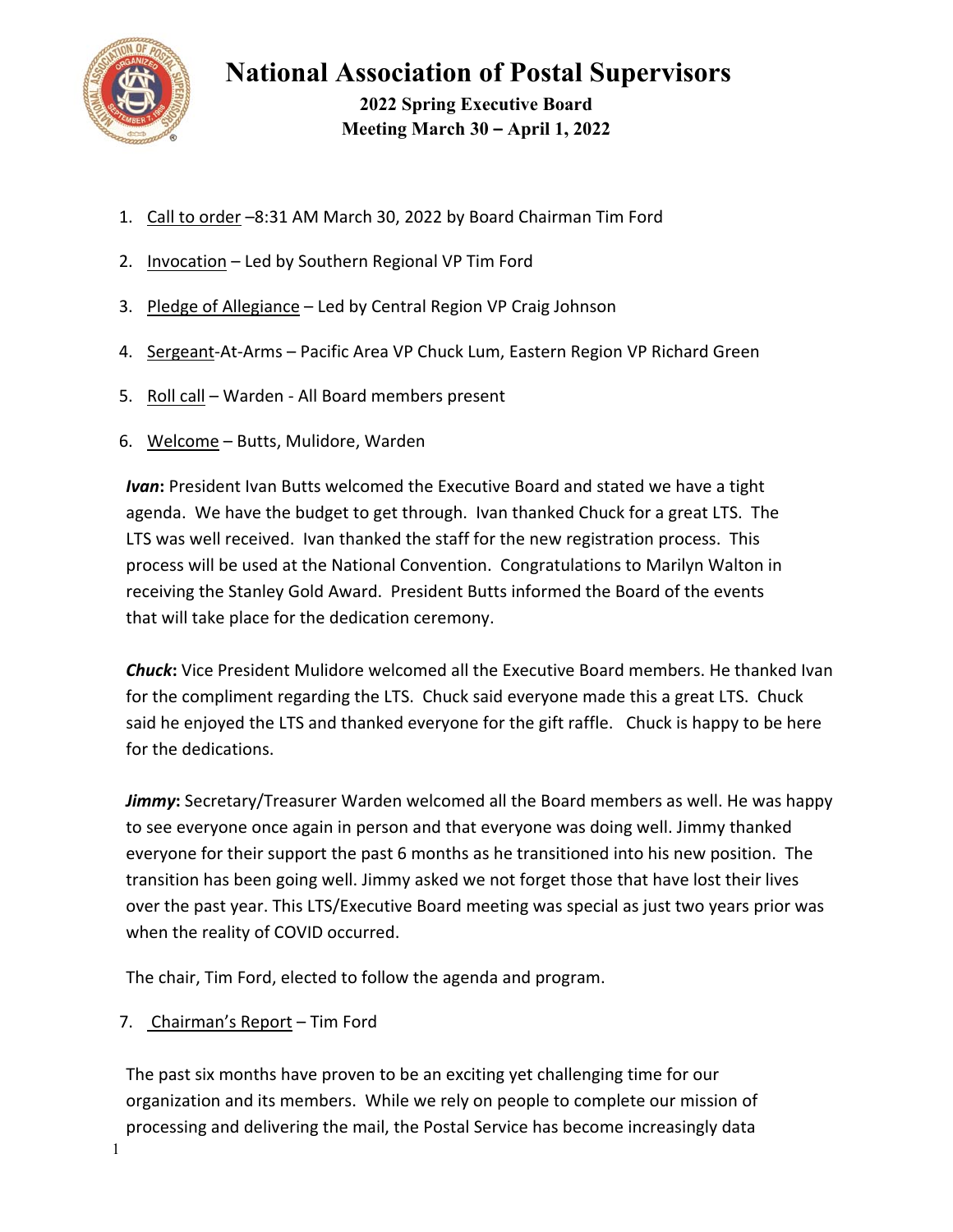

## **2022 Spring Executive Board Meeting March 30 – April 1, 2022**

driven, giving us more tools to reach even higher levels of efficiency. Our structure is changed, our package volume increases and yet we still remain the most trusted agency in America. We have met the challenges of weather disasters, a pandemic and staffing issues successfully. And the efforts of NAPS on all levels have given us both legal and legislative victories that were a long time in the making.

During these 6 months, as Chairman I have attended numerous ZOOM meetings, all Board meetings with one exception due to medical condition and all consultative meetings with one exception due to a communication error. NAPS Headquarters received one complaint regarding a local Branch election issue that was referred to me from President Ivan Butts. After an investigation involving research, interviews and witnesses and input form our Parliamentarian Dr. Bishop I completed a 4‐page response that was submitted to President Butts. This issue has been resolved.

The three resident officers, Ivan, Chuck and Jimmy, all deserve recognition for their assistance and open communication, providing input and guidance for NAPS, engaging our members and making sure we pursue our goals. And fellow Board members all your work has truly made this a successful organization. It should make us all proud to be part of something great. Thank you for everything you do.

8. Minutes of Previous Board Meeting – Warden – Motion by Bob Quinlan to accept the minutes of the Fall 2021 Executive Board meeting as previously submitted to the Board, 2<sup>nd</sup> by Shri Green. Board Chair Tim Ford stated Motion adopted based on voice vote.

## 12. Sheri Davies – Conference Direct

Update on the LTS Room pickup was 997 room nights. We made our room pick up. Sponsorship increased from \$9,500.00 which was at the LTS held in March of 2020 to \$29,675.00 for this year March of 2022. A concern where delegates went online and found a lower rate for the same days for the Marriott Chrystal Gateway. Ms. Davies will verify but this has occurred in the past and it was determined the overall cost was higher for such rooms than what was contracted to NAPS. The website has different fees for different days. The overall cost will most likely be higher. There was an issue where some folks when checking in were told their rooms were comped. This was corrected.

An update was given on the 2022 National Convention.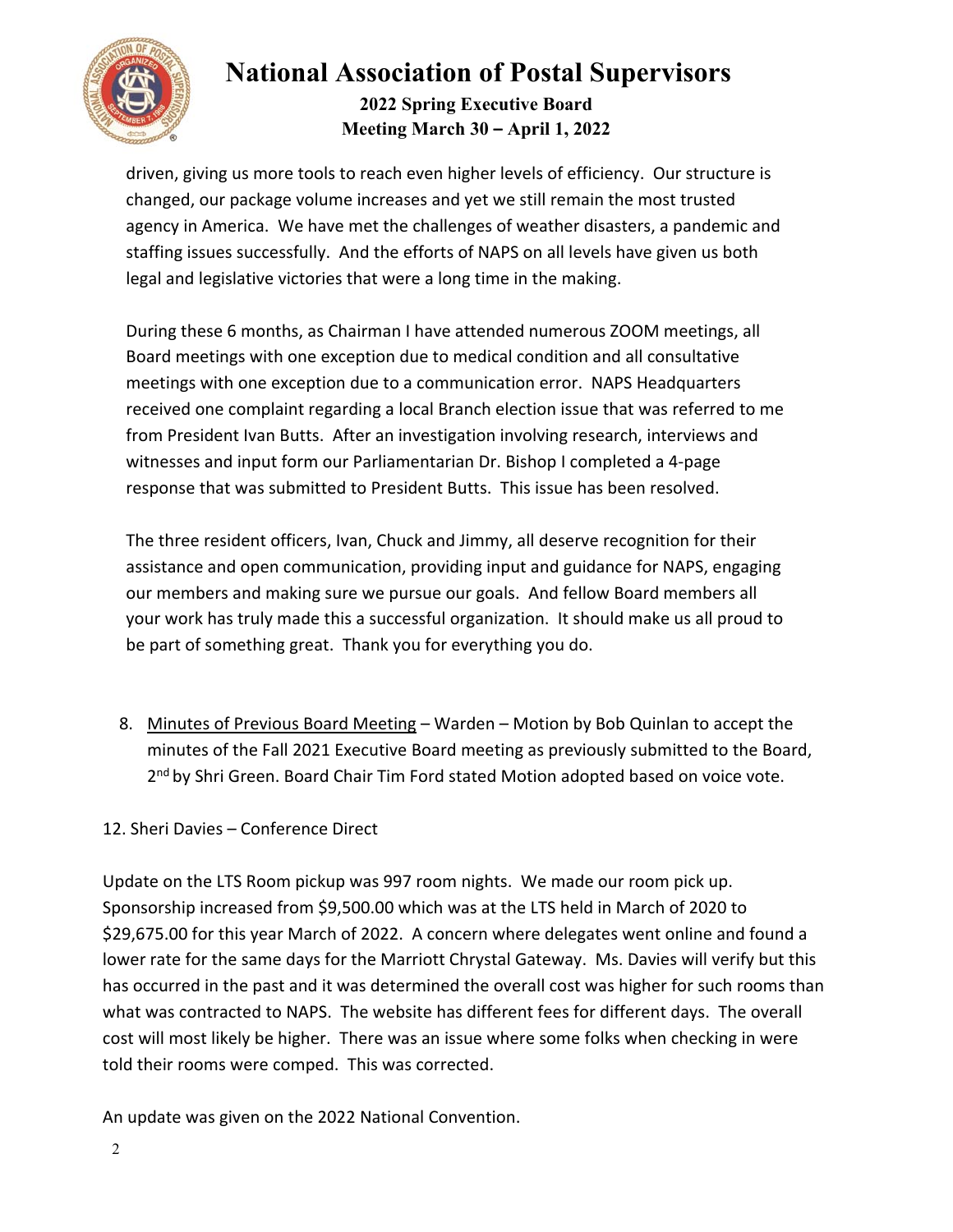

**2022 Spring Executive Board Meeting March 30 – April 1, 2022** 

Ms. Davies shared the tentative sites for the 2026 National Convention as Puerto Rico did not qualify (insufficient number of available rooms and distance to the Convention Hall). No other Branch submitted a site for consideration. The Executive Board all agreed any future sites submitted for consideration must allow the Postal Service access as part of the criteria to qualify. If the site won't allow the Postal Service on site, it will not be considered.

9. Secretary/Treasurer's Report – Warden

## *A. NAPS Investments, Assets & Balance Sheet*

As of February 28, 2022, NAPS investments totaled \$11,863,398.20. On June 1, 2021 NAPS investments totaled \$13,601,587.01. This is a 2022 fiscal year‐to‐date decrease of \$1,738,188.81 or 12.78%.

As of March 20, 2022 the NAPS General Fund Signature FCU Checking account balance was \$245,117.44 and the Signature FCU Money Market account was \$56,586.09 for a total of \$301,704.53.

## *B. NAPS Property Inc.*

*As of February 28, 2022, NPI has \$125,743 in cash on the balance sheet. There are \$133,595 in outstanding liabilities (security deposits, prepaid rents, and accrued expenses), which means all cash is encumbered and there is no free cash flow.* 

*LRB vacated their offices on the 1st and 3rd floors of the building as of January 31, 2022, per the terms of their settlement agreement. They are continuing to pay \$1,000/month for February and March as Comcast internet equipment remains in the storage closet in Suite 105. The settlement agreement provides for monthly payments of \$2,000/month towards the past due balance, which STOLADI will monitor closely.*

*The current cash projections assume continued vacancy on the 2nd floor. An outside broker has been contracted to lease out the space at the market rate of \$29 psf. The overall pace of leasing activity remains slow, but is anticipated to pick up as the restrictions from the COVID-19 pandemic begin to relax.*

*The cash forecast for the balance of the fiscal year assumes contributions of \$45K/month from the landlord to cover the deficit created by delinquency from LRB and current vacancies and building operating expenses; however, to the extent vacancies are leased out and LRB continues payments towards their past due balance, these contribution requests may be lowered.*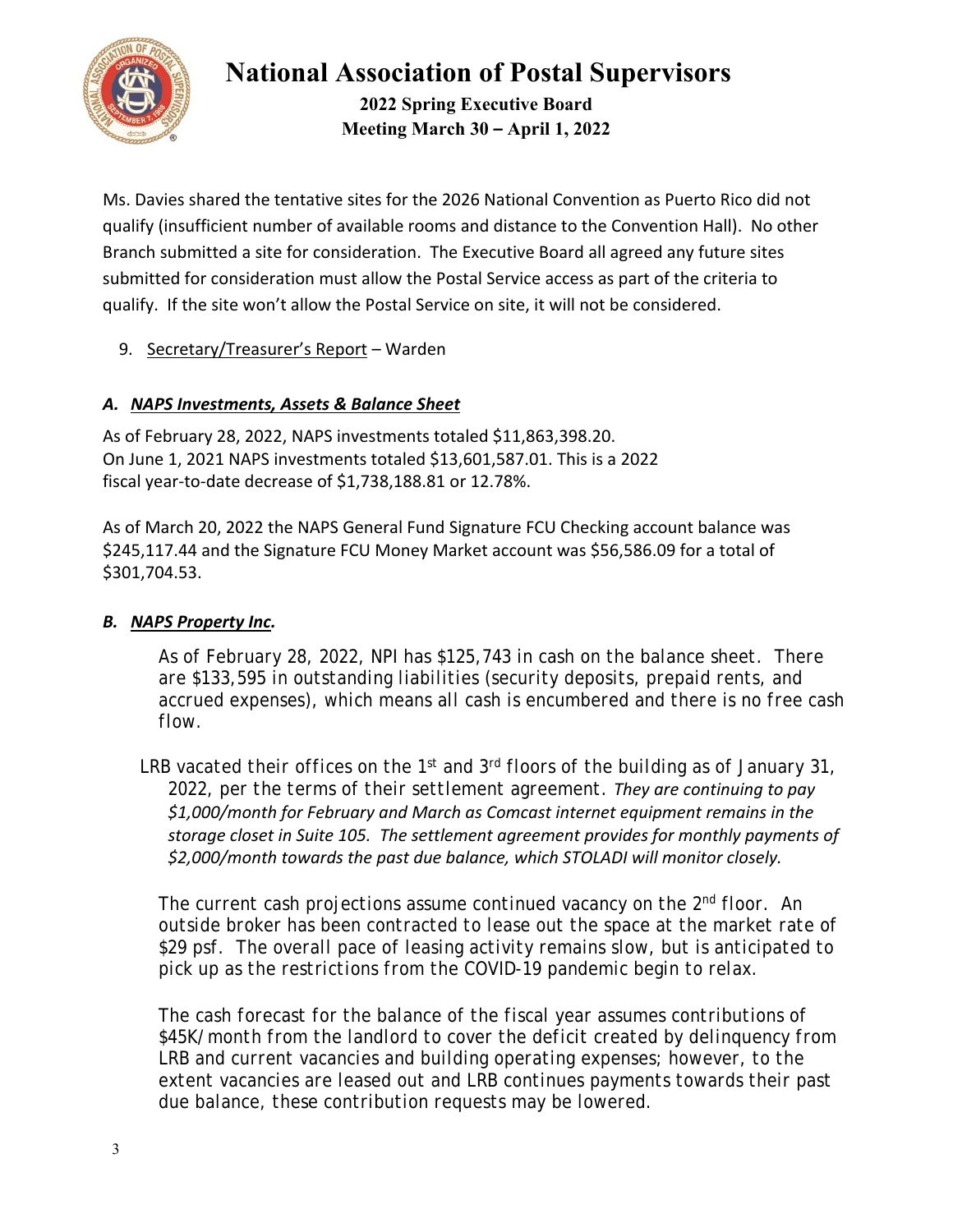

**2022 Spring Executive Board Meeting March 30 – April 1, 2022** 

Total Square footage of rentable space is 44,922. This does not include common areas, such as the lobby, hallways and restrooms.

|              | Total<br><b>Units</b> | <b>Total Area</b> | Percentage | <b>Monthly</b><br>Rent | <b>Annual Rent</b> |
|--------------|-----------------------|-------------------|------------|------------------------|--------------------|
| Occupied     |                       | 15.832.00         | 35.24      | 17.786.06              | 213.432.72         |
| Vacant       | 4                     | 29,090.00         | 64.75      | 0.00                   | 0.00               |
| <b>Total</b> | 11                    | 44,922.00         |            | 17,786.06              | 213,432.72         |

Vacant Square Footage 2021

| Suite 100 | 4,086 sq ft  |  |  |
|-----------|--------------|--|--|
| Suite 200 | 700 sq ft    |  |  |
| Suite 201 | 10,964 sq ft |  |  |
| Total     | 15,750 sq ft |  |  |

## *C. Web & Social Media Report*

As of March 1, 2022, NAPS HQ Social Media results are as follows:

- 1. Facebook followers as of Feb 28 3,310 followers (up from 3,018 Feb last year: up 9.68%)
	- Posts continue to garner an average of approximately ~300‐1,000 views; the most engaging posts get ~1,000‐4,000 views organically.
	- A few highlights:
		- $\circ$  The post with the highest reach during this period was from 8/25/21 ( $\sim$ 4.2k+ reach/views) ‐ NAPS Newsbreak: NAPS Approves USPS EAS Pay Decision Thru May 20, 2023
		- o The next highest posts/reach:
			- 3/3/21 (3.7k+): USPS HQ Announces Division Alignment, District Restructurings and Limited Voluntary Early Retirement (VER) ➡Get the full details

here: https://link.edgepilot.com/s/27706d46/jYCGlqxW9kqsRZ4XNWuSzw? u=https://naps.org/files/galleries/Board Memo 016-

2021 USPS HQ Announces Division Alignment%2C District Restructuring s and Limited Voluntary Early Retirement (VER).pdf

 2/24/22 (2.7k+): NAPS Newsbreak: The National Association of Postal Supervisors wins on all points before Federal Appeals Court in challenge over Pay, benefits and representation.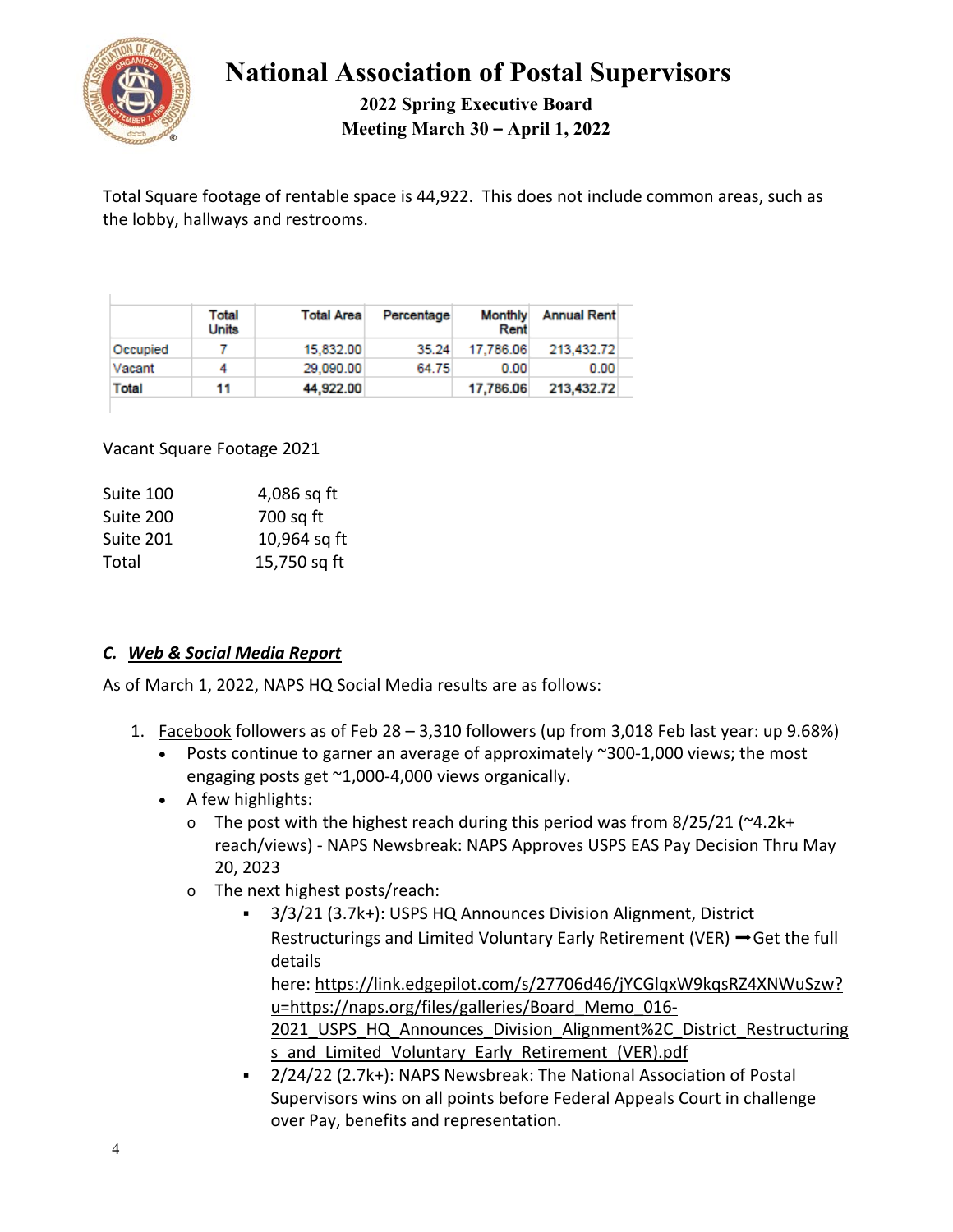

**2022 Spring Executive Board Meeting March 30 – April 1, 2022** 

https://link.edgepilot.com/s/93e7b5e4/jwi87AVHT0WdlkgnNGr9fQ?u=http s://naps.org/files/galleries/Board Memo 011-2022 NEWSBREAK NAPS v USPS --

victory!.pdf?fbclid=IwAR2QoAhJkQtkg-E7MeyNq4Rh1WMzEPF6V48eThr8KIIKrS‐xFbuUqASiDQ

- $1/3/22$  (2.3k+): This article discusses a new collaboration between Dr. Joshua Colin, chief Retail and Delivery officer and EVP, and Isaac Cronkhite, chief Logistics and Processing Operations officer and EVP. The process is called the CRDO/CLPO IOP Scorecard. Read more: https://link.edgepilot.com/s/7a61edb5/ekJAaJMWdk\_75hUBe3knfA?u=http s://naps.org/Post/The-Heat-Is-On
- $2/24/21$  (2.2k+): USPS Facts  $\Box$  #1 --> Zero tax dollars used. The Postal Service receives NO tax dollars for operating expenses and relies on the sale of postage, products and services to fund its operations. Read the top 13 facts

here: https://link.edgepilot.com/s/f9afe08a/XfWtciDpFEO6sqWNBZ5nGg?u =https://facts.usps.com/top‐facts/

- 7/26/21 (2.1k+): NAPS Executive Vice President Ivan Butts and NAPS Secretary Treasurer Chuck Mulidore attended a town hall style meeting at the Pittsburgh NDC with members of NAPS branch 554.
- Facebook continues to be highly trafficked and competition for organic views on the timeline is fierce; because so many people are on the platform and more advertisers pay for ads every year, you are competing to have your posts seen (even by people who already follow your page). Each year the NAPS page is competing with more organizations/people/pages to show up in people's timelines when they scroll through Facebook. Boosting posts can be a cost-effective way to get more reach. It is relatively inexpensive and can allow your posts to be seen by more people.
- Most of your web traffic from social media continues to come from Facebook (90%+); it's still very important to be on the other platforms for visibility (Twitter, Instagram and LinkedIn).
- 2. Twitter followers as of February 28 670
	- Typical monthly impressions are approximately ~3‐5k depending on the type of news shared.
- 3. Instagram followers as of February 28 331
- 4. LinkedIn followers as of February 28 75
- 5. NAPS Website Traffic
	- Your web traffic for 2021 showed a 4.8% overall increase in users over 2020. The number of overall page views increased by 10.63%. Also, the data shows that the users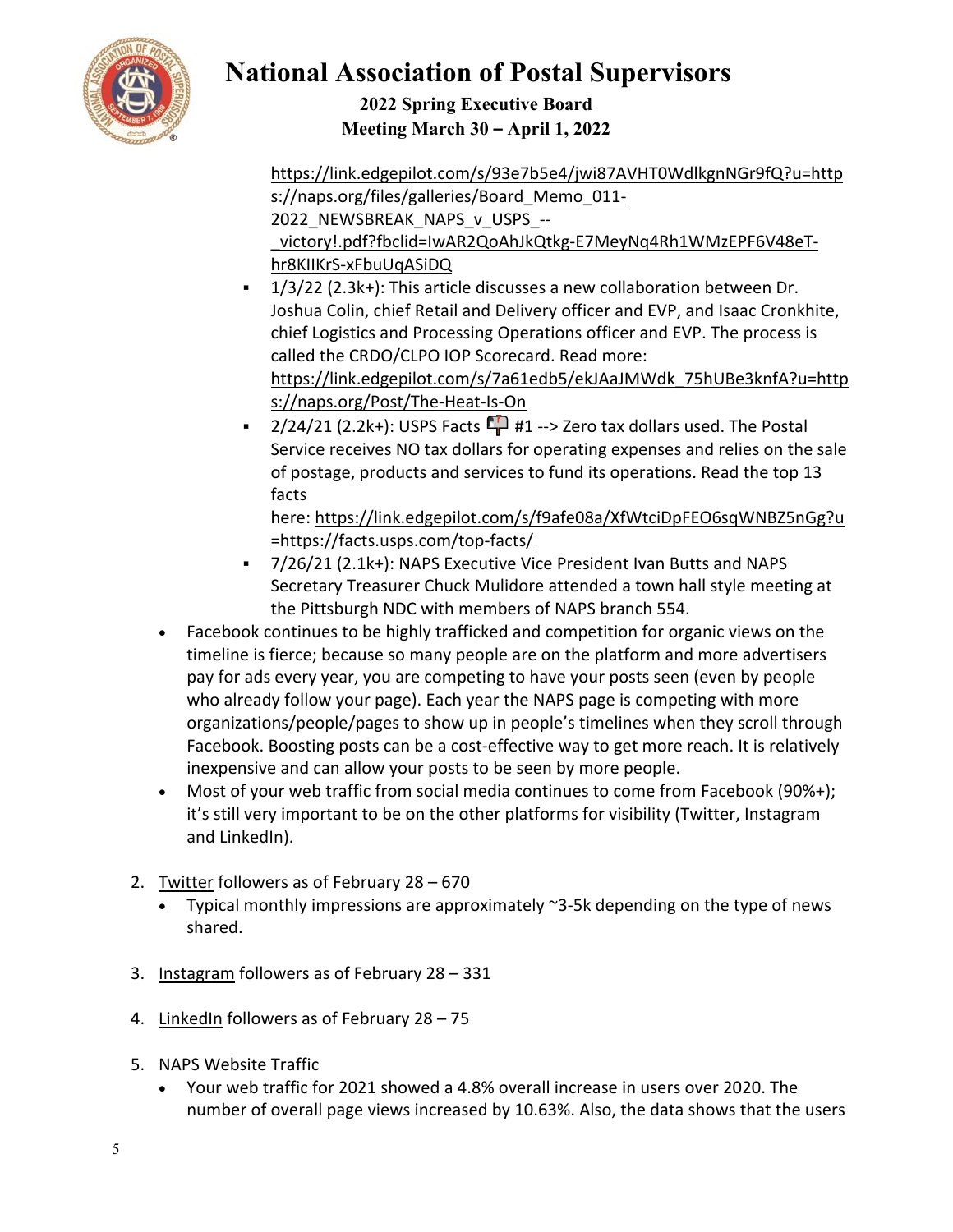

## **2022 Spring Executive Board Meeting March 30 – April 1, 2022**

who are visiting the page are clicking through more pages (less people are leaving after just visiting the first page they land on). We can see this because the bounce rate decreased by 3.27%.

- Email continues to be a large driver for readership and traffic to your website. The news pages and magazine articles that are posted regularly are also some of the most visited pages. It's important to repost the magazine articles onto the website because this allows members and prospective members another avenue to get this information. It also provides consistent/regular fresh content for the website which is very important for Google and search. Five of your top 25 pages (20%) were from The Postal Supervisor.
- For long term consideration ‐ In addition to the magazine articles, it is worth considering the development of an ongoing content plan to have more original news/blog articles or other types of content written and shared on the website. The articles from The Postal Supervisor get a lot of traction and are great, but if/when it makes sense, it is worth exploring the idea to create more original content and articles exclusively for the website. This could help you continue to grow web traffic, if that is your goal.

## **D.** *Membership*

As of the January 2022 DCO (reflecting DCO membership through PP1 and PP2) NAPS had 25,299 members (23,921 active and 1,378 associates, 94.55% and 5.45%, respectively). Total membership from a year ago, (PP1 and PP2 2021) was 27,190 (25,852 active and 1338 associate); an overall total SPLY decrease of 1891 members or (6.95%).

As of the January 2022 DCO, the total number of active EAS non-members was 8,819. This number is based on the USPS payroll files of non‐member EAS, who are coded non‐postmasters. Based on current membership totals, there are approximately 25.85% non‐members.

NAPS continues to encourage membership growth by providing sponsors of new members a \$25 NAPS check and have established the "High Five Club" where a member could receive an additional check for \$25.00 a membership pin and certificate**.**

Local and state branches continue to receive their NAPS Non‐Member and Change Summary Reports along with their DCO Report and their Mail Address Report on a monthly basis. In addition, a promotion report is sent to all Executive Board members to share with their respective branches. This report states EAS who have just had their form 50 take effect that specific pay period. This is a good opportunity to contact those newly promoted into management.

## *E. Expiring Contracts*

6 Per Board motion, contracts expiring prior to the October 2022 Executive Board meeting that are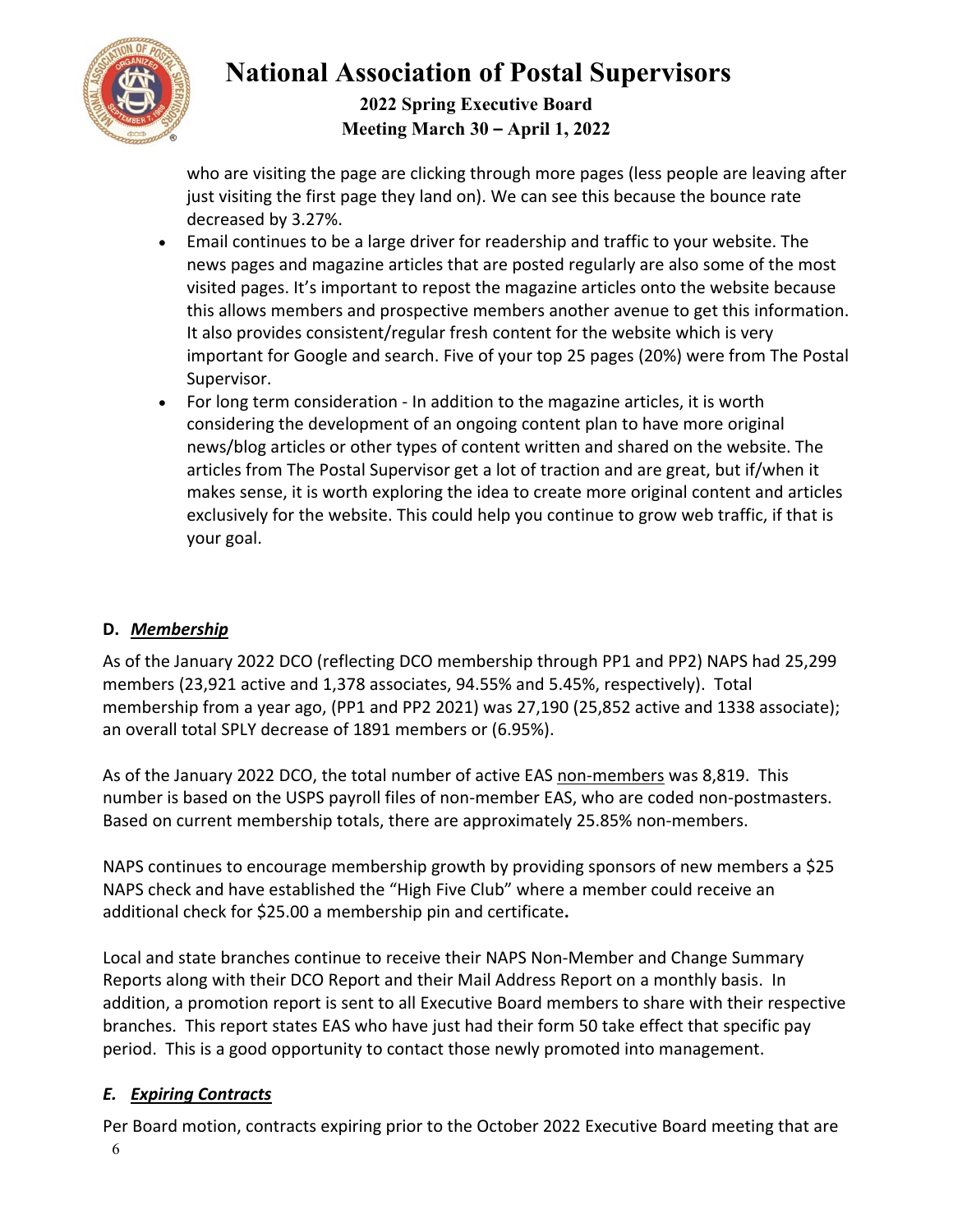

## **2022 Spring Executive Board Meeting March 30 – April 1, 2022**

to be discussed are John Wallace for accounting services and The Stoladi Group for building management NAPS Property Inc. NPI.

### **DEDICATIONS**

An hour and a half recess were held from the Executive Board Meeting to allow for the dedication in the naming of the NAPS Executive Boardroom after Margarete A. Grant who was the first female Resident Officer. Plaques were also placed in the Boardroom honoring past Presidents Ted Keating and Louis Atkins.

### *Auxiliary Report – President Laurie Butts*

*SPAC ‐ \$9470 was collected at the LTS for SPAC. President Laurie Butts thanked the Executive Board for their help and support. The Auxiliary was thanked by the Resident Officers and the Executive Board for all the great work they do in supporting NAPS. They have helped NAPS*  take our PAC to a greater level.

After the auxiliary left the meeting, two Recommendations were presented:

Recommendation # 1 – Submitted by Chuck Mulidore Second by Richard Green

That NAPS give \$10,000.00 to the Auxiliary for expenses towards the 2022 NAPS National Convention. Recommendation – Passed

Recommendation # 2 – Submitted by Ivan Butts Second by Luz Moreno

That NAPS Resident Officers purchase 50 tickets in support of the National Auxiliary luncheon. Two tickets per Board members – NAPS funds will be used for purchase.

Recommendation ‐ Passed

Chuck Mulidore asked for reconsideration referring to Recommendation # 1 to give the Auxiliary \$10,000.00 raising the amount to \$15,000.00. Second by Kevin Trayer. Agreed to re-consideration. The recommendation passed by a 13 to 11 vote raising the amount to \$15,000.00.

10 . First Reading of the 2022‐2023 Budget.

7 A copy of the budget was given to all Executive Board members and then read. The budget presented was for 6/2022 through 5/2023, 2023 LTS budget and the 2022 National Convention. Budget presented stipulated four (4) columns with the first showing projected budget for next fiscal year, second column showing the present year's budget, third column showing actual for first eight (8) of the present fiscal year and the fourth was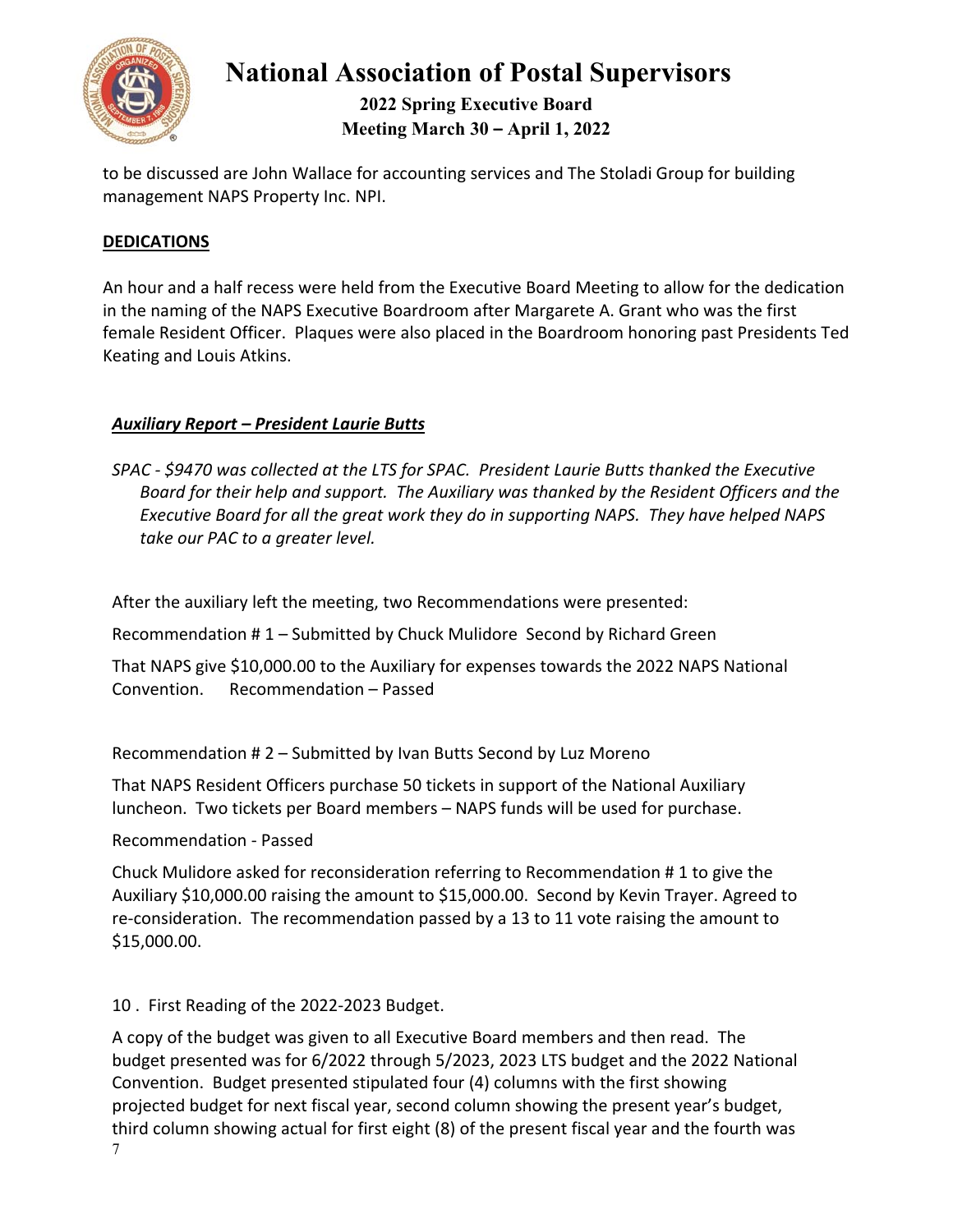

**2022 Spring Executive Board Meeting March 30 – April 1, 2022** 

the projection for the end of the present fiscal year.

### 13. Legislative/SPAC Report – Bob Levi

Approximately 20% of the surveys from LTS and Congressional visits have been received. 94% stated overall excellent/good. 95% of first timers rated excellent/good. The Town Hall meeting rated 80% excellent/good and the Legislative Training rated 82% excellent/good. Congressional presentations overall average rated 70% excellent/good as the rating differed for each presenter. 20 laptops were utilized in the room to enable zoom. At times all 20 were being utilized. One concern was one could hear what another on a zoom was saying. It should be spread out more effectively. The Board was informed that at 10:15 today the confirmation will take place to decide the confirming or not of the two new Board of Governors. The signing of HR 3076 will take place next week and it is believed to be taking place in the Rose Garden at the White House. On the surveys there was great positive feedback having members of both political parties (Republican & Democrat) attend and speak at the LTS. The total amount raised at the LTS for SPAC was SPAC \$13,350.00. The online raffle prior to the LTS raised \$15,707.00 This gave a grand total of \$29,057.00 raised.

## 11. Disciplinary Defense Fund – Al Lum/Chuck Mulidore

Total closed 42 pending 24 Debt Collection Act 11 cases ‐17%, Elm 650 cases 7‐10%, MSPB cases 48‐73%. Major issue in MSPB cases is sexual harassment. Average cost per case is \$2,953.90 Total Cost of FY 22 Cases \$76,801.48. A concern that 650 hearings are being denied stating the charges are egregious. Not clear definition of what constitutes as egregious. MSPB cases total 48 Settled 21‐44% Win 5‐11% Pending 17‐35% Withdrawn 1‐ 2% Loss 4-8% DCA (Debt Collection Act) total 11 cases win 4-36% pending 5-46% settled 1 – 9% loss 1‐9% Withdrawn 0‐0 ELM 650 cases win ‐2‐28.5% loss 3‐43%settled 2‐28.5% Types of cases being received are: Sexual misconduct – 14, Performance – 15, Finance ‐ 11, Attendance – 9, Violence – 8, Falsification – 4, Theft – 3 Questions and concerns shared regarding charges in the cases. For 2021 Agency Action Sustained 30 cases 76.9% Agency Action Reversed 7 cases 17.9% Agency Action Mitigated 2 cases 5.1%. 2020 80% cases sustained.

Questions were asked what can be done if special exempt are instructed to work and are not being paid. Statue 785.11 (for special exempt) wage and hours revision – employee is entitled to work and get paid for additional hours and does not get compensated they can file a complaint with the department of Labor. The complaint can be filed on line Department of Labor. Wage and hour division.

**Consultative** – Bruce Nicholson, James Timmons, Denise Fonseca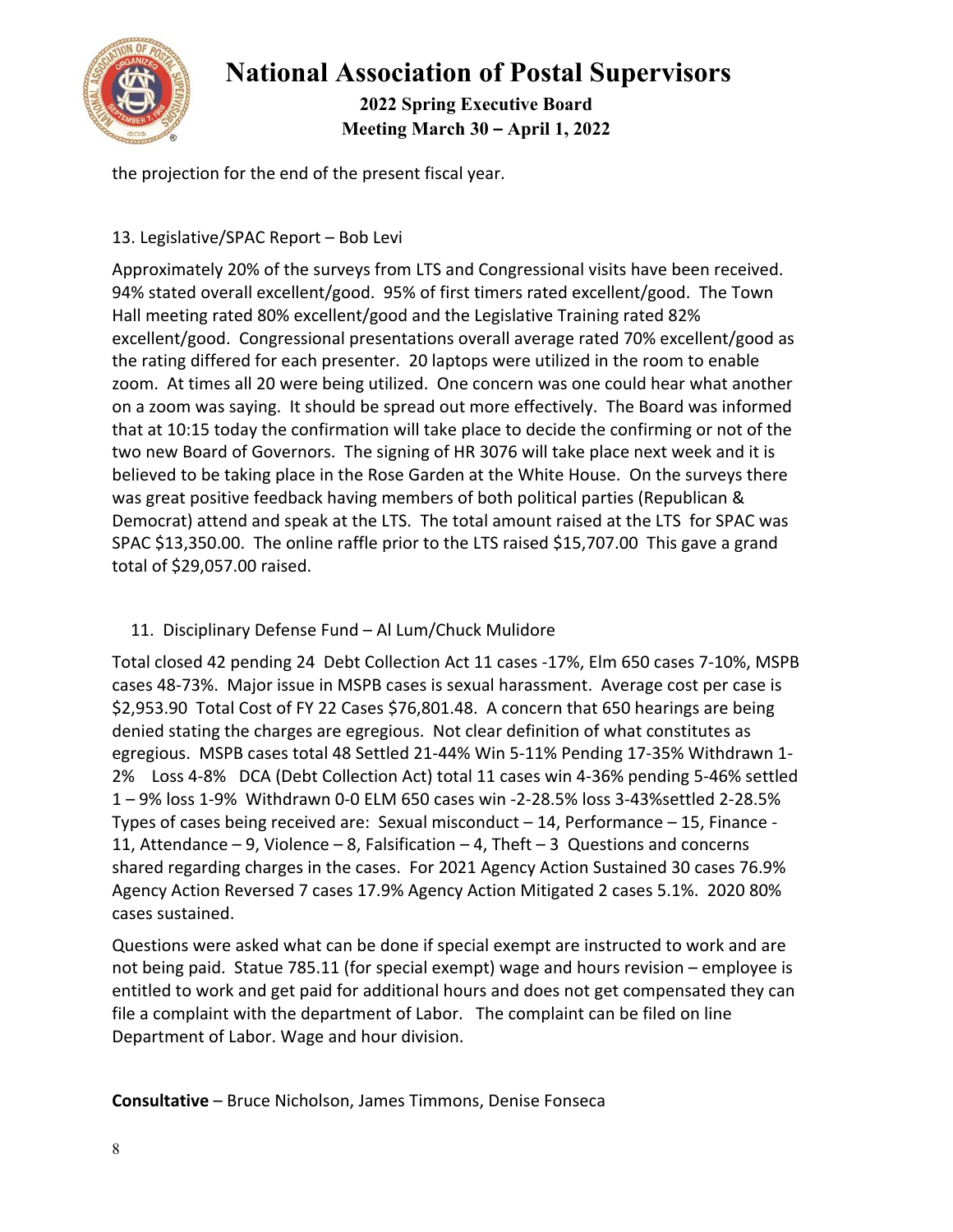

**2022 Spring Executive Board Meeting March 30 – April 1, 2022** 

## NATIONAL ASSOCIATION OF POSTAL SUPERVISORS NAPS/USPS March 2022 Consultative Meeting

# In Conjunction with the NAPS Spring 2022 Executive Board Meeting

Representing supervisors, managers and postmasters in the United States Postal Service 0330-01 On Form 1187, it is required by USPS that a prospective NAPS member list both their EIN and social security number. Due to the obvious concerns with revealing a social security number, NAPS is inquiring why the USPS still requires a social security number to sign up for NAPS membership, and can we work on changing this?

### **RESPONSE:**

This matter has been discussed with NAPS on previous occasions. The Standard Form (SF) 1187 is not a USPS form, it is an OPM standard form. This form can be designed and edited by the organization. The Postal Service does not require a SSN on the SF‐1187. The Employee and Labor Relations Manual, ELM‐ 924.31.d states in part that it is the organizations representative's responsibility to identify each member by SSN OR EIN.

### *924.31 Function of Organization Representative*

*The organization representative:* 

*a. Distributes appropriate forms to members who voluntarily desire to have the Postal Service withhold dues from their salary payments.* 

*b. Makes certain that the top portion of the form is completed: indicating the name and alpha code (see 923) of the organization; identifying each member by name, address, and Social Security number or Employee Identification Number; and showing the name and finance number of the installation where such member is officially assigned.* 

Both the Human Resources Shared Services Center (HRSSC) and the Eagan Accounting Service Center will process the 1187 with either the SSN or EIN.

#### **Electronic Union Dues Election Process**

There is an electronic union dues election process that is separate from the paper SF 1187 form. The union dues electronic file transfer used by NAPS and other organizations requires the SSN as the record key. Programming changes can be made to change the file to use EIN instead of SSN, but there would be an associated cost. It will take several weeks to determine the exact requirements on the modified electronic file and the estimated cost.

0330-02 Recently, two members both of whom report to Headquarters, notified NAPS HQ that they were disapproved when requesting personal absence time. The requests were to take parents to doctor's appointments for medical care. Both have approved FMLA coverage as they are parental caregivers. One of the members is now being told that she cannot have personal absence time for FMLA reasons, and her last request was charged to FMLA sick leave.

ELM 519.731 states: Except as provided for in 519.733, personal absence time is not authorized for a full–day absence, which must be charged to annual leave, sick leave, or LWOP, as appropriate. An exempt employee who plans to be absent from work for more than a half day on a workday should apply in advance for a full day of annual leave, sick leave, or LWOP, unless the absence is for an FMLA‐covered condition.

NAPS is requesting the USPS issue a policy statement explaining the proper uses of FMLA covered personal absence time for EAS employees, and that these types of absences are not to be denied for documented FMLA approved cases.

9 **RESPONSE:** Issues related to individual employees are not matters which may be included as agenda items.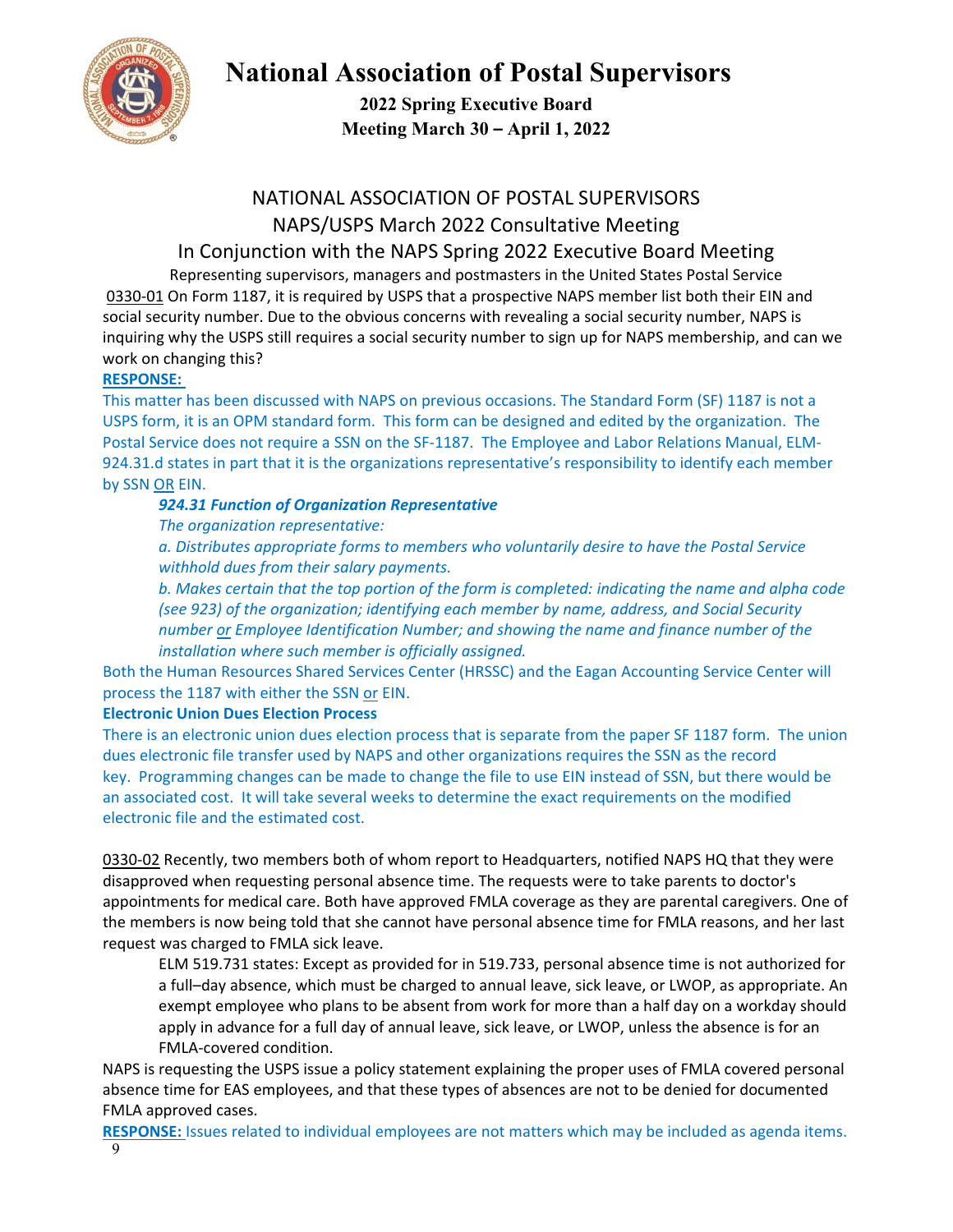

## **2022 Spring Executive Board Meeting March 30 – April 1, 2022**

The Employee and Labor Relations Manual (ELM) currently has provisions addressing authorized leave for approved FMLA cases.

Personal Leave for EAS employees is approved by management at their discretion. While employees on FMLA can be allowed personal leave time for their condition, it should only be granted to the same extent as it is to other employees for non-FMLA reasons, which is covered under the following ELM provisions which includes the limitations and exceptions.

**515.42 Leave Type** Absences that qualify as FMLA leave may be charged as annual leave, sick leave, continuation of pay, or leave without pay, or a combination of these. Leave is charged consistent with current leave policies and applicable collective bargaining agreements.

#### **519.731 Full‐Day Absences**

Except as provided for in 519.733, personal absence time is not authorized for a full-day absence, which must be charged to annual leave, sick leave, or LWOP, as appropriate. An exempt employee who plans to be absent from work for more than a half day on a workday should apply in advance for a full day of annual leave, sick leave, or LWOP, unless the absence is for an FMLA covered condition.

#### **519.732 Partial‐Day Absences**

Normally, personal absence time is limited to no more than half an employee's workday. However, when an unanticipated need for time off occurs after the employee reports to work and the employee is allowed to leave work but is unable to return, the half‐day limit does not apply. For example, when an employee gets sick after 2 hours at work and must leave for the remaining 6 hours of the workday, the entire 6 hours is treated as personal absence time. However, managers may disapprove personal leave requests when necessary to carry out their responsibilities to control work hours as set forth in 519.75. In this regard, managers may require the use of an appropriate leave category, for example, sick leave in the case of partial‐day absences for FMLA‐covered conditions.

#### **519.751 Responsibility**

Managers are responsible for controlling the workhours of their exempt employees. They may require the attendance of these employees during and outside of regular service hours and, when warranted, may disapprove advance requests for late arrivals, early departures, or other absences, as well as leave. These instructions are not intended to be overly restrictive, but managers must be aware of the frequency of requests for personal leave, recognize patterns in the use of this leave, and be alert to possible abuse. They must also give consideration to the amount of the current workload or urgency of a particular program or project that requires the employee's presence.

#### **FMLA FAQ's**

#### *Do I have to approve personal leave for EAS employees for their FMLA condition?*

No, not always. Personal leave is at management's discretion. While employees on FMLA can be allowed personal leave time for their condition, it should only be granted to the same extent as it is to other employees for non-FMLA reasons. If an employee's FMLA condition results in frequent absences which exceed the personal leave given to others, personal leave can be denied and the employee can be required to take the leave as FMLA SL, AL or LWOP.

0330-03 NAPS would like to bring back for discussion the issue of hiring. We continue to hear from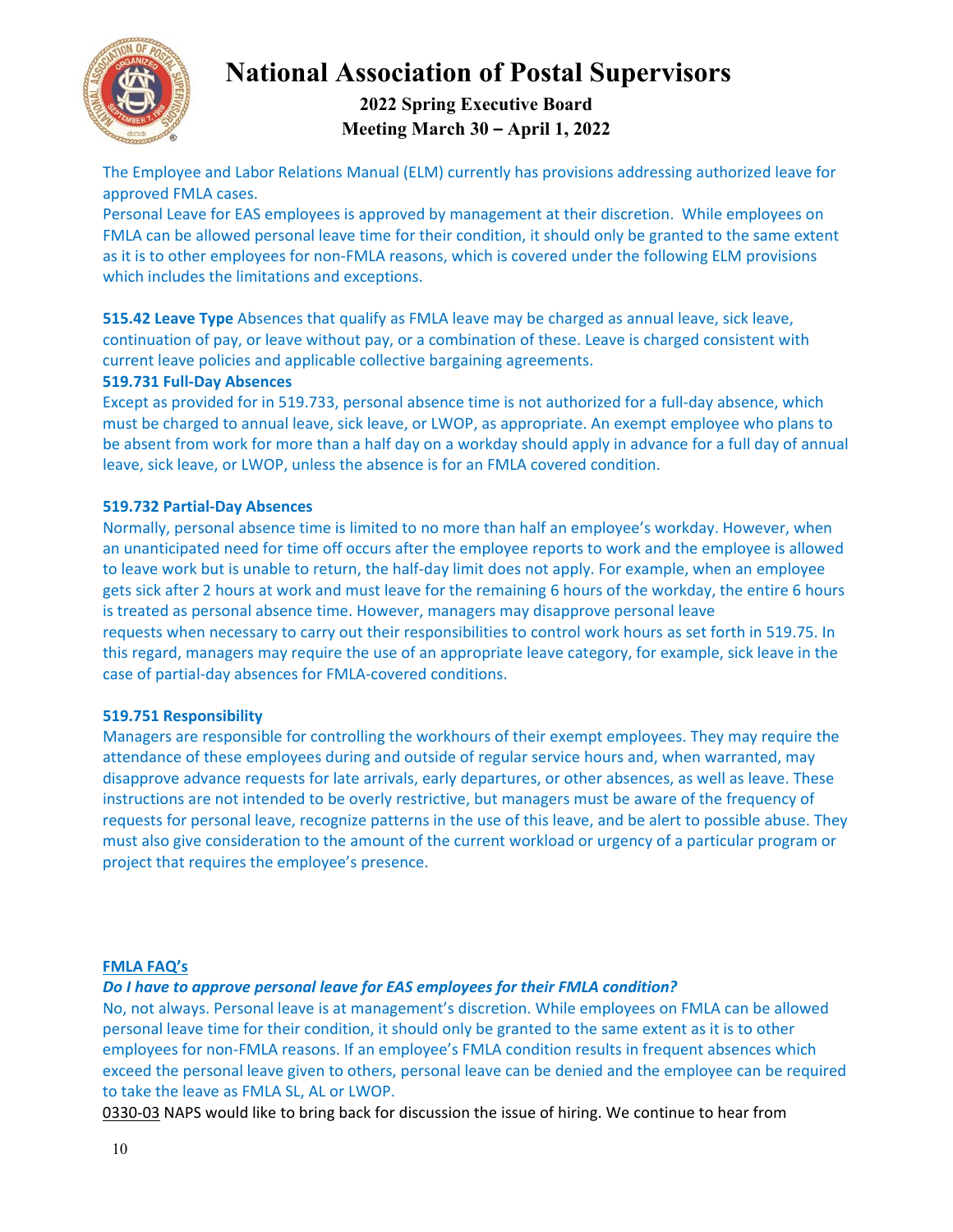

## **2022 Spring Executive Board Meeting March 30 – April 1, 2022**

members in the field that the hiring process is broken, which leads to shortfalls in a number of employee categories, such as CCA's, MHA's, RCA's, ARC's, and PSE's … This impacts employee availability, overtime, service and other NPA indicators. As part of the March 2021 NAPS – USPS consultative meeting, NAPS provided USPS with a detailed analysis of the issues surrounding hiring, and suggestions to improve the process. These were not adopted at the time by USPS. NAPS was further told at the time that multiple initiatives around employee retention and hiring practice improvements were in review or in place at USPS HQ to address NAPS' concerns. The prevailing conclusion in the field is that these initiatives have not been effective. NAPS was again briefed as part of the November 2021 consultative by Joseph Bruce, Senior Director of National Human Resources that a new HR hiring system would be piloted by the summer of 2022. Is this pilot timeline still effective, and what plan will be in place prior to the implementation of this new hiring system to correct the inefficiencies in the current process?

### **RESPONSE:**

The material that NAPS provided in March 2021 was an overview of the hiring process and identified challenges with the steps of hiring. These issues have been discussed within Human Resources and enhancements have been made to the hiring process.

For example, additional fingerprinting devices were purchased to support the hiring process by adding more locations and can be utilized by the Postal Service in working with the federal government in providing other services that require fingerprinting.

Comments can be added to postings by Local HR to provide information specific to needs of the facility such as work hours, schedules or use of a personal vehicle. Hiring for peak season is conducted earlier in the year and has been successful.

We are preparing materials for hiring managers, typically installation heads, to help educate them on all of the steps of the hiring process. This will add more transparency to the process and hiring officials will know where applicants and new hires are at in the process and can contact the appropriate department with questions. It should also help to sped up the process in making requests for hire.

The Postal Service continually reviews hiring and its efficiency is demonstrated by the hiring of approximately 200K bargaining unit employees every year. We are averaging the hiring of 1,000 CCAs each week. With a workforce over 600,000 employees and hiring 1/3 of that workforce every year,

demonstrates that the issue is not with hiring, but with retention. Therefore, numerous initiatives have been established on improving retention and presented to NAPS for input. Installations are over complement/cap and steps are being taken to reallocate staffing. We have identified 20 vital locations in Customer Services where there is a need to hire but the number of applicants is lacking. Local facilities are encouraged to recruit for job postings and Local HR can provide advice and support in recruitment activities. The Postal Service needs to integrate more than 20 different systems into the new hiring system, and it has been decided to pilot the system in early 2023. This allows for another peak season with successful hiring.

RES ‐ 42 That NAPS Headquarters works with USPS Headquarters and/or the USPS Office of Inspector General to create a strategic locality‐pay plan for EAS employees.

Response: This is a request to modify pay policy which is not suitable for this forum.

RES – 43 The MPOO/CSOM and/or district management offices be required by the Postal Service to supply a relief EAS employee or acting supervisor to said office no later than two weeks from the date that an extended leave period began to ensure proper management staffing and, thus, the proper tools are supplied for the successful completion of required duties of said offices. **RESPONSE:** 

This resolution is not adopted. Managers are responsible for monitoring the day-to-day tasks of their operations or area of responsibility, including scheduling. Individual scheduling is a matter that should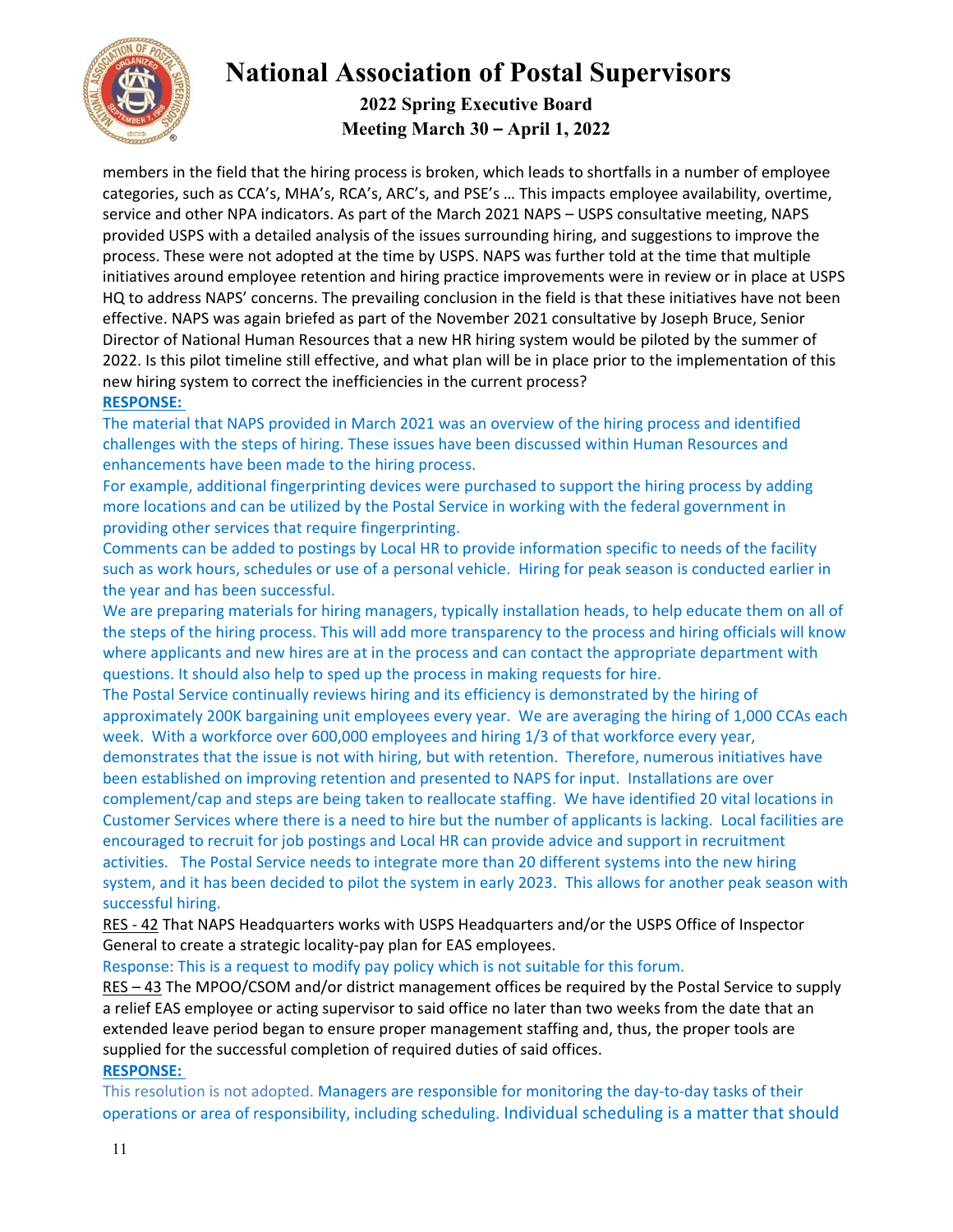

## **2022 Spring Executive Board Meeting March 30 – April 1, 2022**

be addressed locally through discussion addressing local operating requirements and available resources. Local management should make every reasonable effort to prevent undue inconvenience and disruption to employees affected when efforts to schedule to meet local operating/business requirements are being made.

RES – 44 NAPS consults with the Postal Service to change the language in ELM Section 519.733 to: "When an exempt employee is directed to work a full day on a holiday or other full day in addition to normal workdays, the supervisor shall grant a full day of personal absence without charging it to official leave, of the employee's choosing."

#### **RESPONSE:**

This resolution is not adopted. While headquarters has an interest in facilitating resolutions, field management is responsible for controlling their work hour budget of their assigned installation. If employees are allowed to choose their unscheduled days, it will circumvent ELM provision 519.751. Supervisors are Exempt employees. If this is implemented, then requiring another day off would circumvent Supervisor T‐time/additional pay.

The Postal Service policy for non-bargaining unit personal absence time is located in ELM 519.7 (detailed below). This language contains limitations and exceptions for full and partial day absences. 519.7 Nonbargaining Unit Personal Absence

#### 519.71 Definition

Nonbargaining unit employees' personal absence time is paid time off. It is not charged as annual leave, sick leave, or any other paid leave category. Only FLSA-exempt employees are eligible for such time off.

#### 519.72 Policy

Nonbargaining unit exempt employees are paid on a salary basis. This means that under the FLSA they are not considered to be hourly rate employees. Therefore, partial day absences are paid the same as work time. While exempt employees are expected to work a full day, they may request time off to attend to personal matters during the workday, including time off due to conditions covered by FMLA. If approved, the time off is "personal absence time" and is not charged to annual leave, sick leave, or LWOP.

#### 519.73 Limitations and Exceptions

#### 519.731 Full‐Day Absences

Except as provided for in 519.733, personal absence time is not authorized for a full-day absence, which must be charged to annual leave, sick leave, or LWOP, as appropriate. An exempt employee who plans to be absent from work for more than a half day on a workday should apply in advance for a full day of annual leave, sick leave, or LWOP, unless the absence is for an FMLA covered condition.

#### 519.732 Partial‐Day Absences

Normally, personal absence time is limited to no more than half an employee's workday. However, when an unanticipated need for time off occurs after the employee reports to work and the employee is allowed to leave work but is unable to return, the half-day limit does not apply. For example, when an employee gets sick after 2 hours at work and must leave for the remaining 6 hours of the workday, the entire 6 hours is treated as personal absence time. However, managers may disapprove personal leave requests when necessary to carry out their responsibilities to control work hours as set forth in 519.75. In this regard,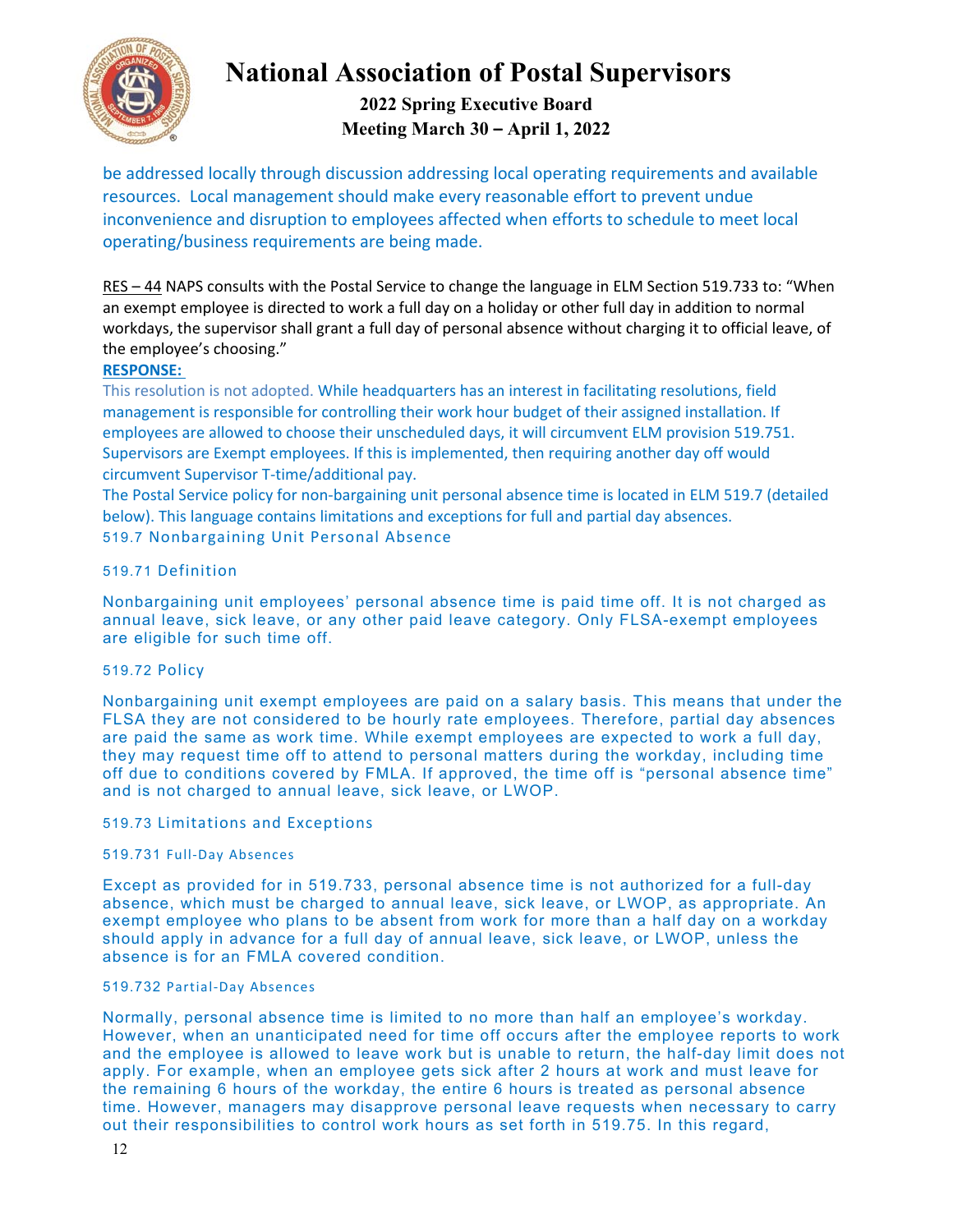

## **2022 Spring Executive Board Meeting March 30 – April 1, 2022**

managers may require the use of an appropriate leave category, for example, sick leave in the case of partial-day absences for FMLA-covered conditions.

#### 519.733 Directed to Work

When an exempt employee is directed to work a full day on a holiday or other full day in addition to normal workdays, the supervisor may grant a full day of personal absence without charging it to official leave.

#### 519.74 Administration

#### 519.741 General

A full-time exempt employee is expected to work a full day and a part-time exempt employee is expected to work the full or partial day specified at the time of their employment. A full day is defined to include the continuous or nearly continuous time that an employee normally works in a 24-hour period. A half day is half that number of hours.

#### 519.742 Approval

Except for postmasters and installation heads, exempt employees must obtain prior approval from their supervisors for all absences, whether or not such absences are to be charged to the employee's leave account. At the discretion of the installation head, PS Form 3971 may be used to request personal absences not charged to leave.

Postmasters and installation heads normally are not required to obtain advance approval for personal absences. They are required, however, to keep an accurate record of all such absences and generally to keep their manager informed of planned periods away from the office. In this respect, the manager may require the use of PS Form 3971 to report absences. On an individual basis, vice presidents of Area Operations may require that a postmaster or installation head obtain advance approval of all absences, including personal absences, from the plant or district manager, as appropriate, when the individual's previous performance warrants such action.

When PS Form 3971 is used for personal absence time, it must indicate in Remarks: "Do not charge to leave."

#### 519.743 Full‐Day Leave

Each full day of approved absence is to be charged to official leave. Absences such as court leave, military leave, holiday leave, donated leave, continuation of pay, and all administrative leave are to be approved and reflected on an exempt employee's time record.

#### 519.75 Management Controls

#### 519.751 Responsibility

Managers are responsible for controlling the workhours of their exempt employees. They may require the attendance of these employees during and outside of regular service hours and, when warranted, may disapprove advance requests for late arrivals, early departures, or other absences, as well as leave. These instructions are not intended to be overly restrictive, but managers must be aware of the frequency of requests for personal leave, recognize patterns in the use of this leave, and be alert to possible abuse. They must also give consideration to the amount of the current workload or urgency of a particular program or project that requires the employee's presence.

#### 519.752 Administration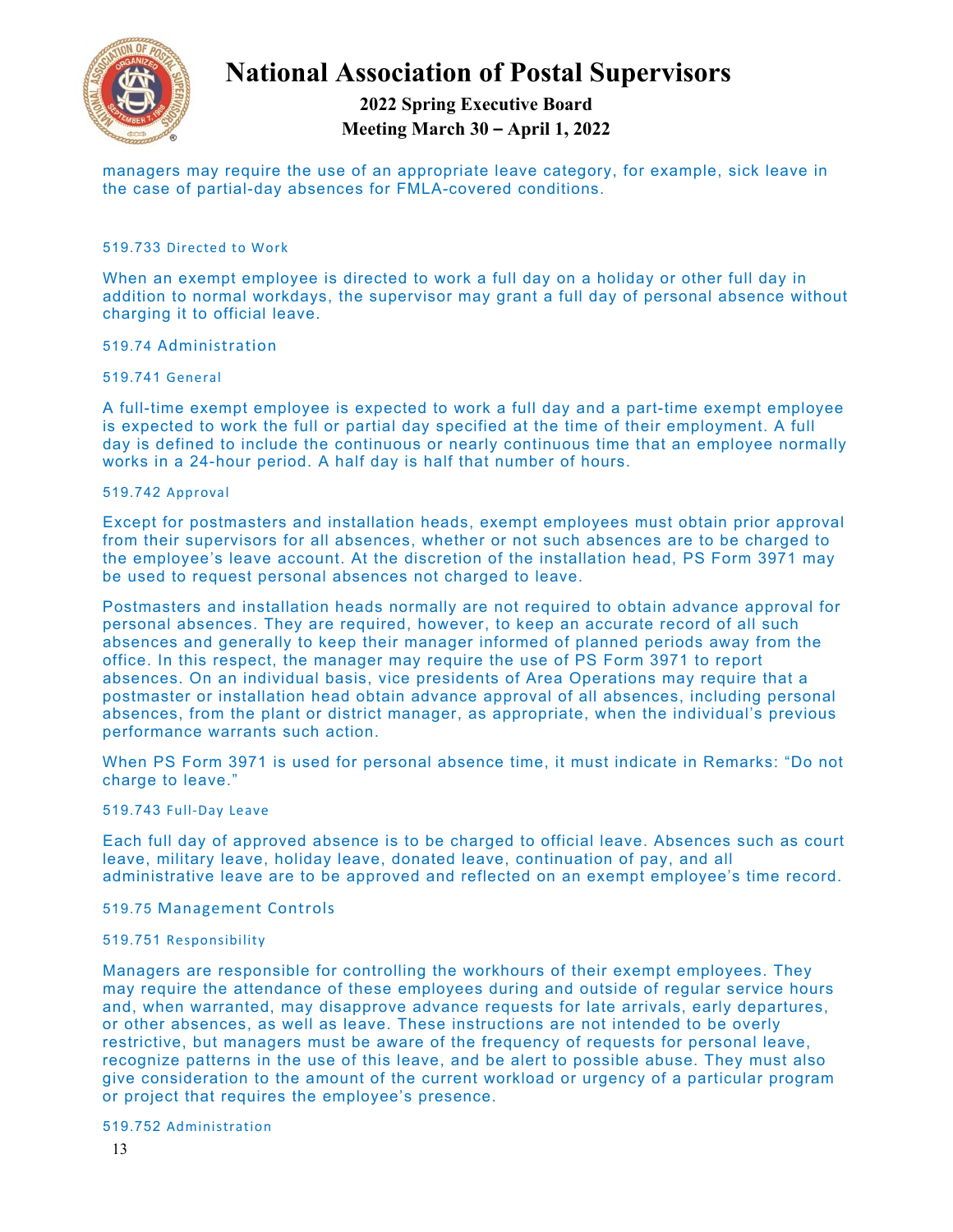

**2022 Spring Executive Board Meeting March 30 – April 1, 2022** 

This program must be administered in a fair and equitable manner. Managers must advise their employees of the reasons for requiring their attendance during or outside of regular service hours and for denying their requests for personal absence or leave. Employees are also to be given the opportunity to informally discuss the decision with the managers.

RES – 45 Each time a new program or task is assigned to any EAS employee, the USPS will provide NAPS with an outline of how each new program or task is to be integrated into the existing workload and prioritized with current duties.

#### **RESPONSE:**

This resolution is not adopted. In keeping with our commitment to continuous improvement, the Postal Service consistently evaluates our processes with the goal of improving processes and tasks for better utilization. When implementing new programs the intent is to be more efficient and make the job easier, for example, OT Admin merged with TACS. A task could be anything that any manager assigns within their office/district/department. Consulting on each assigned task at the national level that was inputted locally is not in the best interest of time for neither the Postal Service USPS nor NAPS. If NAPS at the local level determines that a new task in a facility doesn't add value, that should be discussed with the local manager. If NAPS at the national‐level believes that a specific task adds no value to the Postal Service, then it is encouraged to provide that to headquarters for review and consideration.

RES – 46 NAPS enters into consultations with the USPS to finalize and implement a SWCs process that encompasses all duties and responsibilities of a Supervisor, Customer Service, within six months of the acceptance of this resolution.

Response: This resolution is not adopted. We have engaged NAPS on modification to the SWCs model. RES – 47 NAPS enters into consultations with the USPS to develop and implement a supervisor staffing workload model for mail processing facilities, and that the supervisor staffing workload evaluation process encompass all duties, employees, machinery and responsibilities of SDO positions.

Response: This resolution is not adopted. The Postal Service has determined that the on-rolls craft count in calculating supervisor positions is appropriate.

RES – 48 NAPS consults with the Postal Service to implement a policy where no NTE details will be granted to craft employees before EAS employees are made aware of and given the first opportunity for the detail. **RESPONSE:** 

This resolution is not adopted. We have discussed this with NAPS on previous occasions. Staffing NTE positions and or details are opportunities usually of a developmental nature and are temporary. The best qualified or suitable individual should be selected.

Those employees interested in career advancement should notify their manager. HERO is also a great tool for those interested in career advancement. Ensure that your HERO profile is completed and up to date. Career conversations can be requested through HERO and development plans can be established with your manager.

RES – 49 That when an investigative interview (I & I) has been conducted for EAS employees as part of the corrective action process, it is to be completed and issued within 30 days from the date of the I & I, and that any formal corrective action issued beyond 30 days after the I & I should be deemed untimely and procedurally defective

#### **RESPONSE:**

This resolution is not adopted. This matter has been discussed with NAPS on previous occasions. The Postal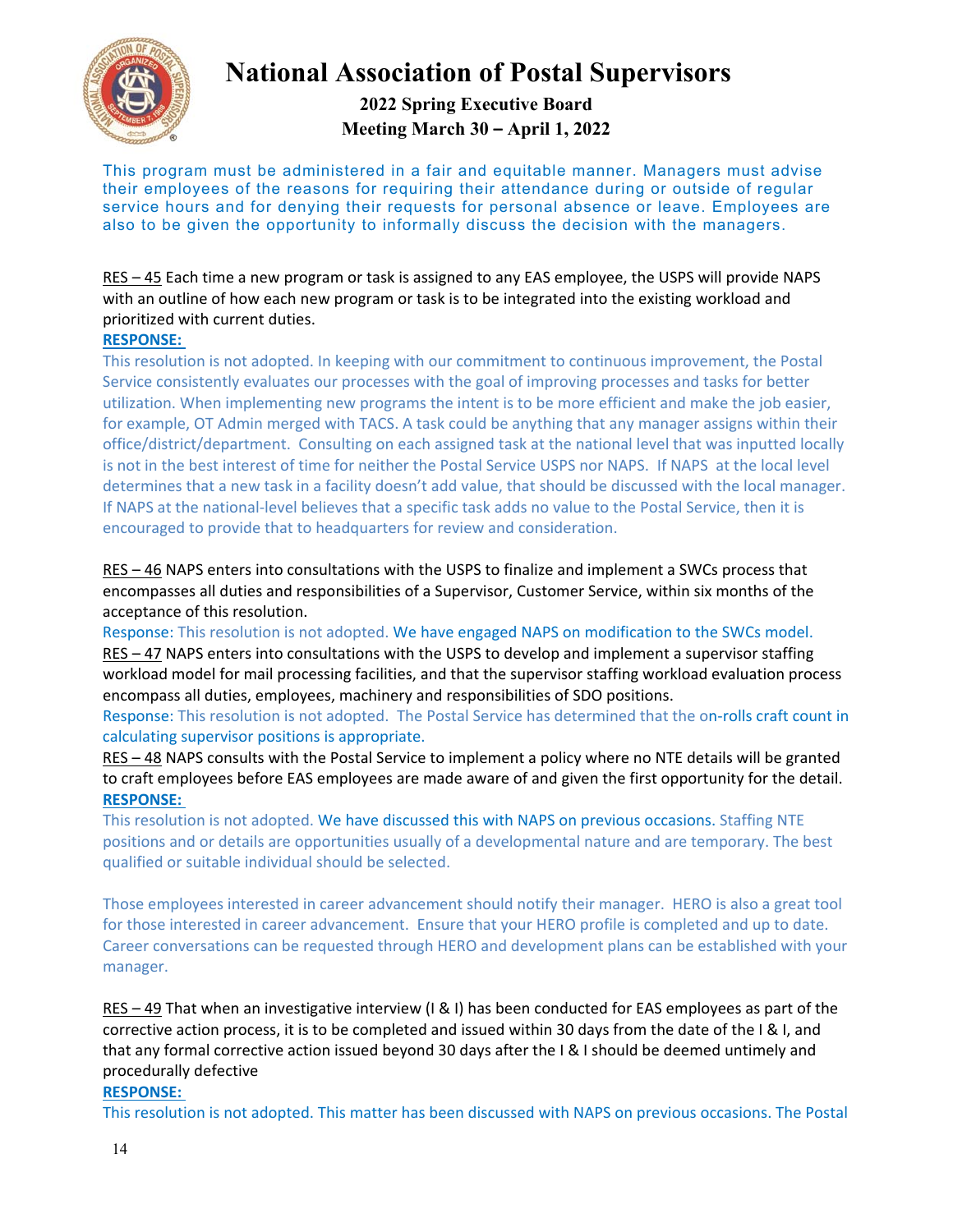

## **2022 Spring Executive Board Meeting March 30 – April 1, 2022**

Service expects that decisions concerning whether disciplinary action will be imposed are to be made without undue delay. Such decisions should be made based on consideration of relevant factors and should comport, where applicable, with regulations delineating elements that should be considered. Some circumstances may allow for such decisions in less or more time than others. Some circumstances may call for investigatory consideration, evaluation, and other situation-specific elements that could require more time than is needed in other circumstances. Whether the duration of the investigation NAPS references in this item is unreasonable can't be answered in this forum. If there are specific concerns from the employee involved and/or the employee's representative, those matters should be raised and discussed with local authorities. While headquarters has an interest in facilitating resolution of employees' concerns, field management is best situated to determine accurately the facts and outcomes in such matters.

The Postal Service will not establish the time limit NAPS recommends in this item. If a NAPS representative representing an employee in a matter under investigation by the OIG wishes to make such an assertion to the OIG or to ask for status information about the investigation, the OIG should be contacted about such a request. Investigations should be completed properly. Whether durations are too short or too long are not matters addressable in this consultative process.

#### **PNC Bank – Stacey Herndon**

The situation in Russia is a concern and being closely watched. Oil prices are greatly having an effect. The US Government is about to release oil reserves. Rate hike will occur approximately 1.5% (interest) We will have continued volatility. Volatility will be here for a while. Our portfolio is pretty defensive. This gives us more protection in a downfall. We will see decelerating growth. We won't see a 12% growth like last year. Looking at a 5% to a 6 % annual return. It is believed the market wasn't prepared for higher oil prices and the war in Ukraine. Inflation projected to normalize to 2% – 2.5% in 2023. Our portfolio's Mutual Fund with exposure to Russia is .1% ‐ \$12,000.00 Our exposure is very low as we have a conservative portfolio. We still need to be prepared for volatility.

### **2026 National Convention**

As stated in the NAPS Constitution Article 7 Section 4.

15 The Executive Board voted on the Convention site for the 2026 National Convention. One site was previously submitted by Branch 216 for consideration which was San Juan Puerto Rico. San Juan did not qualify as the hotels did not release sufficient number of rooms. Conference Direct requested proposals from hotels throughout the country. Seven (7) hotels that responded and meeting our criteria were shared with the Board. Site cities considered were Indianapolis Indiana, Chicago Illinois, Memphis Tennessee, Cleveland Ohio, San Francisco California and two sites in Orlando Florida. Discussion was held. A vote was taken and Cleveland Ohio and San Francisco California were the top two choices. Neither received a majority of the vote therefore a runoff occurred. San Francisco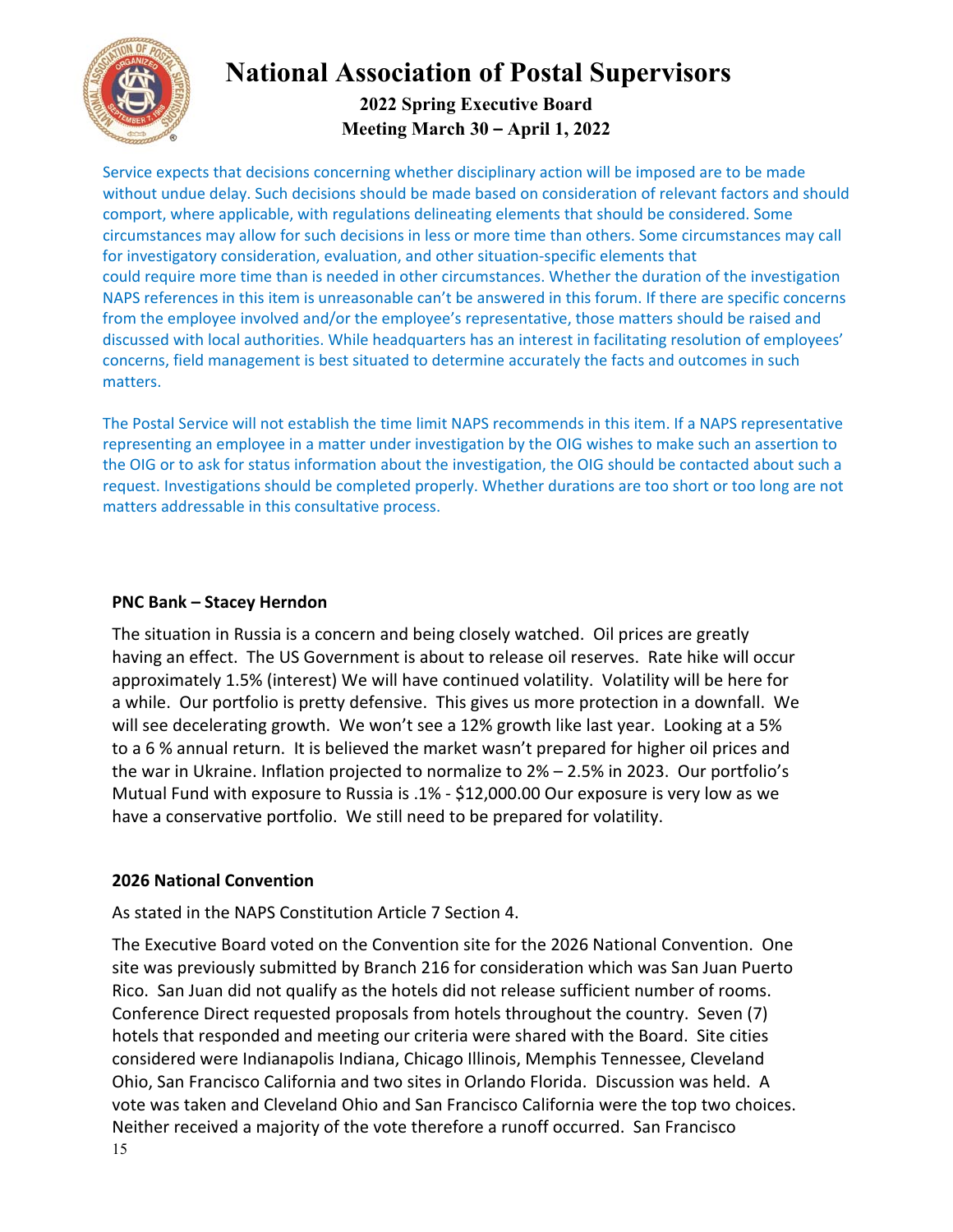

**2022 Spring Executive Board Meeting March 30 – April 1, 2022** 

California was selected as the site for the 2026 National NAPS Convention.

### **Bruce Moyer – Legal Counsel Update**

Montgomery case (Scialla and Simpson) Judge ruled motion for summary judgement. Dismissed NAPS from the case approximately a year ago. NAPS filed for summary judgement and won. The defendant does have the avenue of filing former-consideration or an appeal.

NAPS lawsuit – The court responded to interpretation of the law as determining representation. The case was remanded to seek a determination on SDA and pay comparability back to the District Court. UPMA has asked the court to reconsider by asking the full appellate court to reconsider the three panel's (Judge's) decision. We believe it is very unlikely the court will take the case as the three‐judge panel's decision was unanimous. Petitions are filed but limitedly granted. The Postal Service has until April 8<sup>th</sup>, 2022 to file should they decide. Until the matter is final in the appellate court it won't be sent back to the District Court as remanded. Should the appellate court not take the case then there is an option to appeal to the Supreme Court. There is a possibility a settlement between NAPS and the Postal Service should both sides be willing. Legally UPMA can only represent Managers and Postmasters. But they can sign up supervisors as members they just cannot represent them outside of disciplinary issues. NAPS represents Managers, Postmasters and Supervisors in all aspects.

### **Cushman & Wakefield** – Eric Berlin Senior Director, Jessica Miller Managing Director

The Realtor company of Cushman & Wakefield effective January 1, 2022 has been contracted by NAPS to be the realtor in seeking tenants for the vacant space in the NAPS building. Prior the Stoladi company was the realtor. NAPS signed an agreement with Cushman & Wakefield for one (1) year.

Cushman & Wakefield has offices throughout the country and works with a great deal of Associations and non‐profits. They have a sub‐market just for Old Town Alexandria. Vacancy in Old Town is 11%. Sub leases brings it to 12%. Usually, Old Town is in single digit vacancy. Old Town has the lowest sub‐market vacancy in Northern Virginia. We are seeing a market in educational and medical use. It's still an issue with folks working from home as many companies are still allowing this. They are targeting small businesses for non‐profit buildings. Concession packets have changed but the rents are remaining high in other buildings in Old Town. We have lowered our rent per square footage but limiting the concessions. The current trend has been many are renewing but with shorter term leases and leasing lesser square footage in other buildings. It would be difficult to convert some of the space to residential as we are part of the King Street condominium association. A presentation was given to the Executive Board pertaining to vacant space in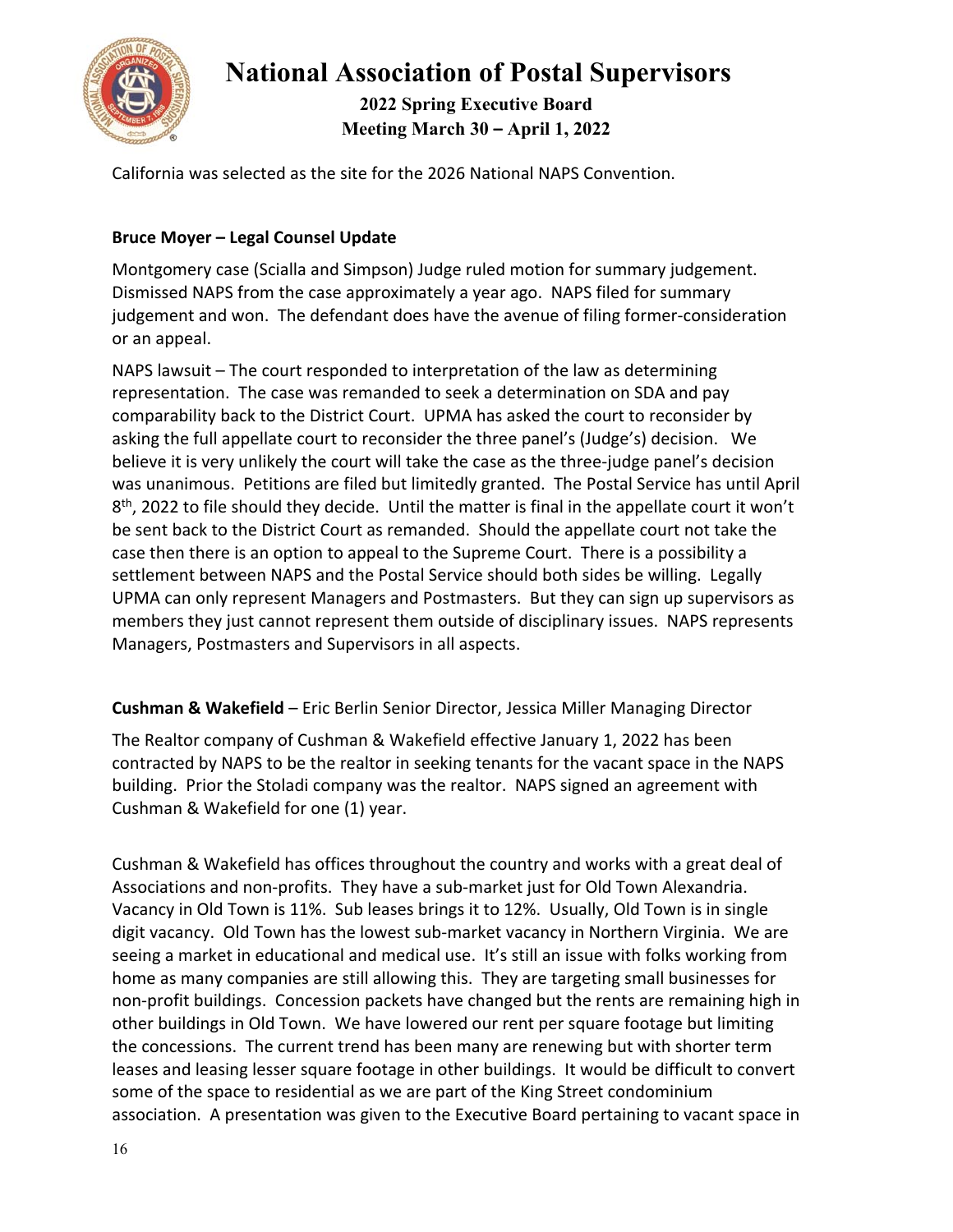

**2022 Spring Executive Board Meeting March 30 – April 1, 2022** 

Old Town and their plan to have the vacant space leased in the NAPS building. They are considering doing an open house. Approximately 75% of the brokers have not seen our property.

## **Committee Updates**

President Butts announced he formed a new committee. NAPS Property Inc. (NPI) This committee will review NPI. Luz Moreno has been assigned as Committee Chair. Members of the committee will be Richard Green and Jaime Elizondo.

**Ethics** – Craig Johnson, Roy Beaudoin, Richard Green, Tommy Roma, Marilyn Walton

A concern was presented to President Butts who referred it to the Executive Board Chair during the Executive Board meeting. The concern was then given to the ethics committee who met and investigated. They also spoke with the individual in question. It was determined no ethics violation was found.

**Constitution & By Laws** – Jaime Elizondo, Bill Austin, Dan Mooney, Myrna Pashinski, John Valuet

The committee led by Chair Jaime Elizondo submitted resolutions for consideration to change the Constitution & Bylaws at the upcoming National Convention in New Orleans. Seven (7) Resolutions were submitted. All seven (7) Passed and will be submitted for consideration to the body at the National Convention.

**SWC** – Tommy Roma, Jimmy Warden, Tony Dallojacono, Troy Griffin, John Valuet, John Aceves

Attendees

 Committee Members Tommy Roma – Chair **Ivan Butts** Jimmy Warden Chuck Mulidore Tony Dallojacono Troy Griffin John Valuet John Aceves

On March 15, 2022 a zoom meeting was held with the Resident Officers and the committee members. The Postal Service had previously discussed and presented the Resident Officers with a SWCs proposal. The proposal was shared with the committee and feedback was asked. The new proposal basically keeps the present format of SWCs but recommendations were made to add credit for specific employee groups.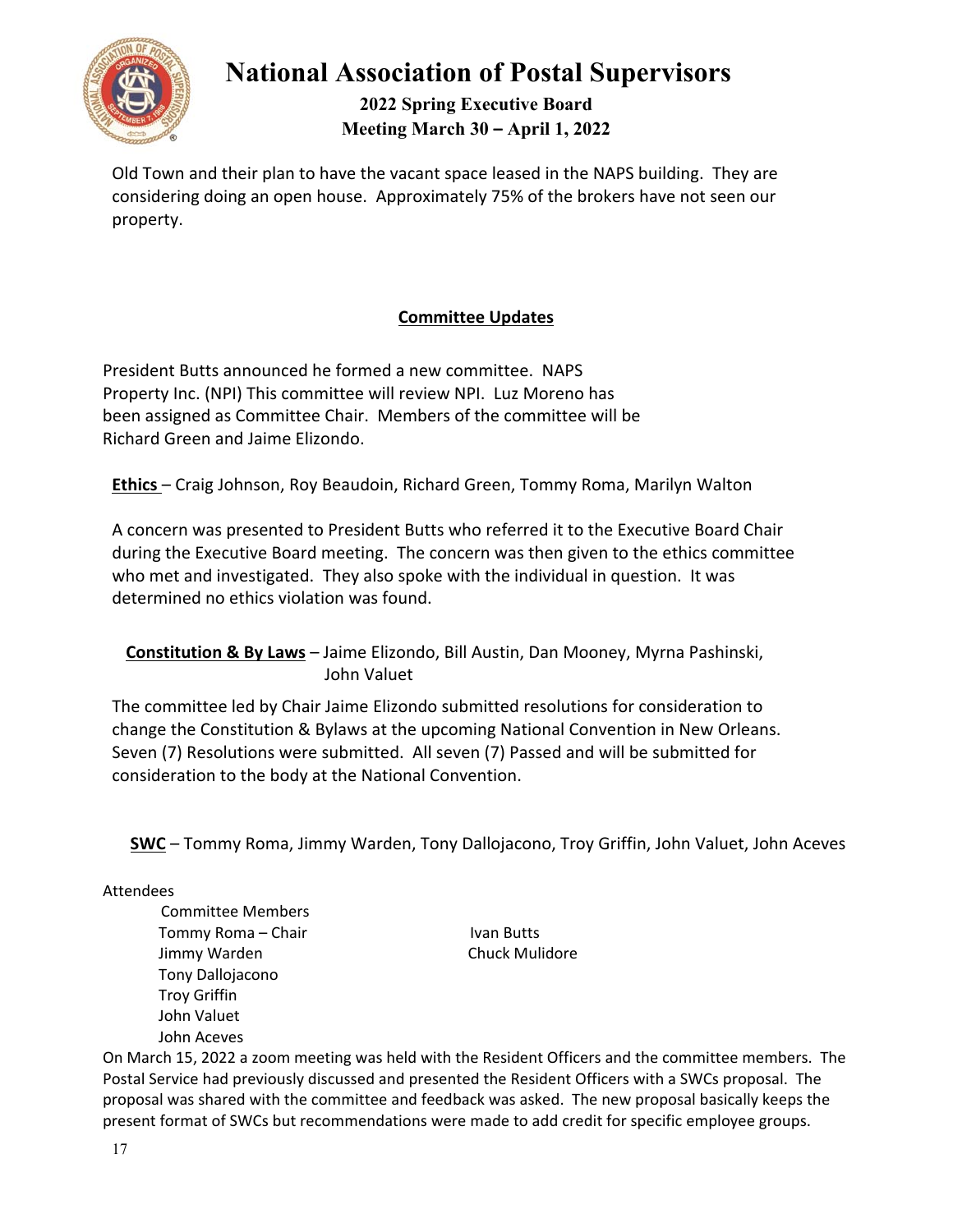

## **2022 Spring Executive Board Meeting March 30 – April 1, 2022**

There is concern that the work load‐based program previously built is not being incorporated into the new SWCs proposal. The new SWCs proposal does not eliminate any credit presently given to an Office/Station/Branch. Credit is being proposed to be be granted for RCAs‐ARCs, Relief Postmaster, Sunday hubs, change to the 35-1 ratio and changing the requirement to be authorized a SCSS. There was discussion on whether the new proposal helps the larger cities or the suburbs. There was also discussion regarding the previous work load‐based program as some of the supervisor's duties are no longer being performed by a supervisor.

Recommendations were made by the committee members for President Butts to send a counter proposal to the Postal Service.

I would like to thank my committee members Jimmy, Tony, Troy, John and John for their dedication to this project.

Respectfully Tommy Roma SWCs Committee Chair

Chair Tommy Roma acknowledged and thanked his committee.

**Duties and Responsibilities Committee** – Shri Green, Roy Beaudoin, Luz Moreno, Tim Needham

Two Recommendations were submitted for consideration to change language in the Officer Duties and Responsibilities:

## Recommendation #8

That a new paragraph 5 be added to the Expense Allowance section of the NAPS Officers Duties & Responsibilities to address outgoing board member's national convention expenses and a new paragraph read as follows:

During a national convention, if a current NAPS Executive Board member (Regional Vice President or Area Vice president) is not re‐elected or elected to a new position on the executive board, NAPS Headquarters will reimburse the outgoing board member's related national convention expenses for their return trip home for the day following the last official day of the national convention. This one day of reimbursement will include; airfare, baggage fees, mileage, parking fees, meals for self and one (1) guest and one day of substitution pay. In the event the outgoing board member is approved in advance by the NAPS president to return home on the second day following the close of the national convention, total return travel reimbursement paid by NAPS Headquarters will include the following; one (1) additional hotel night stay plus applicable taxes, airfare, baggage fees, mileage, parking fees, two days of substitution pay, and two days of meals for self and guest.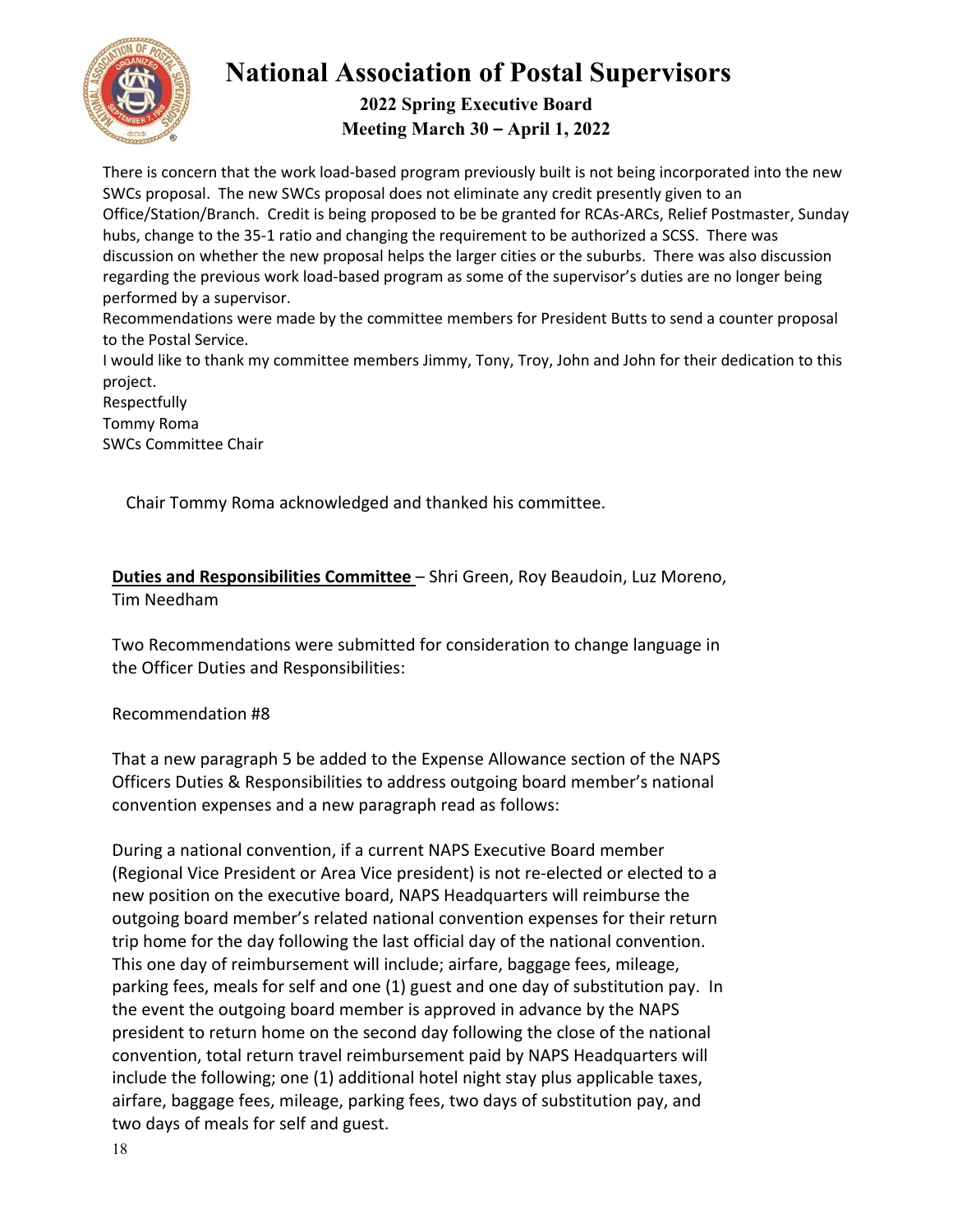

**2022 Spring Executive Board Meeting March 30 – April 1, 2022** 

Recommendation – Passed

Recommendation # 9

That the new paragraph 5 added to Expense Allowance section of the NAPS Officers Duties and Responsibilities to address outgoing board member's national convention expenses and new paragraph 5 read as follows:

During a national convention, if a current NAPS Executive Board member (Regional Vice President or Area Vice president) is not re‐elected or elected to a new position on the executive board, NAPS Headquarters will reimburse the outgoing board member's related national convention expenses for their return trip home for the day following the last official day of the national convention. This one day of reimbursement will include; airfare, baggage fees, mileage, parking fees, meals for self and one (1) guest and one day of substitution pay. In the event the outgoing board member is approved in advance by the NAPS president to return home on the second day following the close of the national convention, total return travel reimbursement paid by NAPS Headquarters will include the following; one (1) additional hotel night stay plus applicable taxes, airfare, baggage fees, mileage, parking fees, two days of substitution pay, and two days of meals for self and guest. The outgoing board members will not have access to their former board allowance account starting the first day following the final adjournment or close of the national convention.

Recommendation – Passed

The Officers Duties & responsibilities will be update with the changes adding the new paragraph 5 in the Expense allowance Section.

Chair Shri Green acknowledged and thanked her committee.

**Legislative Committee –** Marilyn Walton, Chuck Mulidore, Richard Green, Dee Perez, Bob Quinlan, Kevin Trayer

## **Western Region VP Legislative Report Marilyn Walton**

Communicated weekly COVID updates provided by my Congressman John Garamendi Communicated all legislative alerts to our members During the Western Region Training Seminar, we conducted a very successful SPAC raffle our goal was \$5,000 we exceeded that goal and raise \$7,300!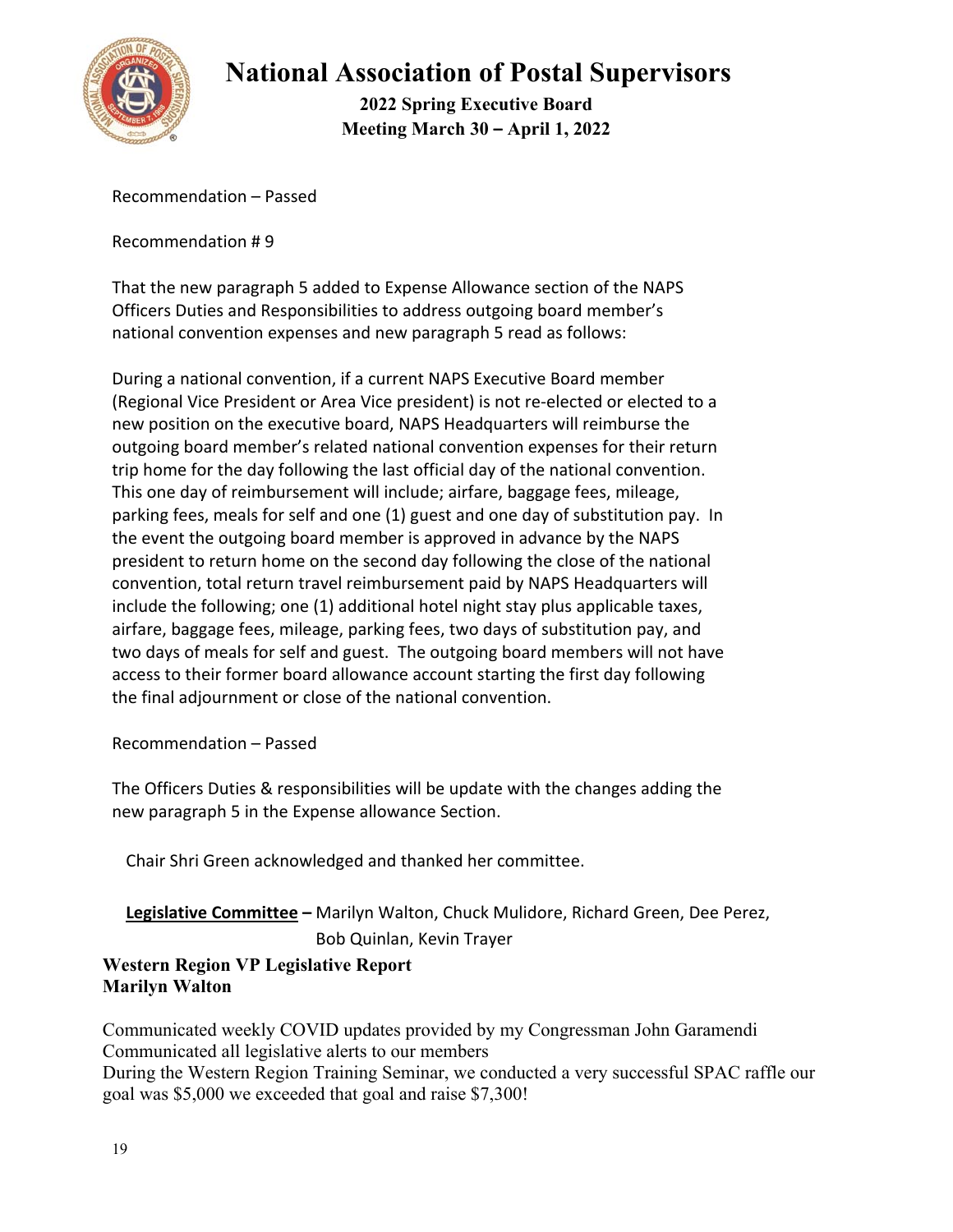

## **2022 Spring Executive Board Meeting March 30 – April 1, 2022**

Attended Congressman's Mike Thompson annual Christmas celebration at the culinary institute in NAPA Valley. As he is a member of the Ways and Means Committee me and my team had an opportunity to express our concern about HR 3076 which was being stall in his committee Attended all branch meetings & zoom meetings and provided legislative updates and promoted SPAC and encouraged all to donate to SPAC

California Branches have had two additional SPAC fundraisers for 2022, Los Angeles Branch 39 in January and Margarete A Grant Branch 127 in February.

California NAPS members participated in the February National NAPS Virtual SPAC and several other members won our bids on the virtual prizes!

We just hosted our 23rd Annual California Postal Legislative Coalition event February 6th. Because we were still dealing with COVID issues we conducted the event via zoom. Our Keynote speaker was Dr Shirley Weber, California State Secretary she is a strong proponent of Vote by Mail Dr Weber informed us that over 19 million Californians voted by mail in the 2020 elections and the 2021 Recall elections.

California continues to encourage vote by mail and as an extra incentive the return envelope is postage paid!

We had national and state representatives of all Postal Unions, Management Associations, NARFE and a representative from Alameda County AFLCIO! It was a great informative event and I want to thank President Ivan Butts, bringing greetings and welcomes to our annual event. Also, a special thanks you to Chuck Mulidore, Executive VP, Jimmy Warden, National Secretary/Treasurer and Bob Levi for his knowledgeable and informative presentation during our event. I was honored to be the co-host with my partner Ron Jones, California State Vice President NALC!

California was notified in January that we were leading the nation in SPAC donations! We are fired up and intend to continue to lead the nation with SPAC donations. We are planning a big event for our 100<sup>th</sup> Anniversary of the California State Branch in April at our state convention and a very ambiguous SPAC fundraiser!

## *marilynwalton@comcast.net*

### **New York Area Legislative Report**  *Dioenis "Dee" Perez*

With regards to events supporting our legislative Postal initiatives are the following that my membership and I have supported in the NY Area thus far.

1. On 12/14/2021 - Bob Levy notified me that Joe Morelle running for the congressional seat was having a meeting and NAPS was invited to attend. I was able to provide two members from Branch 11 President Scott Englert and his legislative chair Jessmer Spencer to attend this Rochester NY event, however, due to the COVID-19 spread, the event was canceled.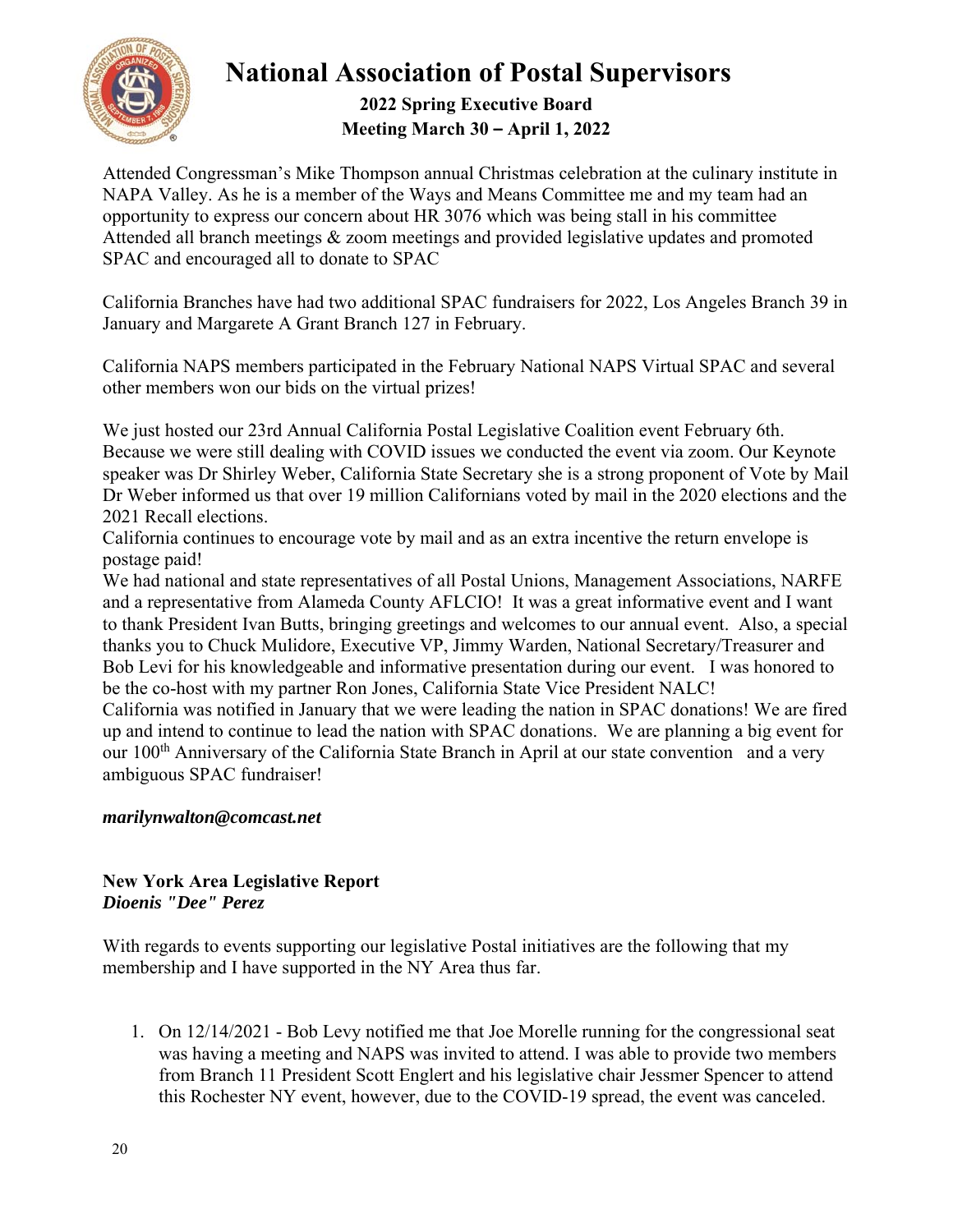

## **2022 Spring Executive Board Meeting March 30 – April 1, 2022**

- 2. On 1/7/2022 I messaged out my Area Distribution list that the SPAC Raffle & Prizes for the LTS was now open for business.
- 3. On 1/25/2022 I held a ZOOM meeting with my NY Area, Puerto Rico, and the US Virgin Islands and had NAPS legislative chair Bob Levy & Executive VP Chuck Muldaur speak about the upcoming LTS and bills that needed everyone's support primarily bill HR 3076 which is sponsored by congresswomen Carolyn Maloney.
- 4. On 2/3/22 I messaged out to my Area Distribution list to go on the NAPS website and support the NAPS Legislative Action Center and to communicate support to their Representative for HR 3076, which was being voted on today.
- 5. On 2/12/2022 Resident officer secretary/ Treasurer Jimmy Warden spoke at FDR Station Plaza in Manhattan thanking Carolyn Maloney personally for her Postal Reform Bill HR 3076 and having it passed through congress in a bi-partisan consensus. Attending this event were members led by Tom Huges President of Branch 100.
- 6. On 2/13/2022 Resident officer secretary/ Treasurer Jimmy Warden spoke at FDR Station Plaza again, only this time he thanked majority leader Senator Chuck Schumer for introducing the bi-partisan bill HR 3076 that was passed by congress into the senate for final approval. Majority house leader senator Chuck Schumer promised to have this bill passed in the senate. Again Branch 100 President Tom Huges and his members were present in supporting this legislation.
- 7. On 3/1/2022 I messaged out my Area Distribution list as an additional reminder to use the NAPS Action Center and remind their legislative leader to put this bill HR 3076 up for a vote ASAP.

## Respectfully,

*Dioenis "Dee" Perez 516-503-2220 Integrity, Dignity & Respect NAPS NY Area VP nyavpdee@aol.com*

## **Michiana Area Legislative Report Kevin Trayer, Michiana Area VP**

In the Michiana area I'm proud to say the membership worked hard on HR 3076 to get to the finish line. Both Indiana and Michigan held state convention with SPAC raffles.

This year's LTS attendance is not as strong as previous years. There are many reasons; first many of Michigan's members wouldn't meet with them. I have a face-to-face meeting Congressman Fred Upton. Just as HR 3076 was a top priority. We need to roll up sleeves and get HR 3077 passed.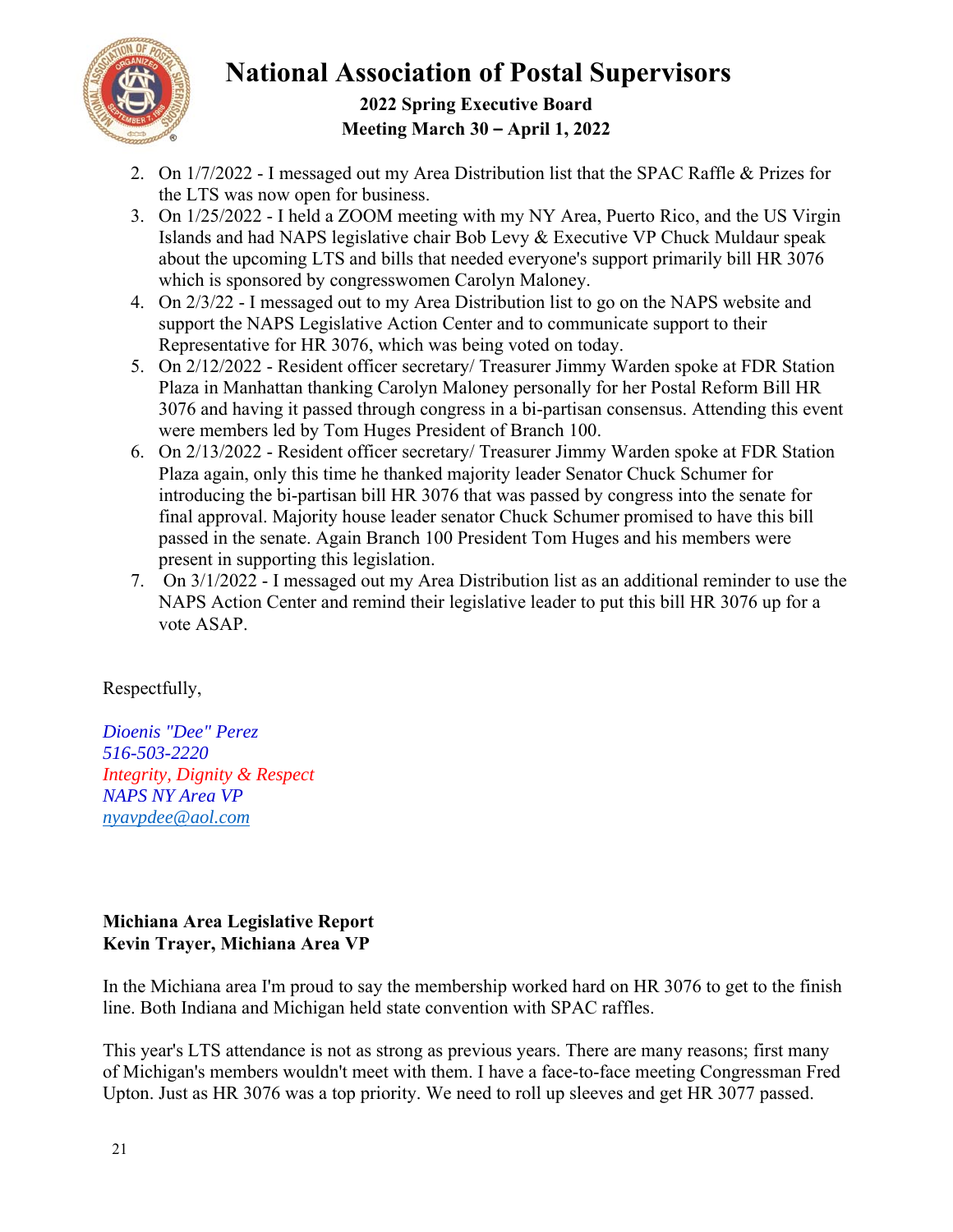

## **2022 Spring Executive Board Meeting March 30 – April 1, 2022**

This year we have the Central Region Training symposium, Michigan state Convention our national convention.

SPAC collections will be a priority at both of our events being held in the Michiana Area.

*Submitted by Kevin Trayer, Michiana Area VP kevintrayer@att.net* 

*Legislative Report Bob Quinlan, Southeast Area VP* 

 Well as you all know it's been a busy year for Postal Reform. Our big push was for HR3076 and we finally managed to get it passed in the house. This was due to a Team effort back home and from our resident officers here in D.C.

I have to give a shot out to our State Legislative for Florida & Georgia they did an excellent job in spreading the word.

I have already contacted both Senators Marco Rubio and Rick Scott to please support the bill when it comes to the senate. Here is the list from the vote in Florida as you can see Florida did very well.

## **FLORIDA CONGRESSMEN AND THEIR VOTE ON HR 3076**

## **20 Yeas – 7 Nays**

**Bilirakis, Rep. Yea Buchanan, Rep, Nay Cammack, Rep, Nay Castor, Dem, Yea Cherfilus-McCormick, Dem, Yea Crist, Dem, Yea Demings, Dem, Yea Deutch, Dem, Yea Diaz-Balart, Rep, Yea Donalds, Rep, Nay Dunn, Rep, Yea Frankel, Dem, Yea Franklin, Rep, Nay Gaetz, Rep, Nay Gimenez, Rep, Yea Lawson, Dem, Yea**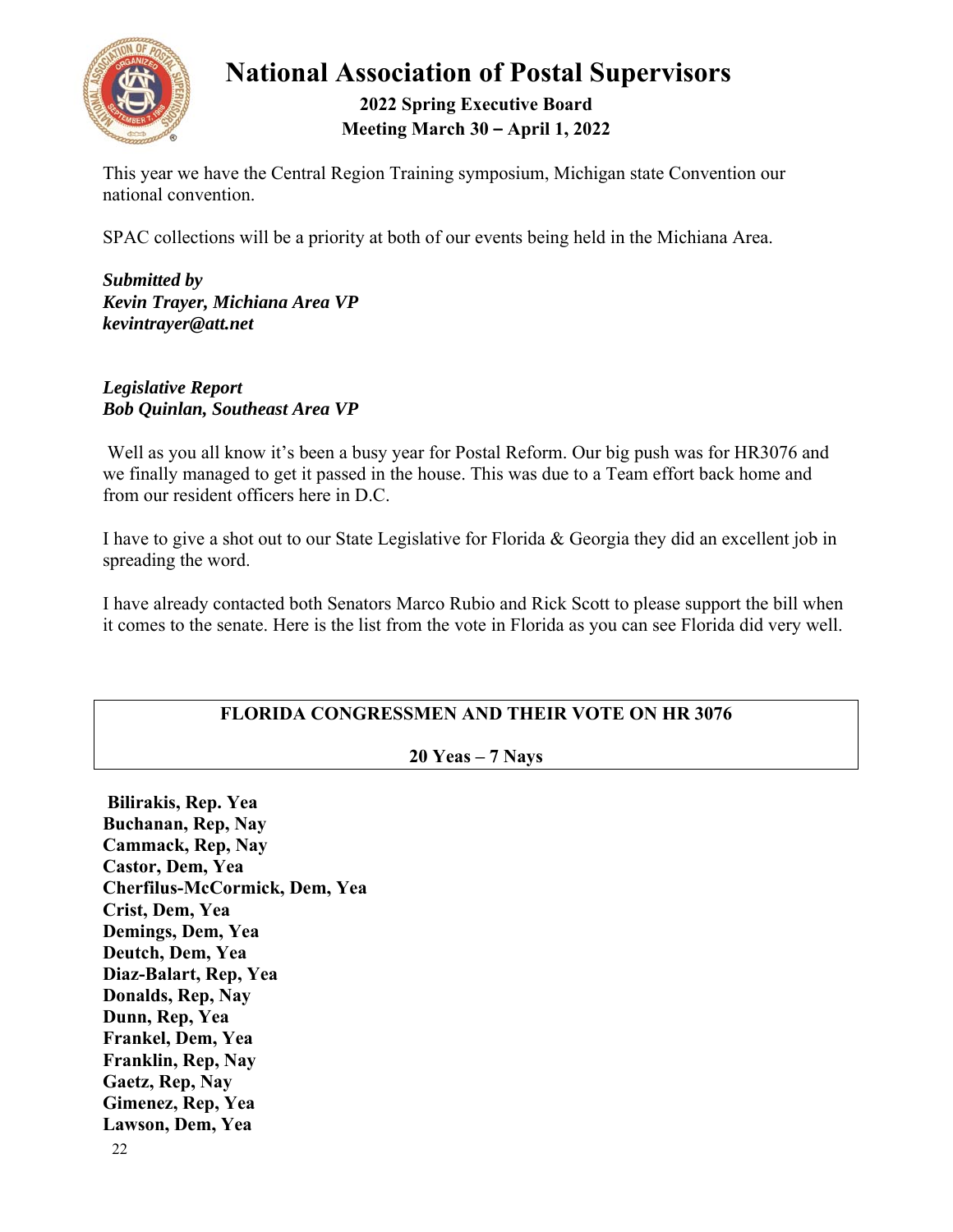

**2022 Spring Executive Board Meeting March 30 – April 1, 2022** 

**Mast, Rep, Yea Murphy, Dem, Yea Posey, Rep, Nay Rutherford, Rep, Yea Salazar, Rep, Yea Soto, Dem, Yea Steube, Rep, Nay Waltz, Rep, Yea Wasserman-Schultz, Dem, Yea Webster, Rep, Yea Wilson, Dem, Yea** 

*Bob Quinlan bqiq@aol.com*

### **Eastern Region Legislative Report**

Since our last meeting members across the region have engaged with their legislative members to drive home the importance of passing postal legislation. The executive board members of the Eastern Region have made the ask of our members through in person and zoom meetings to become involved in the legislative process by reaching out to their senators/congressmen/women by utilizing emails sent to membership by Bob Levi to engage their representatives concerning the importance of supporting postal legislation. The work of our members came to fruition as HR 3076 was passed by both houses of Congress and is awaiting President Biden's signature. At the Eastern Region Cabinet Meeting Executive Vice President Chuck Mulidore provided a briefing of the upcoming legislative agenda and an overview of the upcoming legislative conference. The members were engaged and motivated to do everything asked at the grassroots level to drive NAPS' legislative agenda. They are looking forward to LTS. From a fundraising perspective \$4555.00 was raised for SPAC at the Eastern Region Cabinet Meeting.

Sincerely,

### *Richard Green NAPS Eastern Region Vice President*

Committee Chair Marilyn Walton thanked her committee members

## **PFP Advisory Committee** – Dan Mooney, Brian Wagner, Richard Green, Troy Griffin, Dee Perez,

Committee updated the board on the FY21 NPA mitigation that NAPS presented to USPS HQ in Dec of 2021. NAPS had asked for FY21 NPA to be set aside and everyone given a 3% raise based on impacts of the ongoing COVID pandemic. The Postal Service decided to continue with NPA even though it wasn't till June (75% thru the FY) that a scorecard was released and then everyone was relegated to a nationally scorecard. The mitigation NAPS presented was based on factual events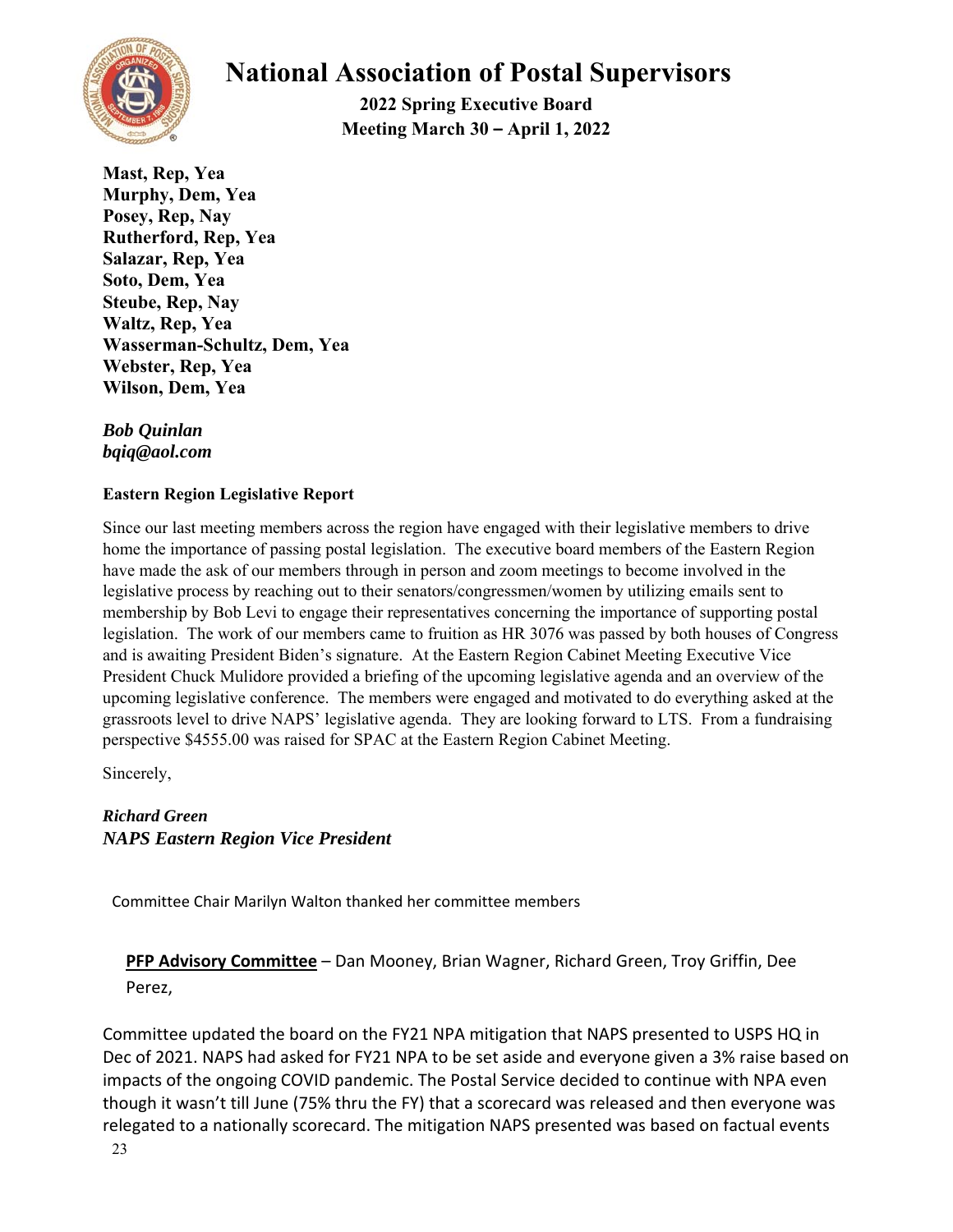

**2022 Spring Executive Board Meeting March 30 – April 1, 2022** 

that happened in FY21 that were major impacts on postal operations. Despite those facts outlined in mitigation, the postal service denied NAPS its mitigation request for an extra one‐half percent. The Committee then updated the board on the various timelines that USPS HQ's gave NAPS the FY22 NPA goals, weights and targets. It was given to NAPS in four pieces. NAPS also asked USPS for specific historical information on scores and data to help review FY22 NPA goals. NAPS was not given any of that information. As a result, NAPS again asked that FY22 NPA be set aside, and everyone given a 3% raise based on the fact that NAPS was not given an opportunity to be a part of the development and goal setting for FY22 NPA.

Committee chair Dan Mooney thanked the PFP committee, Brian Wagner, Dee Perez, Richard Green and Troy Griffin for their work.

**Postmaster** – Tim Needham, Dee Perez, Kevin Trayer, Kelly McCartney

The postmaster committee met on Thursday 3/31/22. We discussed obtaining or creating a distribution list for the postmaster members to share information and utilize to communicate future zoom meetings. The group would like to have an initial meeting with the national postmaster committee to involve them in setting up monthly training via zoom. The training topics would incorporate naps issues as well as education in their duties and responsibilities as a postmaster for the USPS. The committee plans to discuss a membership drive with our national committee utilizing our current members to recruit new postmaster members. Zoom meetings would be scheduled on a monthly basis. I would like to thank my committee Dee, Kelly, and Kevin.

Committee Chair Tim Needham thanked his committee members being Kevin Trayor, Dee Perez and Kelly McCartney.

**Training and Advocacy** – Myrna Pashinski, Brian Wagner, Tim Ford, Richard Green, Chuck Lum,

EB Training Committee Spring Board Meeting

A zoom meeting was held. Discussed were the previous emails sent out from Brian on each of the modules we've been working on.

We talked about adding the ELM Chapter 7 portion about Supervisors and Managers being required to provide the training. We agreed we should add to the 650 training only as an additional defense to discipline issues.

Myrna purchased 30 thumb drives for the executive board and Brian will copy the modules to give to each board member to use for trainings in their areas. This was completed and given to each Executive Board member.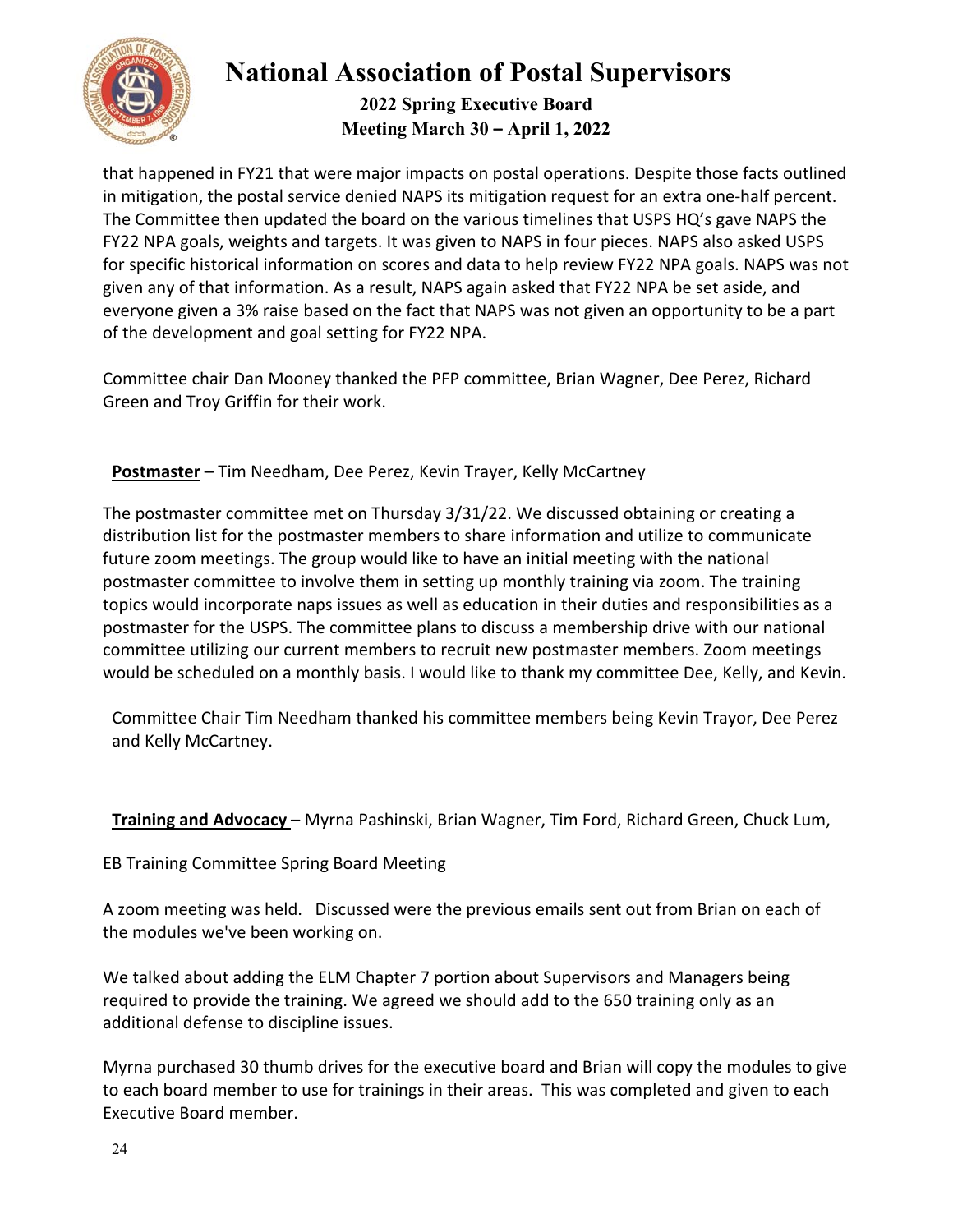

**2022 Spring Executive Board Meeting March 30 – April 1, 2022** 

As a committee we are going to look further at modules on Balloting and Elections, Updating Constitution and Bylaws for branches and where to add Garrity, Kalkines and Miranda rights into which training module.

Submitted by:

NAPS EB Training Committee

Myrna Pashinski Brian Wagner Tim Ford Richard Green Chuck Lum

Committee Chair Myrna Pashinski thanked her committee members.

**Plant Committee** – Chuck Lum, Ivan Butts, Jaime Elizondo, Shri Green, and Luz Moreno:

Plant Staffing Committee Survey performed with plant employees. Concentrated on the tasks and frequency to perform the Organizational Effectiveness. Logistic, processing and maintenance received a survey after. Uncertain as to what the results will be used for. Also, would like to know the percentage that took the survey.

Committee Chair Chuck Lum acknowledged and thanked his committee members

**Membership** – All Executive Board members are responsible to increase membership. The board did receive an update from NAPS Membership Coordinator Emily on getting updated branch officer profiles, as well as a discussion of new finance numbers from USPS causing some issues with NAPS membership program.

14. Final Reading of the Budget – Warden

Discussion was held regarding the budget which consisted of next fiscal year's budget, the 2022 National Convention and the 2023 LTS. Concerns were raised regarding the expenses for the 2021 National Convention. The Board was informed of some of the additional expenses that was not budgeted for due to COVID and also the SPAC reception and the grab and go lunch on Monday. President Butts stated he would establish a Budget Committee to review the expenses of the 2021 National Convention.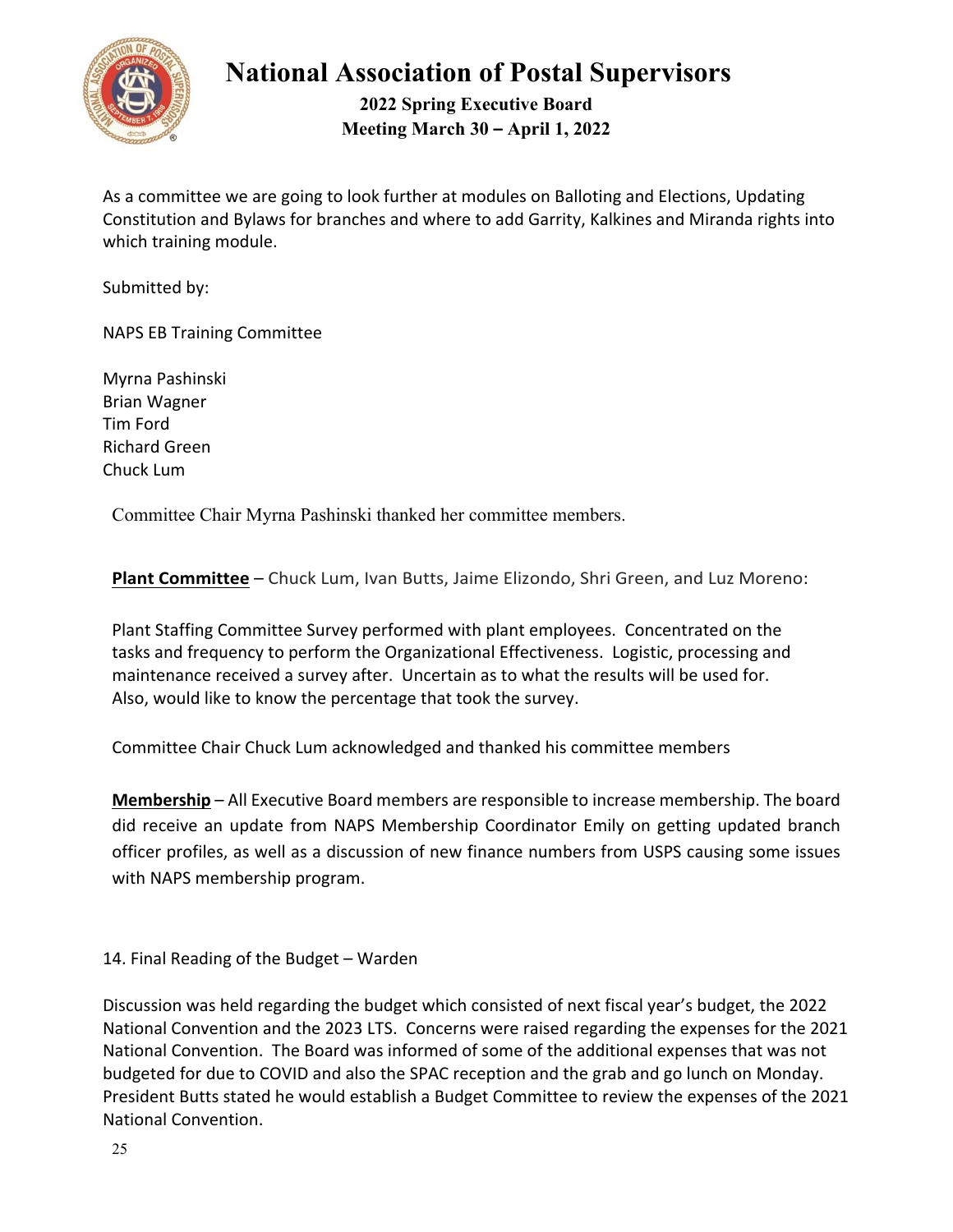

**2022 Spring Executive Board Meeting March 30 – April 1, 2022** 

There was a Motion submitted Luz Moreno 2<sup>nd</sup> by Kevin Trayer.

### Motion # 1

I move that we accept the 2022‐2023 budget was proposed by the National Secretary/Treasurer. Voting Yes – Butts, Mulidore, Warden, Roma, R. Green, Johnson, Walton, Austin, Perez, Dallojacono, Griffin, Needham, Trayer, Moreno, Mooney, Quinlan, Beaudoin, Pashinski, Lum Voting No – McCartney, S. Green, Elizondo, Valuet, Wagner Motion Passed 19‐5

15. 68th National Convention

Seat selection drawing was held and sections chosen by region for the 68<sup>th</sup> National Convention seating and the Friday night Grand Banquet.

### **Motions & Resolutions**

Motion # 2

That NAPS and the resident officers accept the four (4) amendment of the NAPS and STOLADI agreement as presented with the terms stated in the Agreement from March 2, 2022 to February 28, 2025. Submitted by Brian Wagner  $2^{nd}$  by Tommy Roma Motion Passed  $24 - 0$ 

### Recommendation # 10

Effective for the calendar year 2022 and each calendar year thereafter active, associate and auxiliary members, whose total calendar year contribution to NAPS' Supervisor Political Action Committee (SPAC) is \$1,000 or more (President's Ultimate SPAC level) will be the only SPAC level to receive an invitation for self and one (1) guest to attend the following year's SPAC Reception.

Submitted by Brian Wagner 2<sup>nd</sup> by Chuck Lum Recommendation – Failed

Recommendation # 11

Effective September 1, 2022 in odd‐numbered years, the annual NAPS SPAC Reception will be held during the Legislative Training Seminar (LTS) and in even‐numbered years, the SPAC Reception will be held during the NAPS national convention. In the event, LTS and the national convention are held during the same odd-numbered year, the SPAC Reception will be held at the national convention.

Submitted by Brian Wagner  $2^{nd}$  by Luz Moreno Recommendation – Failed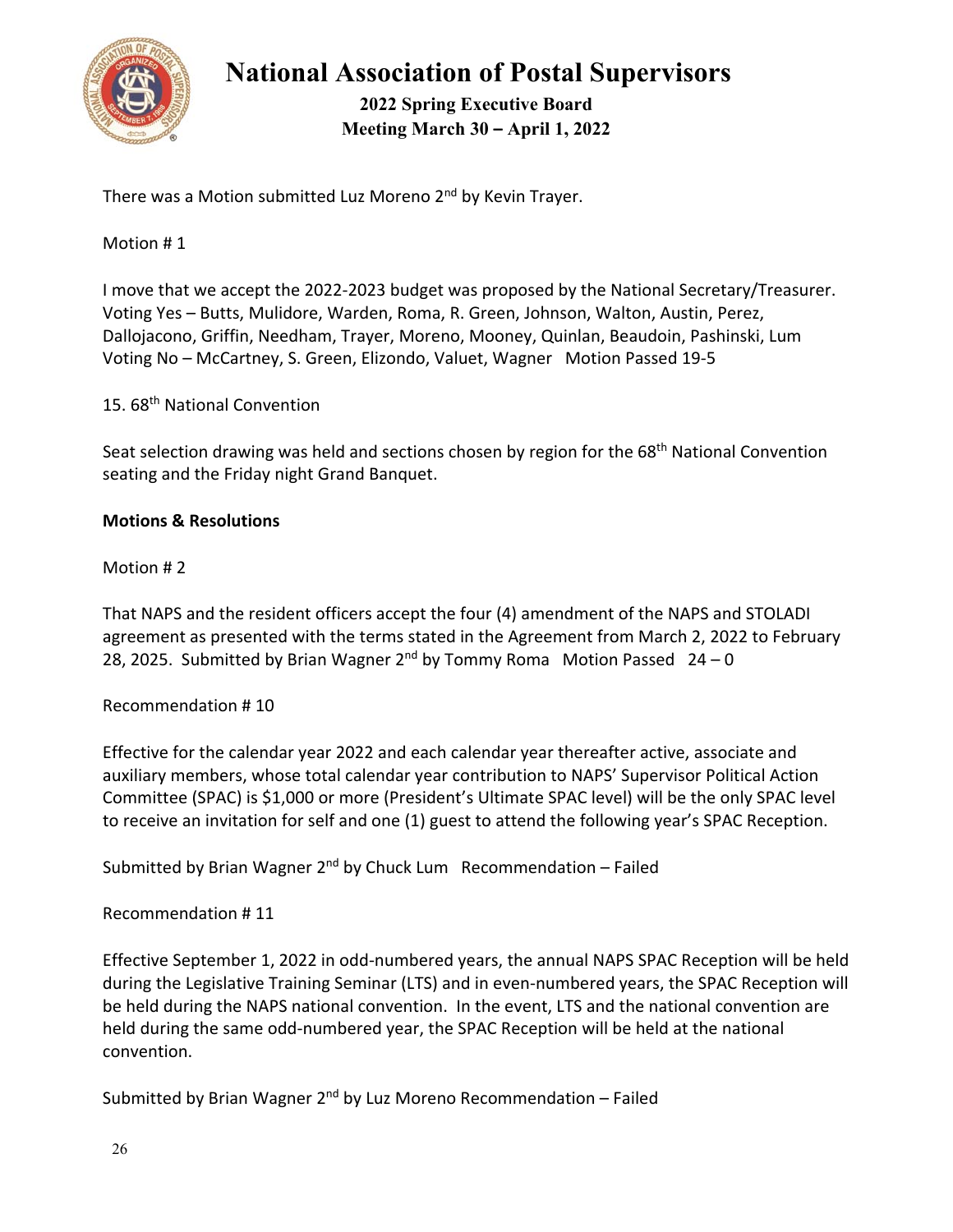

**2022 Spring Executive Board Meeting March 30 – April 1, 2022** 

Recommendation # 12

That the NAPS resident officers enter into discussion with NAPS Account, Jack Wallace, to reach a reasonable agreement to renew Jack Wallace's current service contract for five (5) years that includes a contract fee of \$3,900 per month over the length of the five‐year contract. In the event the resident officers cannot reach a reasonable contract agreement with Jack Wallace, the resident officer will seek new accounting services per NAPS' current Contract Policy.

Submitted by Brian Wagner 2<sup>nd</sup> by Kelly McCartney Recommendation - Passed

### 17. New Business

Where do we stand with the New Supervisor Program (NSP)? Are there pilots being conducted. A meeting was held with the resident officers and the Postal service and we were told we could participate to review the new training modules.

Pilot with craft unions on how to improve employee retention. We were not made aware. This was mentioned at the Central Region. A pilot was conducted in Warren Michigan, Denver Colorado, Louisville Kentucky and also in Wisconsin. CCAs are placed on a route and only work 8 hours and the retention has greatly improved. CCAs don't get moved for 60 days. Not allowed to work over a certain period of hours.

President Butts and the Board thanked Tim Ford, Bob Quinlan, Roy Beaudoin and Tim Needham for their dedicated work and friendship to NAPS as they will not seek re‐election.

18. 68<sup>th</sup> National Convention Board Meeting - Saturday August 6, 2022 Hyatt Regency N.O. Fall EB Meeting Dates –October 22, 2022 – October 27, 2022.

### 19. Declaration of Officers

Board members were asked to state their intentions. The following was declared by each present Board member:

Ivan Butts – Will be running for National President Chuck Mulidore – Will be running for Executive Vice President Jimmy Warden – Will be running for Secretary Treasurer Tommy Roma – Will be running for Northeast Regional V.P. Richard Green ‐ Will be running for Eastern Regional V.P. Craig Johnson ‐ Will be running for Central Region V.P. Tim Ford – Will not be running for Southern Regional V.P.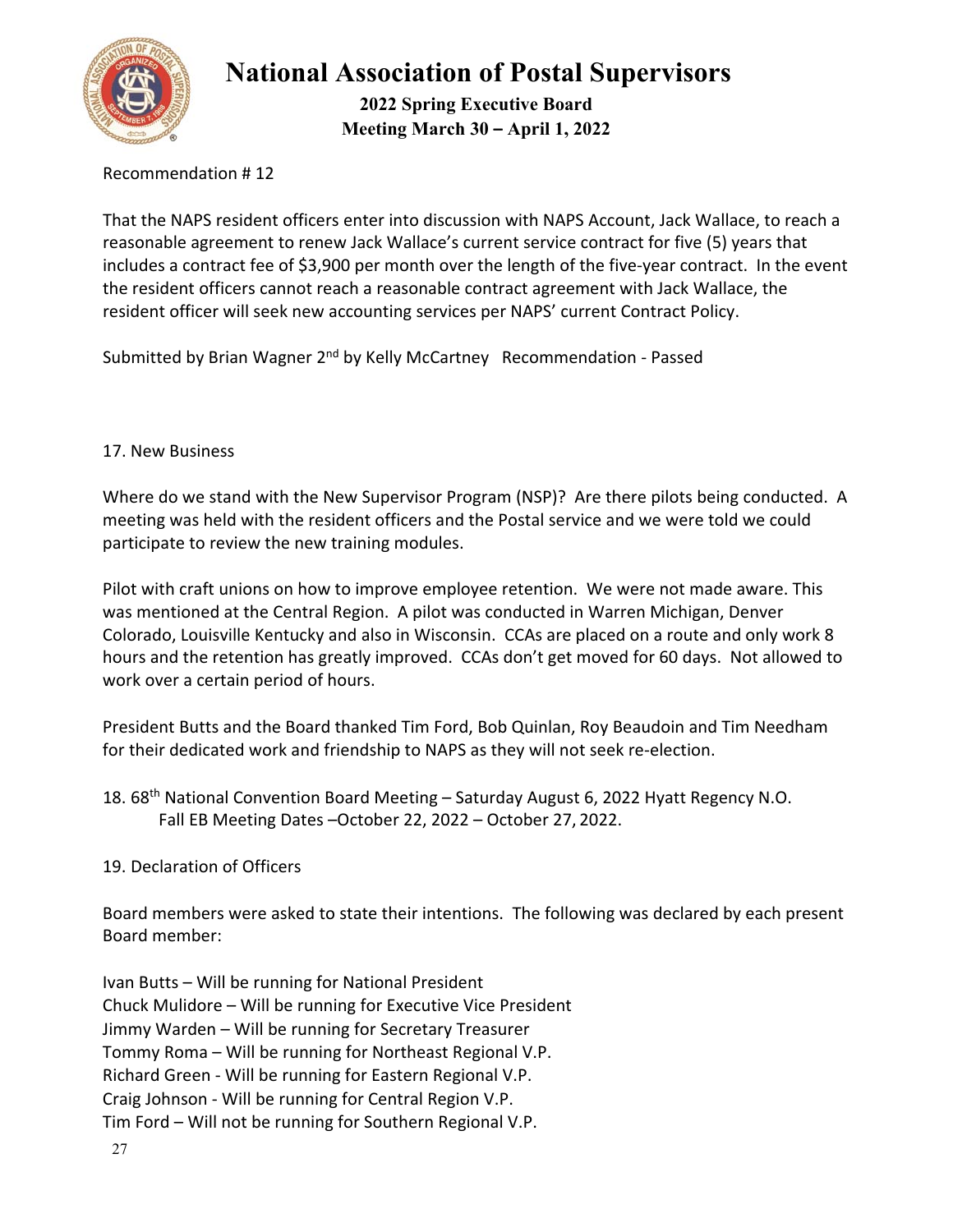

## **2022 Spring Executive Board Meeting March 30 – April 1, 2022**

Marilyn Walton – Will be running for Western Regional V.P. Bill Austin – Will run for New England Area V.P. Dee Perez – Will run for New York Area V.P. Tony Dallojacono – Will run for Mideast Area V.P. Tim Needham – Will not be running for Pioneer Area V.P. Troy Griffin – Will run for Capital‐Atlantic Area V.P. Kevin Trayor – Will be running for Michiana Area V.P. Luz Moreno – Will be running for Illini Area V.P. Dan Mooney ‐ Will be running for North Central Area V.P. Kelly McCartney – Will be running for Mink Area V.P. Bob Quinlan – Will not be running for Southern Area V.P. Roy Beaudoin – Will not be running for Central Gulf Area V.P. Shri Green – Will run for Cotton Belt Area V.P. Jaime Elizondo – Will run for Southern Regional V.P. John Valuet – Will run for Northwest Area V.P. Myrna Pashinski – Will run for Rocky Mountain Area V.P. Chuck Lum – Will run for Pacific Area V.P.

## 20. Good of the Association

Executive Board Members who elected not to run for re‐election being Tim Ford, Bob Quinlan, Roy Beaudoin and Tim Needham thanked the Board for their partnership and friendship.

## 21.Final Remarks

President Butts thanked the Board for the great work during the Spring Board meeting. Ivan also thanked Chuck and Bob once again for running a great LTS. He thanked those Board members who are not running for re-election for all their years of service. It was great seeing everyone and it is an honor working in this position. Safe travels home.

22. Closing prayer – Led by Illini Area V.P. Luz Moreno

23. Bob Quinlan made a motion to adjourn Second by Roy Beaudoin. All were in favor.

Respectfully Submitted,

James "Jimmy" Warden

NAPS Secretary Treasurer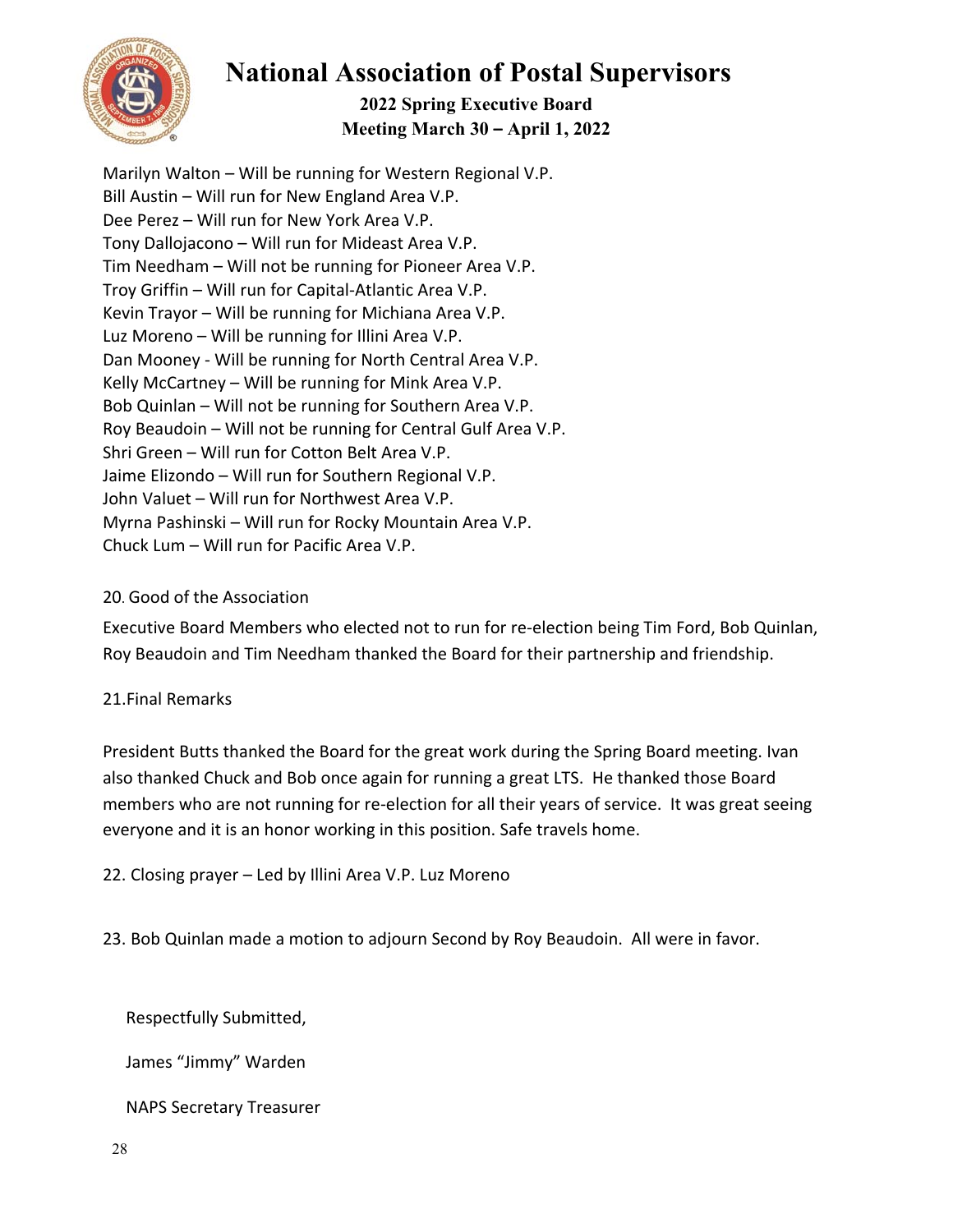### NATIONAL ASSOCIATION OF POSTAL SUPERVISORS



*National Headquarters* 1727 KING STREET, SUITE 400 ALEXANDRIA, VA 22314-2753 (703) 836-9660

# **February Consultative Meeting Agenda February 23, 2022 via Zoom**

Bruce Nicholson, USPS Labor Relations Ivan Butts, NAPS President James Timmons, USPS Labor Relations Chuck Mulidore, NAPS Executive VP

### **US Postal Service Headquarters National Association of Postal Supervisors**

 Jim Warden, NAPS Secretary Treasurer Tim Ford, NAPS Chairman of the Board (via telecon)

 Delegates at the 2021 National Convention expressed by resolution, the following issues for discussion:

 RES -30 NAPS requests that the Postal Service compensates allspecial-exempt and non-exempt EAS employees who work anonscheduled day in a service weekat a rate of 150% of their calculated base hourly rate for all hours workedon a nonscheduled day.

> **Response:** This is a request to modify pay policy and should be provided during pay consultations, Title 39 1004(e).

RES -31 NAPS consults with the USPS to implement a COLA adjustment process to the EAS pay package.

**Response:** This is a request to modify pay policy and should be provided during pay consultations, Title 39 1004(e).

RES -32 NAPS consults with the USPS to reimburse the full cash value to the postal employee who controls the unused benefit (lostbenefit).

> **Response:** This is a request to modify fringe benefit programs and should be provided during pay consultations, Title 39 1004(e).

RES -33 No EAS supervisor shall earn less than 5% more than the top of the pay scale of any craft employee they supervise, and that no manager or postmaster shall earn less than 5% more than the top of the pay scale of any employee they supervise, including subordinate EAS employees.

> **Response:** This is a request to modify pay policy and should be provided during pay consultations, Title 39 1004(e).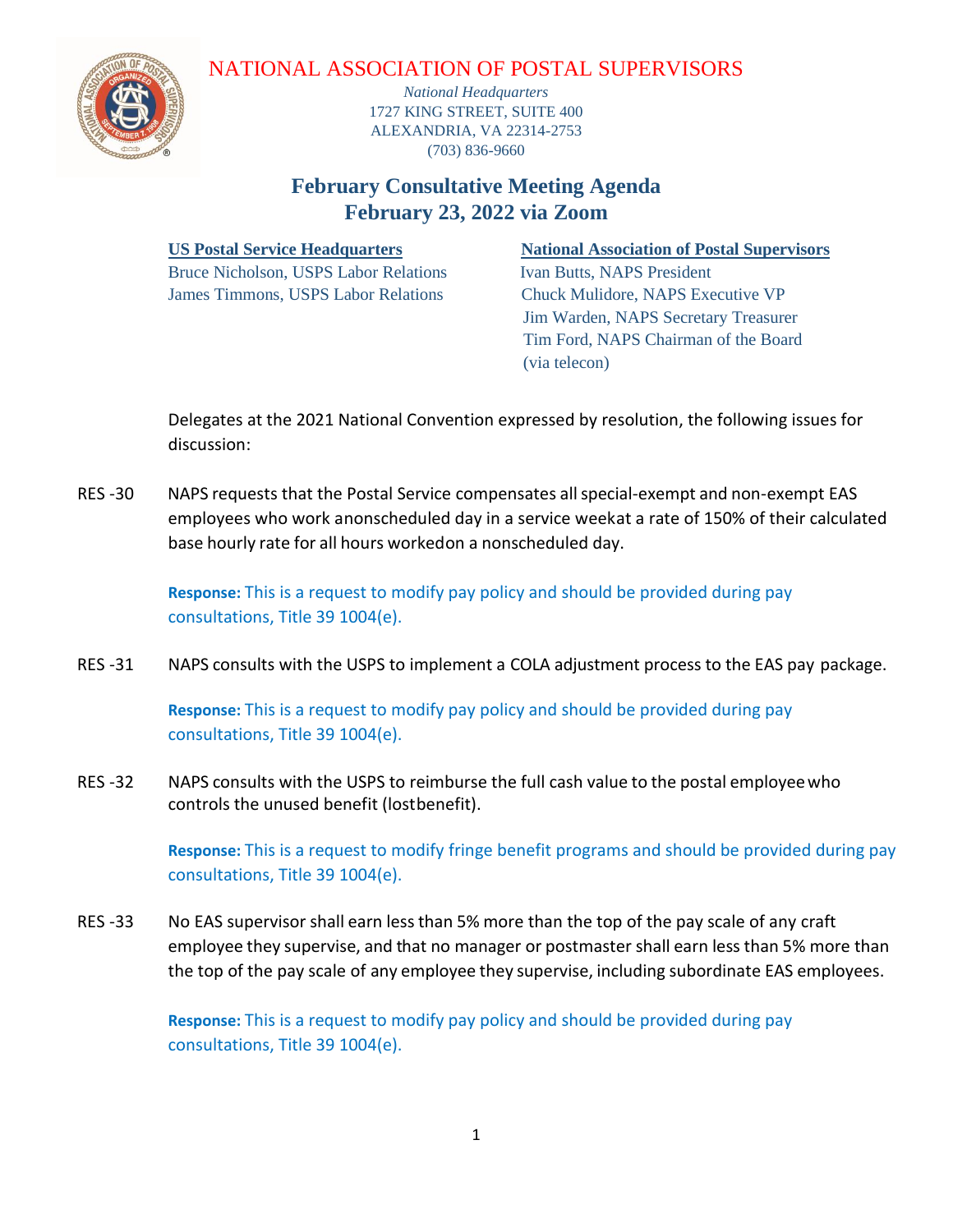RES -34 The current waiting period for higher-level compensation for EAS employees be abolished, and a new, higher-level compensation procedure be created that would serve to acknowledge and compensate EAS employees immediately when they are required to perform higher-level duties in shift durations.

> **Response:** This is a request to modify pay policy and should be provided during pay consultations, Title 39 1004(e).

0222 -01 NAPS is requesting USPS to consider increasing the hiring cap by the percentage that is over the acceptable amount of total OT % being used in each Area Office YTD.

> **Response:** Hiring of non-career employees and CAP allowances are subject to collective bargaining with the respective union. CAP allowances can be found in Article 7 of the applicable national agreement. Each District and Division is responsible for ensuring the number of non-career employees does not exceed the established caps.

0222 -02 Amazon daily emails from areas greater than ten miles away are constantly flooding email inboxes, is there anything the USPS can communicate to our partners at Amazon to prevent targeting every office without doing a mass email distribution list that 99.9% of the time has nothing to do with individuals in these offices or the area where most work?

> **Response:** Amazon communicates directly with designated district coordinators unless contacted by a local facility. There is a process for local facilities to communicate directly with Amazon. Local managers should be careful not to include an MPOO, District or Area group list when messaging Amazon or Amazon will use the "reply all" feature assuming that the sender wanted everyone included on the response.

0222 -03 NAPS is requesting USPS look into the TACS issue and allow the TACS backup person to do TACS whenever the lead 7 clerk is off as opposed to being off for more than three days only, which presents a hardship to offices at times?

> **Response:** This agenda item has been addressed recently in prior consultative meetings. In installations that are authorized a Lead Clerk, local management can determine the clerk(s) within the installation to train as a "backup lead 7 clerk" to perform TACS related duties. A relief (backup) lead clerk serves as a replacement when the lead clerk is off on non-scheduled days or leave.

> There is no requirement to change an existing duty assignment of a level 6 clerk to perform as a relief lead clerk. **NOTE:** The relief clerk is paid in accordance with ELM 233.3.

> *1021-06 Currently, the field is being informed that to train a backup lead 7 clerk to perform TACS-related duties, it must be on their bid, otherwise,*

*they cannot be trained. The consequences of this issue will lead to EAS performing the necessary TACS functions, therefore allowing the APWU to* 

*file a grievance and win due to EAS performing work craft work.*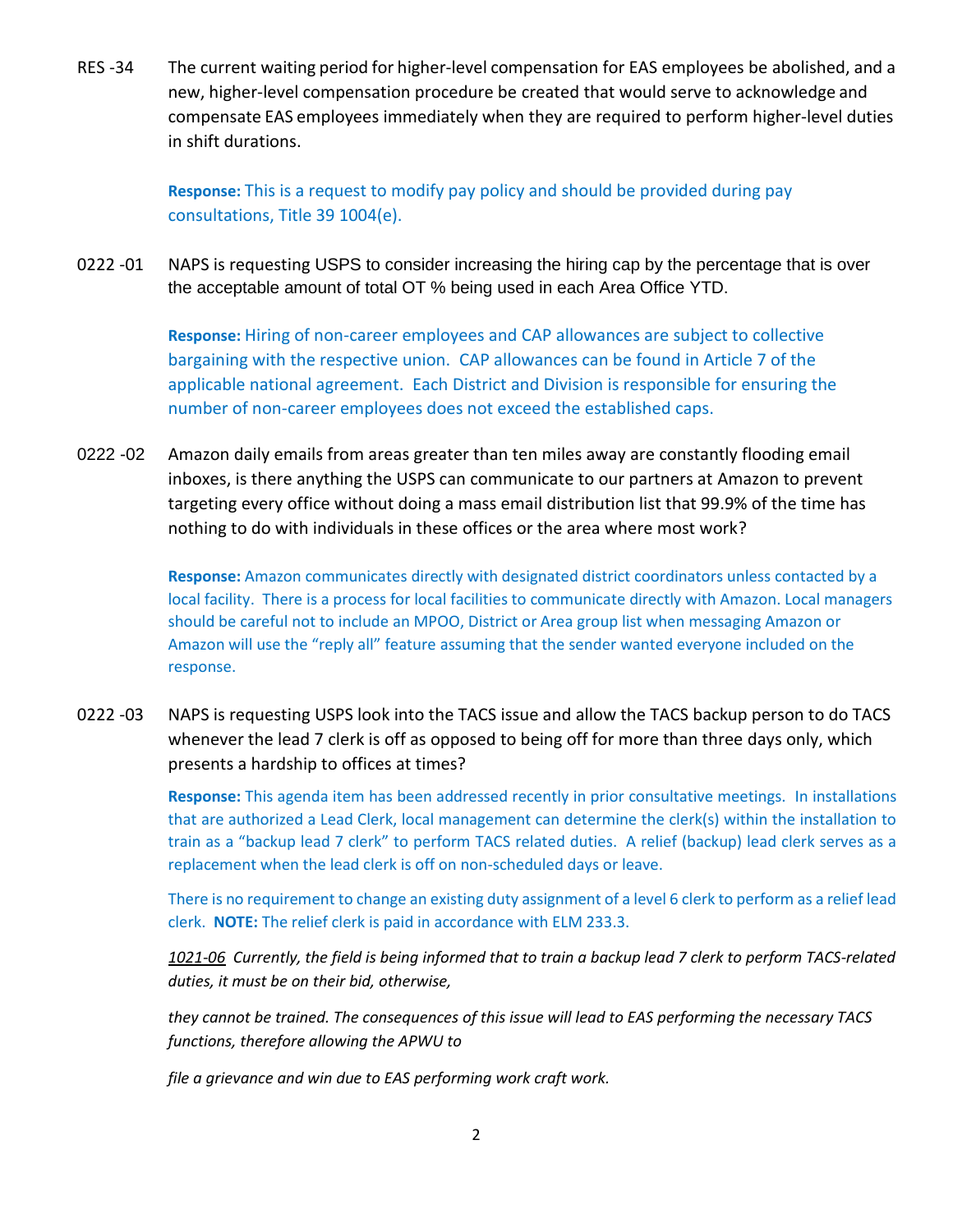*In installations that are authorized a Lead Clerk, local management can determine the clerk(s) within the installation to train as a "backup lead 7 clerk" to perform TACS related duties. A relief (backup) lead clerk serves as a replacement when the lead clerk is off on non-scheduled days or leave.*

*There is no requirement to change an existing duty assignment of a level 6 clerk to perform as a relief lead clerk. NOTE: The relief clerk is paid in accordance with ELM 233.3.*

*233.3 Criteria for Evaluating Mixed Assignments* 

*233.3.b. Regularly scheduled on intermittent days in two bargaining unit positions. When a full-time employee is regularly scheduled on intermittent workdays to perform the work of two separate bargaining unit positions in different grades, the employee is placed in the position in which more than 50 percent of the time is spent. If the time is equally divided, the employee is placed in the higher grade position.*

*1121-07 Can the official backup to a lead 7 clerk have TACS access automatically without filling out a PS Form 1723 every time they cover the lead 7 clerk's absence?*

*Response: There is no requirement to change an existing duty assignment of a level 6 clerk to perform as a relief lead clerk. The relief clerk is paid in accordance with ELM 233.3.*

0222-04 NAPS is requesting whether the newly developed Headquarters POD positions will be given a posted schedule by every Tuesday and will they be paid T-Time for hours in excess of 8.5 in a day, or all hours on a non-scheduled day?

> **Response:** Supervisor t-time is provided to supervisors that oversee bargaining unit employees and employees assigned to the POD are administrative jobs and are not front-line supervisors. A significant number of employees assigned to the POD, about 90%, are Level 19 positions such as Delivery Support Specialist, Post Office Support Specialist and Retail Support Specialist and are classified as Non-Exempt and thus eligible for overtime pay.

Schedules are posted weekly with locations that employees are expected to conduct their work. The locations are identified based on current performance. The schedule could change during the week if there are needs in those facilities such as reporting earlier and later in the day.

Although jobs have set days off and a schedule, it's subject to change based on the job description. The job descriptions for the Level 19 positions contain special requirements, that state "Willingness to travel and work nights and weekends as needed"

0222 -05 Has the USPS resumed a policy of creating ad hoc detail positions that are not officially posted? NAPS was informed that USPS had eliminated all details prior to, and during, the most recent Reduction in Force.

> **Response:** Policies concerning Detail / ADHOC positions have not changed. Detail positions were not "eliminated' due to the 2021 Administrative Restructuring and the Reduction in Force that followed. In a few isolated instances it was recommended to managers to end a detail to a job that was being eliminated as part of the restructure.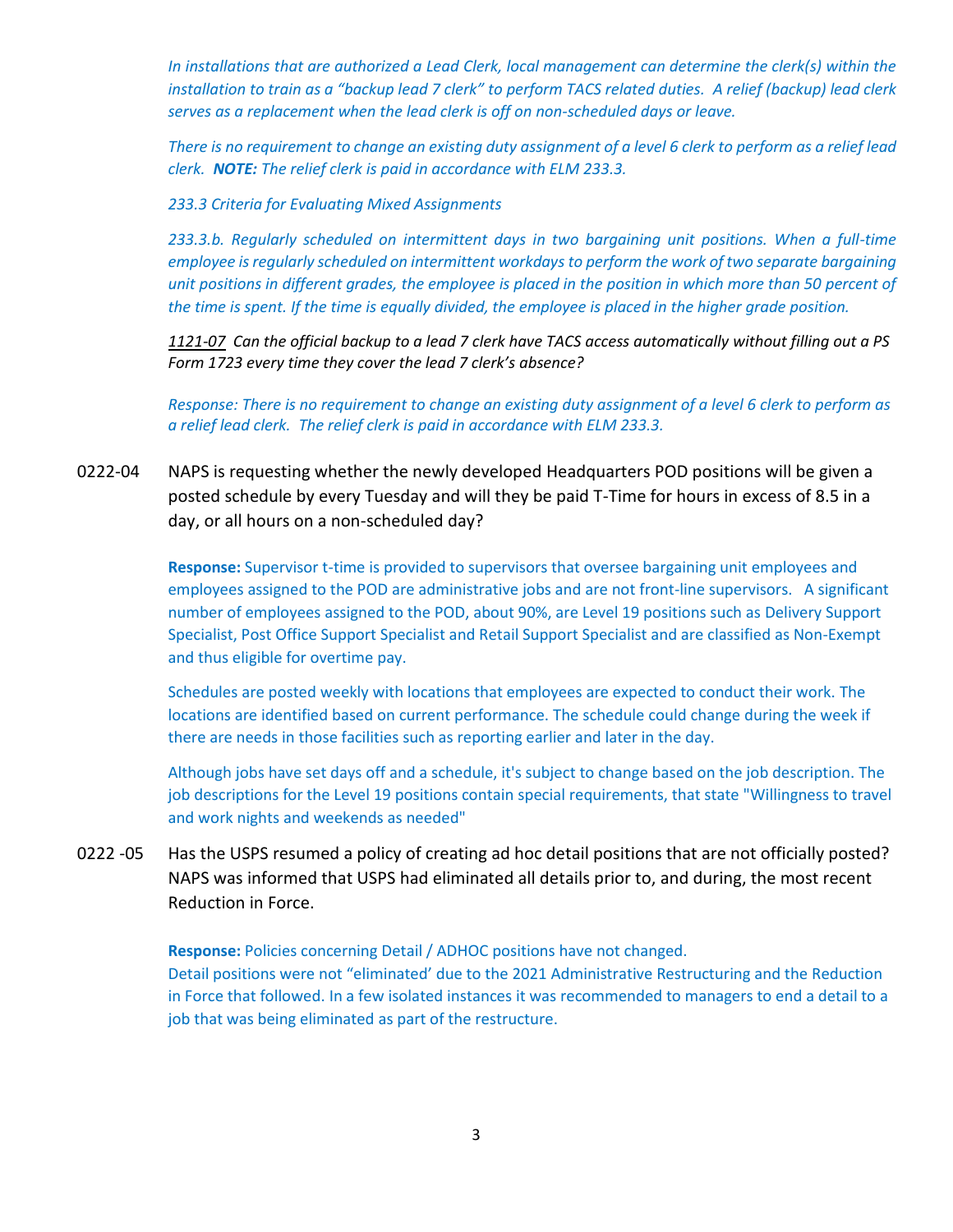0222 -06 NAPS is requesting a position review for IT Client Support Specialist III, EAS 23 based on ELM 222 Requesting A Job Evaluation Review. Based upon the attached documentation NAPS believes this position was misclassified as part of the most recent EAS Reduction in Force and should be a level EAS 25, with a 4% upgrade.

Background:

What was once called Field IT was cut severely as a result of the most recent EAS RIF, and with the cut the Level 23 position now covers multiple districts and unlike other EAS positions was not upgraded and the lower-level employees have also taken on greater responsibility and service area as well. On May 8th the District IS Manager was changed to an IT Client Support Specialist III which was to standardize the name to align with HQ and other positions that already existed at HQ. At that time there was the level I and II already at HQ and the Level III was titled Supervisor. With a team of 5 employees 3 level 19s (IT Client Support Specialist I) and 2 level 21s (IT Client Support Specialist II).

Within the Postal Service there are 60 positions (attached) that follow that same structure a level III (EAS-25), a level II (EAS-23) and level I (EAS-21). The position of IT Client Support Specialist III was the only one that was a EAS 23 all others a EAS 25 or higher (only 2 were higher).

This was escalated to HR (response attached and below) and on June 7th USPS responded that the Level III title was incorrect and then proceeded to change the positions to Level II (EAS-23); Level I (EAS-21) and the 19 an IT Client Support Specialist (without a level).

Not only has the workload changed (such as multiple days of overnight travel for various site installs and upgrades) but the service area change alone is enough to justify the level changes.

**Response:** In 2021, Human Resources updated and re-evaluated the HQ and Field IT Client Support jobs in preparation for the restructure. To review and evaluate the jobs, managers were interviewed, focus groups and surveys were conducted with incumbents. IT HelpDesk ticket data was analyzed, and market research was conducted on comparable jobs.

The analyses identified that, prior to the restructure, Field IT positions were spending a considerable amount of time performing non-IT work such as providing A/V support for meetings, managing SharePoint sites and tracking Cybersecurity training compliance. As part of the restructure, Field IT positions were re-aligned under Headquarters IT and supervisors' span of control was increased from 1- 2 subordinates to 4-5. Non-IT work was eliminated through communications and reinforcement of standard processes such as submitting work requests through the ServiceNow IT HelpDesk system.

After the restructure, all IT Client Support positions are assigned work through the ServiceNow IT HelpDesk system. As a result, while domiciled IT Client Support positions are expected to provide onsite IT support locally, all other requests are assigned based on availability, rather than based on other designations such as Area or District. Therefore, the system allows work to be more evenly distributed across the entire IT Client Support group.

As a result of these changes, both the Field and HQ IT positions now perform the same work. Based on the evaluation of the work, it was determined that pay grade EAS-23 is appropriate for the supervisory job.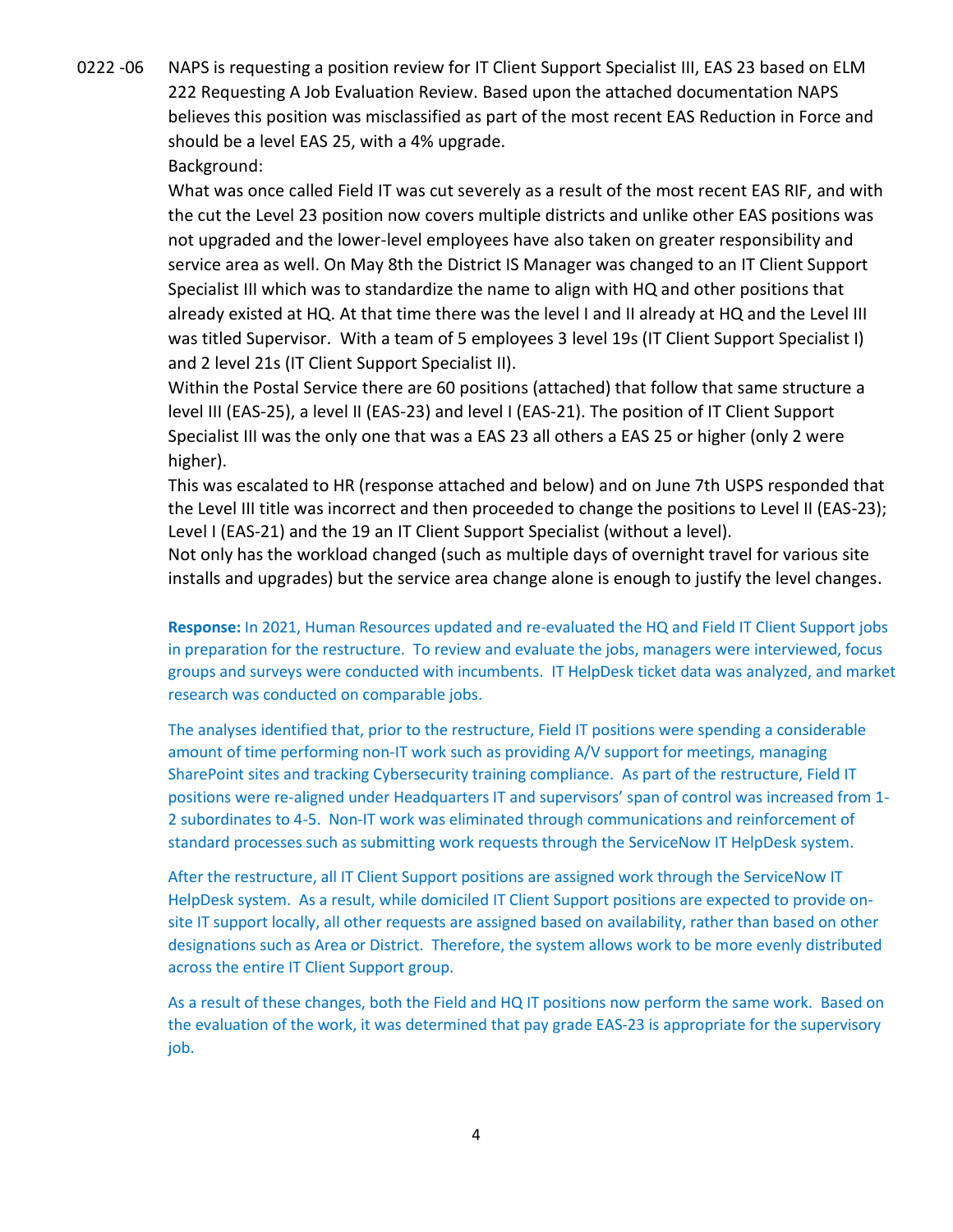## NATIONAL ASSOCIATION OF POSTAL SUPERVISORS

### NAPS/USPS March 2022 Consultative Meeting

### In Conjunction with the NAPS Spring 2022 Executive Board Meeting

Representing supervisors, managers and postmasters in the United States Postal Service

0330-01 On Form 1187, it is required by USPS that a prospective NAPS member list both their EIN and social security number. Due to the obvious concerns with revealing a social security number, NAPS is inquiring why the USPS still requires a social security number to sign up for NAPS membership, and can we work on changing this?

#### **RESPONSE:**

This matter has been discussed with NAPS on previous occasions. The Standard Form (SF) 1187 is not a USPS form, it is an OPM standard form. This form can be designed and edited by the organization. The Postal Service does not require a SSN on the SF‐1187. The Employee and Labor Relations Manual, ELM‐ 924.31.d states in part that it is the organizations representative's responsibility to identify each member by SSN OR EIN.

#### *924.31 Function of Organization Representative*

*The organization representative:* 

*a. Distributes appropriate forms to members who voluntarily desire to have the Postal Service withhold dues from their salary payments.* 

*b. Makes certain that the top portion of the form is completed: indicating the name and alpha code (see 923) of the organization; identifying each member by name, address, and Social Security number or Employee Identification Number; and showing the name and finance number of the installation where such member is officially assigned.* 

Both the Human Resources Shared Services Center (HRSSC) and the Eagan Accounting Service Center will processed the 1187 with either the SSN or EIN.

#### **Electronic Union Dues Election Process**

There is an electronic union dues election process that is separate from the paper SF 1187 form. The union dues electronic file transfer used by NAPS and other organizations requires the SSN as the record key. Programming changes can be made to change the file to use EIN instead of SSN, but there would be an associated cost. It will take several weeks to determine the exact requirements on the modified electronic file and the estimated cost.

0330‐02 Recently, two members both of whom report to Headquarters, notified NAPS HQ that they were disapproved when requesting personal absence time. The requests were to take parents to doctor's appointments for medical care. Both have approved FMLA coverage as they are parental caregivers. One of the members is now being told that she cannot have personal absence time for FMLA reasons, and her last request was charged to FMLA sick leave.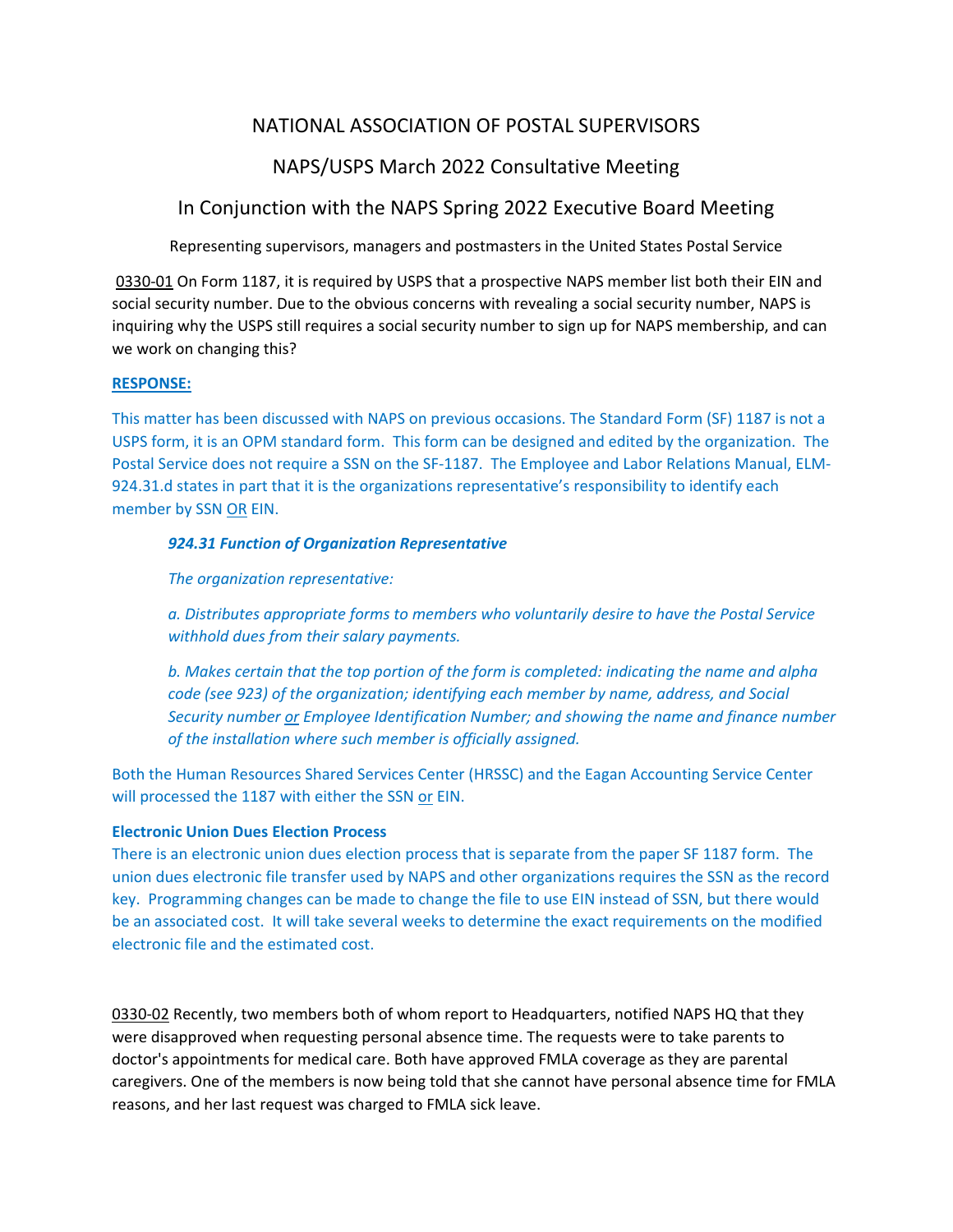ELM 519.731 states: Except as provided for in 519.733, personal absence time is not authorized for a full–day absence, which must be charged to annual leave, sick leave, or LWOP, as appropriate. An exempt employee who plans to be absent from work for more than a half day on a workday should apply in advance for a full day of annual leave, sick leave, or LWOP, unless the absence is for an FMLA‐covered condition.

NAPS is requesting the USPS issue a policy statement explaining the proper uses of FMLA covered personal absence time for EAS employees, and that these types of absences are not to be denied for documented FMLA approved cases.

**RESPONSE:** Issues related to individual employees are not matters which may be included as agenda items. The Employee and Labor Relations Manual (ELM) currently has provisions addressing authorized leave for approved FMLA cases.

Personal Leave for EAS employees is approved by management at their discretion and is covered under the following ELM provisions which includes the limitations and exceptions.

**515.42 Leave Type** Absences that qualify as FMLA leave may be charged as annual leave, sickleave, continuation of pay, or leave without pay, or a combination of these. Leave is charged consistent with current leave policies and applicable collective bargaining agreements.

#### **519.731 Full‐Day Absences**

Except as provided for in 519.733, personal absence time is not authorized for a full-day absence, which must be charged to annual leave, sick leave, or LWOP, as appropriate. An exempt employee who plans to be absent from work for more than a half day on a workday should apply in advance for a full day of annual leave, sick leave, or LWOP, unless the absence is for an FMLA covered condition.

#### **519.732 Partial‐Day Absences**

Normally, personal absence time is limited to no more than half an employee's workday. However, when an unanticipated need for time off occurs after the employee reports to work and the employee is allowed to leave work but is unable to return, the half-day limit does not apply. For example, when an employee gets sick after 2 hours at work and must leave for the remaining 6 hours of the workday, the entire 6 hours is treated as personal absence time. However, managers may disapprove personal leave requests when necessary to carry out their responsibilities to control work hours as set forth in 519.75. In this regard, managers may require the use of an appropriate leave category, for example, sick leave in the case of partial‐day absences for FMLA‐covered conditions.

#### **519.751 Responsibility**

Managers are responsible for controlling the workhours of their exempt employees. They may require the attendance of these employees during and outside of regular service hours and, when warranted, may disapprove advance requests for late arrivals, early departures, or other absences, as well as leave. These instructions are not intended to be overly restrictive, but managers must be aware of the frequency of requests for personal leave, recognize patterns in the use of this leave, and be alert to possible abuse. They must also give consideration to the amount of the current workload or urgency of a particular program or project that requires the employee's presence.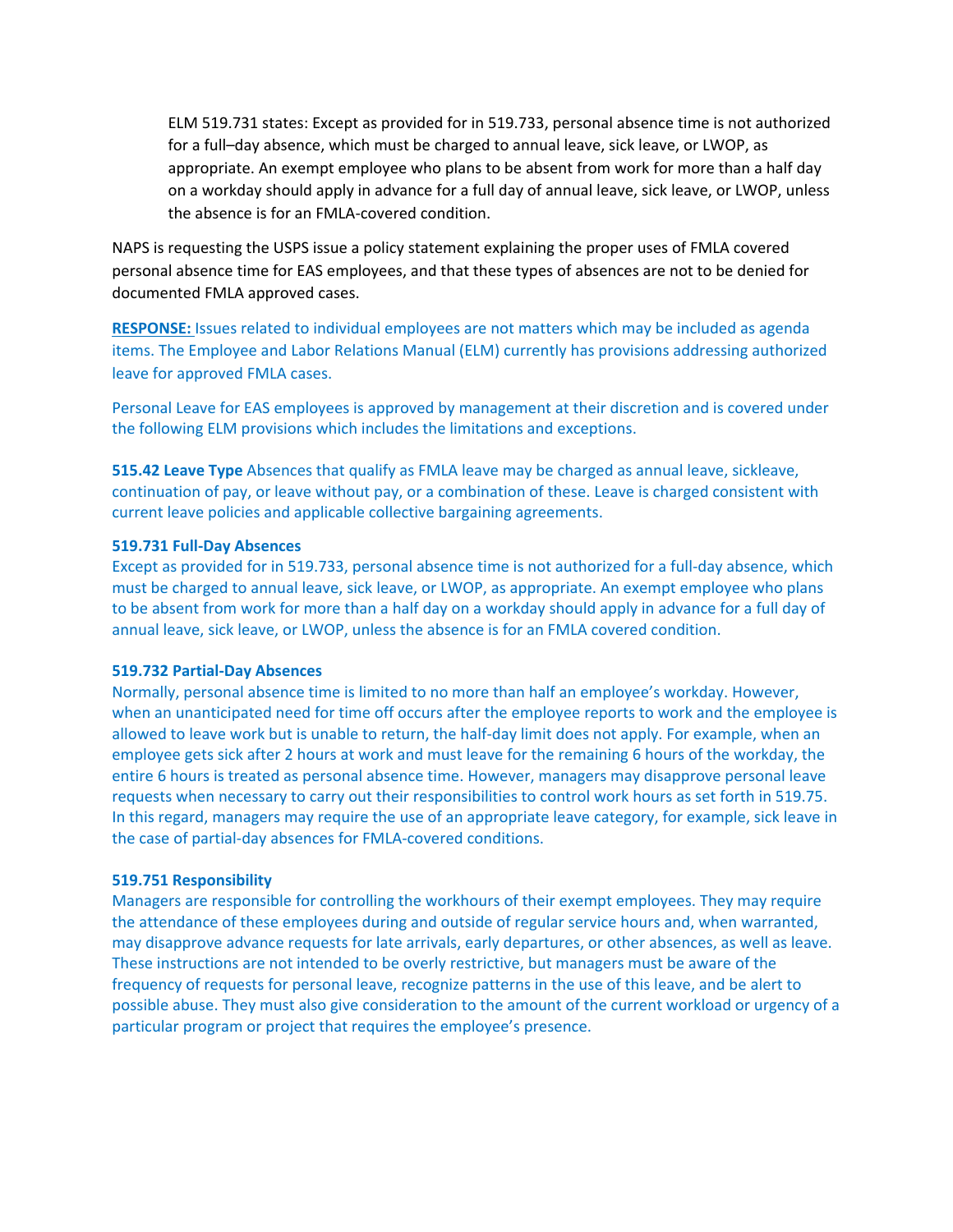#### **FMLA FAQ's**

*Do I have to approve personal leave for EAS employees for their FMLA condition?*  No, not always. Personal leave is at management's discretion. While employees on FMLA can be allowed personal leave time for their condition, it should only be granted to the same extent as it is to other employees for non‐FMLA reasons. If an employee's FMLA condition results in frequent absences which exceed the personal leave given to others, personal leave can be denied and the employee can be required to take the leave as FMLA SL, AL or LWOP.

0330-03 NAPS would like to bring back for discussion the issue of hiring. We continue to hear from members in the field that the hiring process is broken, which leads to shortfalls in a number of employee categories, such as CCA's, MHA's, RCA's, ARC's, and PSE's … This impacts employee availability, overtime, service and other NPA indicators. As part of the March 2021 NAPS – USPS consultative meeting, NAPS provided USPS with a detailed analysis of the issues surrounding hiring, and suggestions to improve the process. These were not adopted at the time by USPS. NAPS was further told at the time that multiple initiatives around employee retention and hiring practice improvements were in review or in place at USPS HQ to address NAPS' concerns. The prevailing conclusion in the field is that these initiatives have not been effective. NAPS was again briefed as part of the November 2021 consultative by Joseph Bruce, Senior Director of National Human Resources that a new HR hiring system would be piloted by the summer of 2022. Is this pilot timeline still effective, and what plan will be in place prior to the implementation of this new hiring system to correct the inefficiencies in the current process?

#### **RESPONSE:**

The material that NAPS provided on March 2021 was an overview of the hiring process and identified challenges with the steps of hiring. These issues have been discussed within Human Resources and enhancements have been made to the hiring process.

For example, additional fingerprinting devices were purchased to support the hiring process by adding more locations and can be utilized by the Postal Service in working with the federal government in providing other services that require fingerprinting.

Comments can be added to postings by Local HR to provide information specific to needs of the facility such as work hours, schedules or use of a personal vehicle. Hiring for peak season is conducted earlier in the year and has been successful.

We are preparing materials for hiring managers, typically installation heads, to help educate them on all of the steps of the hiring process. This will add more transparency to the process and hiring officials will know where applicants and new hires are at in the process and can contact the appropriate department with questions. It should also help to sped up the process in making requests for hire.

The Postal Service continually reviews hiring and its efficiency is demonstrated by the hiring of approximately 200K bargaining unit employees every year. We are averaging the hiring of 1,000 CCAs each week. With a workforce over 600,000 employees and hiring 1/3 of that workforce every year, demonstrates that the issue is not with hiring, but with retention. Therefore, numerous initiatives have been established on improving retention and presented to NAPS for input. Installations are over complement/cap and steps are being taken to reallocate staffing. We have identified 20 vital locations in Customer Services where there is a need to hire but the number of applicants is lacking. Local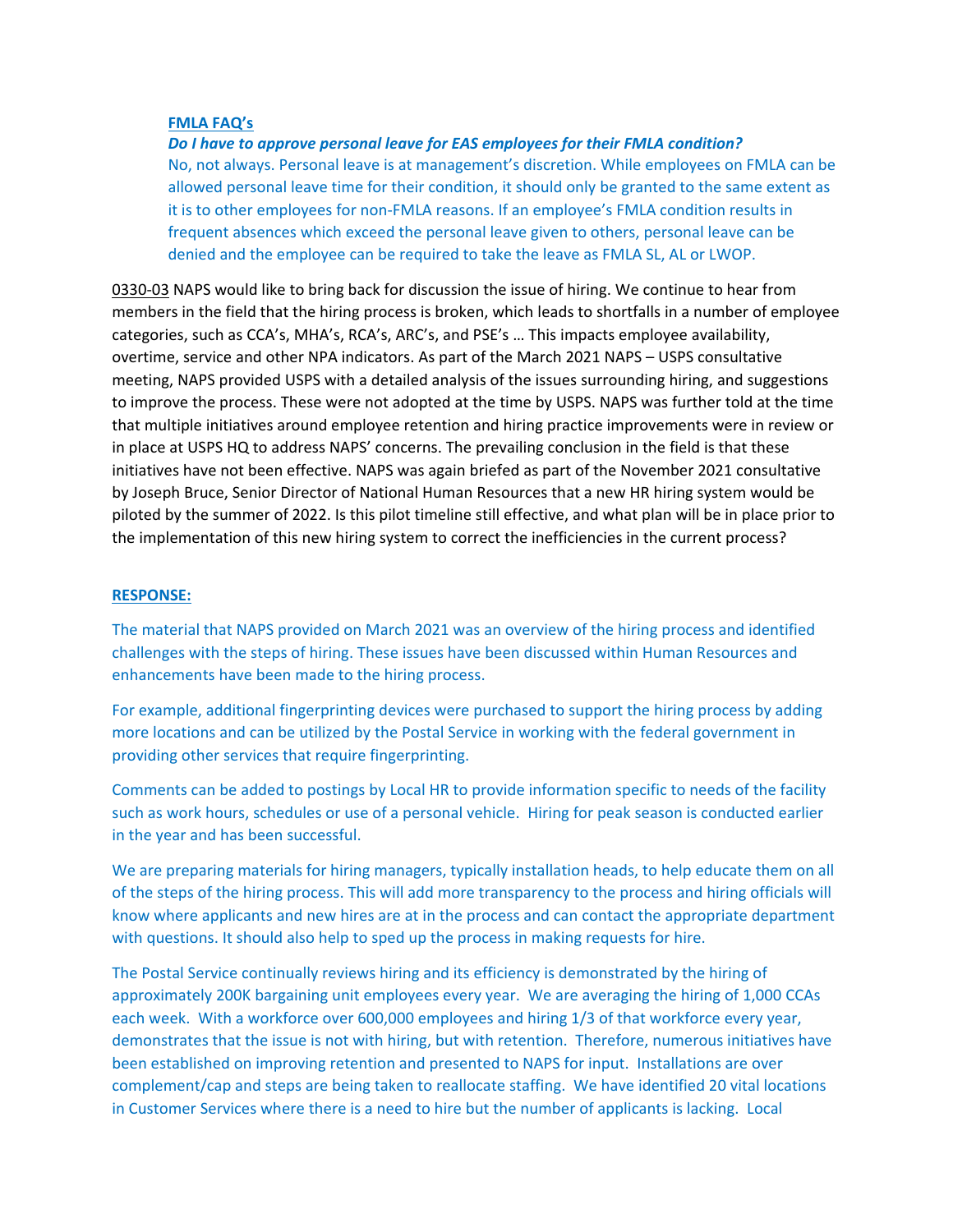facilities are encouraged to recruit for job postings and Local HR can provide advice and support in recruitment activities. The Postal Service needs to integrate more than 20 different systems into the new hiring system, and it has been decided to pilot the system in early 2023. This allows for another peak season with successful hiring.

RES ‐ 42 That NAPS Headquarters works with USPS Headquarters and/or the USPS Office of Inspector General to create a strategic locality‐pay plan for EAS employees.

#### Response: This is a request to modify pay policy which is not suitable for this forum.

RES – 43 The MPOO/CSOM and/or district management offices be required by the Postal Service to supply a relief EAS employee or acting supervisor to said office no later than two weeks from the date that an extended leave period began to ensure proper management staffing and, thus, the proper tools are supplied for the successful completion of required duties of said offices.

#### **RESPONSE:**

This resolution is not adopted. Managers are responsible for monitoring the day-to-day tasks of their operations or area of responsibility, including scheduling. Individual scheduling is a matter that should be addressed locally through discussion addressing local operating requirements and available resources. Local management should make every reasonable effort to prevent undue inconvenience and disruption to employees affected when efforts to schedule to meet local operating/business requirements are being made.

RES – 44 NAPS consults with the Postal Service to change the language in ELM Section 519.733 to: "When an exempt employee is directed to work a full day on a holiday or other full day in addition to normal workdays, the supervisor shall grant a full day of personal absence without charging it to official leave, of the employee's choosing."

#### **RESPONSE:**

This resolution is not adopted. While headquarters has an interest in facilitating resolutions, field management is responsible for controlling their work hour budget of their assigned installation. If employees are allowed to choose their unscheduled days, it will circumvent ELM provision 519.751. Supervisors are Exempt employees. If this is implemented, then requiring another day off would circumvent Supervisor T‐time/additional pay.

The Postal Service policy for non-bargaining unit personal absence time is located in ELM 519.7 (detailed below). This language contains limitations and exceptions for full and partial day absences.

#### 519.7 Nonbargaining Unit Personal Absence

#### 519.71 Definition

Nonbargaining unit employees' personal absence time is paid time off. It is not charged as annual leave, sick leave, or any other paid leave category. Only FLSA-exempt employees are eligible for such time off.

#### 519.72 Policy

Nonbargaining unit exempt employees are paid on a salary basis. This means that under the FLSA they are not considered to be hourly rate employees. Therefore, partial day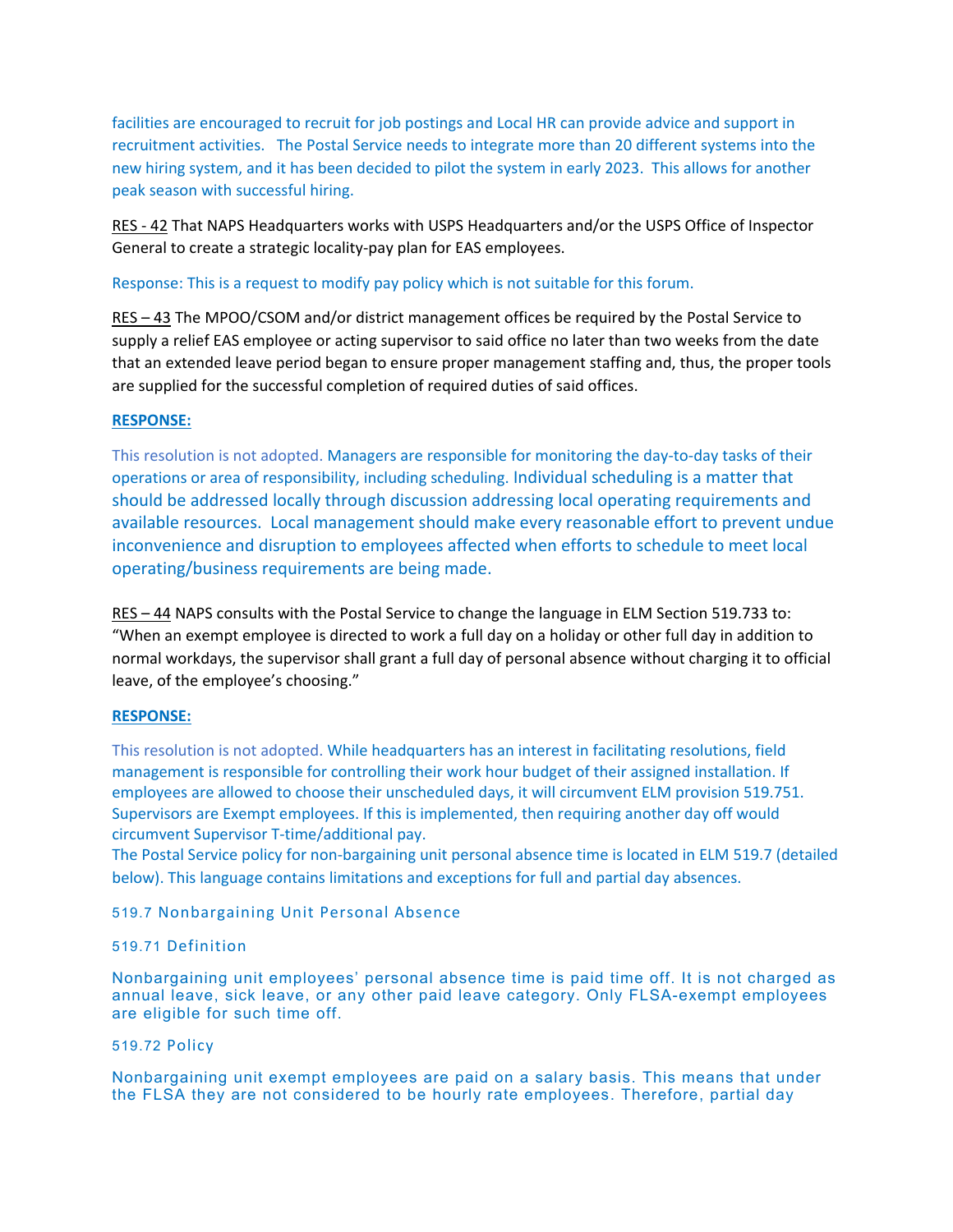absences are paid the same as work time. While exempt employees are expected to work a full day, they may request time off to attend to personal matters during the workday, including time off due to conditions covered by FMLA. If approved, the time off is "personal absence time" and is not charged to annual leave, sick leave, or LWOP.

#### 519.73 Limitations and Exceptions

#### 519.731 Full‐Day Absences

Except as provided for in 519.733, personal absence time is not authorized for a full-day absence, which must be charged to annual leave, sick leave, or LWOP, as appropriate. An exempt employee who plans to be absent from work for more than a half day on a workday should apply in advance for a full day of annual leave, sick leave, or LWOP, unless the absence is for an FMLA covered condition.

#### 519.732 Partial‐Day Absences

Normally, personal absence time is limited to no more than half an employee's workday. However, when an unanticipated need for time off occurs after the employee reports to work and the employee is allowed to leave work but is unable to return, the half-day limit does not apply. For example, when an employee gets sick after 2 hours at work and must leave for the remaining 6 hours of the workday, the entire 6 hours is treated as personal absence time. However, managers may disapprove personal leave requests when necessary to carry out their responsibilities to control work hours as set forth in 519.75. In this regard, managers may require the use of an appropriate leave category, for example, sick leave in the case of partial-day absences for FMLA-covered conditions.

#### 519.733 Directed to Work

When an exempt employee is directed to work a full day on a holiday or other full day in addition to normal workdays, the supervisor may grant a full day of personal absence without charging it to official leave.

#### 519.74 Administration

#### 519.741 General

A full-time exempt employee is expected to work a full day and a part-time exempt employee is expected to work the full or partial day specified at the time of their employment. A full day is defined to include the continuous or nearly continuous time that an employee normally works in a 24-hour period. A half day is half that number of hours.

#### 519.742 Approval

Except for postmasters and installation heads, exempt employees must obtain prior approval from their supervisors for all absences, whether or not such absences are to be charged to the employee's leave account. At the discretion of the installation head, PS Form 3971 may be used to request personal absences not charged to leave.

Postmasters and installation heads normally are not required to obtain advance approval for personal absences. They are required, however, to keep an accurate record of all such absences and generally to keep their manager informed of planned periods away from the office. In this respect, the manager may require the use of PS Form 3971 to report absences. On an individual basis, vice presidents of Area Operations may require that a postmaster or installation head obtain advance approval of all absences, including personal absences, from the plant or district manager, as appropriate, when the individual's previous performance warrants such action.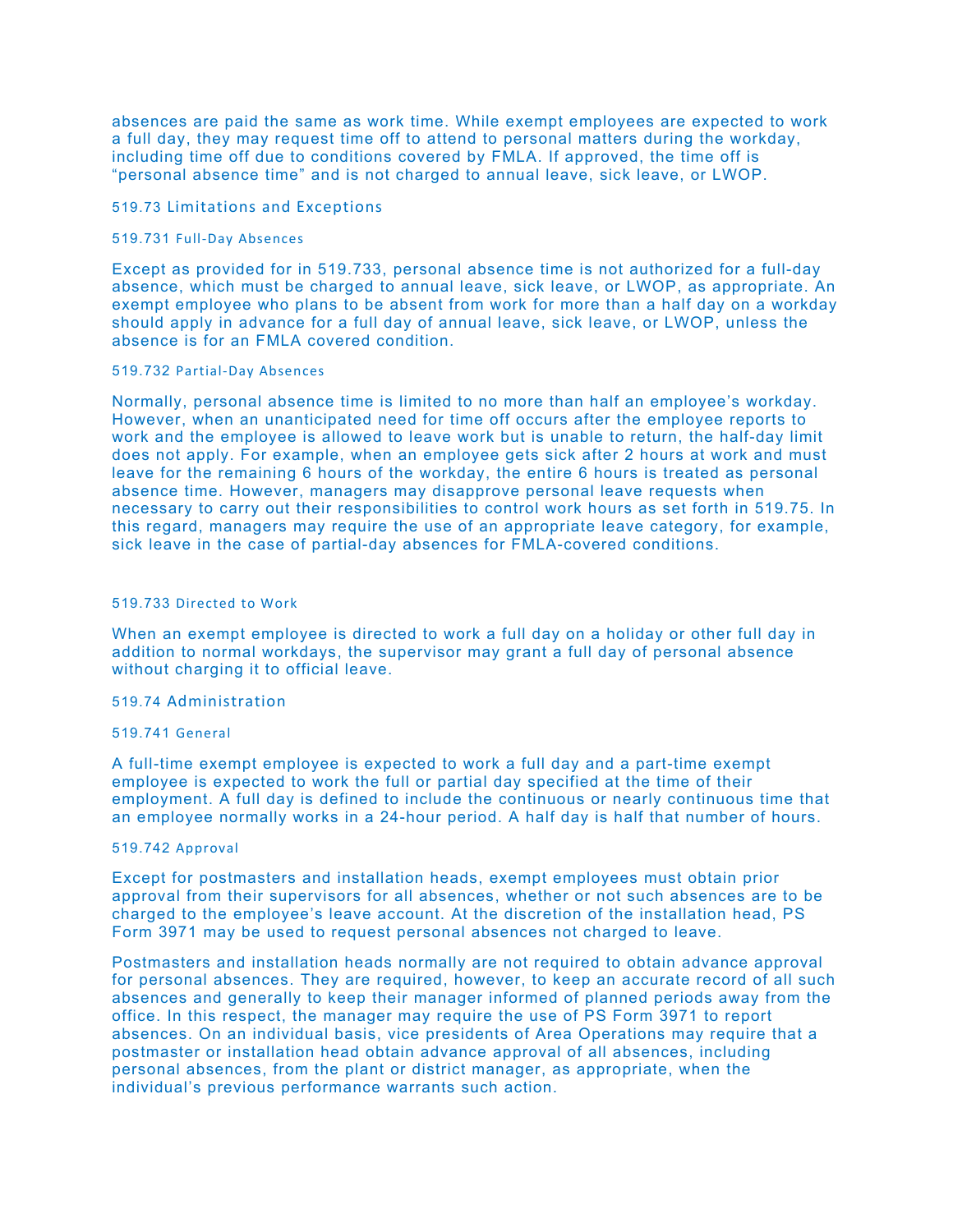When PS Form 3971 is used for personal absence time, it must indicate in Remarks: "Do not charge to leave."

#### 519.743 Full‐Day Leave

Each full day of approved absence is to be charged to official leave. Absences such as court leave, military leave, holiday leave, donated leave, continuation of pay, and all administrative leave are to be approved and reflected on an exempt employee's time record.

#### 519.75 Management Controls

#### 519.751 Responsibility

Managers are responsible for controlling the workhours of their exempt employees. They may require the attendance of these employees during and outside of regular service hours and, when warranted, may disapprove advance requests for late arrivals, early departures, or other absences, as well as leave. These instructions are not intended to be overly restrictive, but managers must be aware of the frequency of requests for personal leave, recognize patterns in the use of this leave, and be alert to possible abuse. They must also give consideration to the amount of the current workload or urgency of a particular program or project that requires the employee's presence.

#### 519.752 Administration

This program must be administered in a fair and equitable manner. Managers must advise their employees of the reasons for requiring their attendance during or outside of regular service hours and for denying their requests for personal absence or leave. Employees are also to be given the opportunity to informally discuss the decision with the managers.

RES – 45 Each time a new program or task is assigned to any EAS employee, the USPS will provide NAPS with an outline of how each new program or task is to be integrated into the existing workload and prioritized with current duties.

#### **RESPONSE:**

This resolution is not adopted. In keeping with our commitment to continuous improvement, the Postal Service consistently evaluates our processes with the goal of improving processes and tasks for better utilization. When implementing new programs the intent is to be more efficient and make the job easier, for example; OT Admin merged with TACS. A task could be anything that any manager assigns within their office/district/department. Consulting on each assigned task at the national level that was inputted locally is not in the best interest of time for neither the Postal Service USPS nor NAPS. If NAPS at the local level determines that a new task in a facility doesn't add value, that should be discussed with the local manager. If NAPS at the national‐level believes that a specific tasks adds no value to the Postal Service, then it is encouraged to provide that to headquarters for review and consideration.

RES – 46 NAPS enters into consultations with the USPS to finalize and implement a SWCs process that encompasses all duties and responsibilities of a Supervisor, Customer Service, within six months of the acceptance of this resolution.

Response: This resolution is not adopted. We have engaged NAPS on modification to the SWCs model.